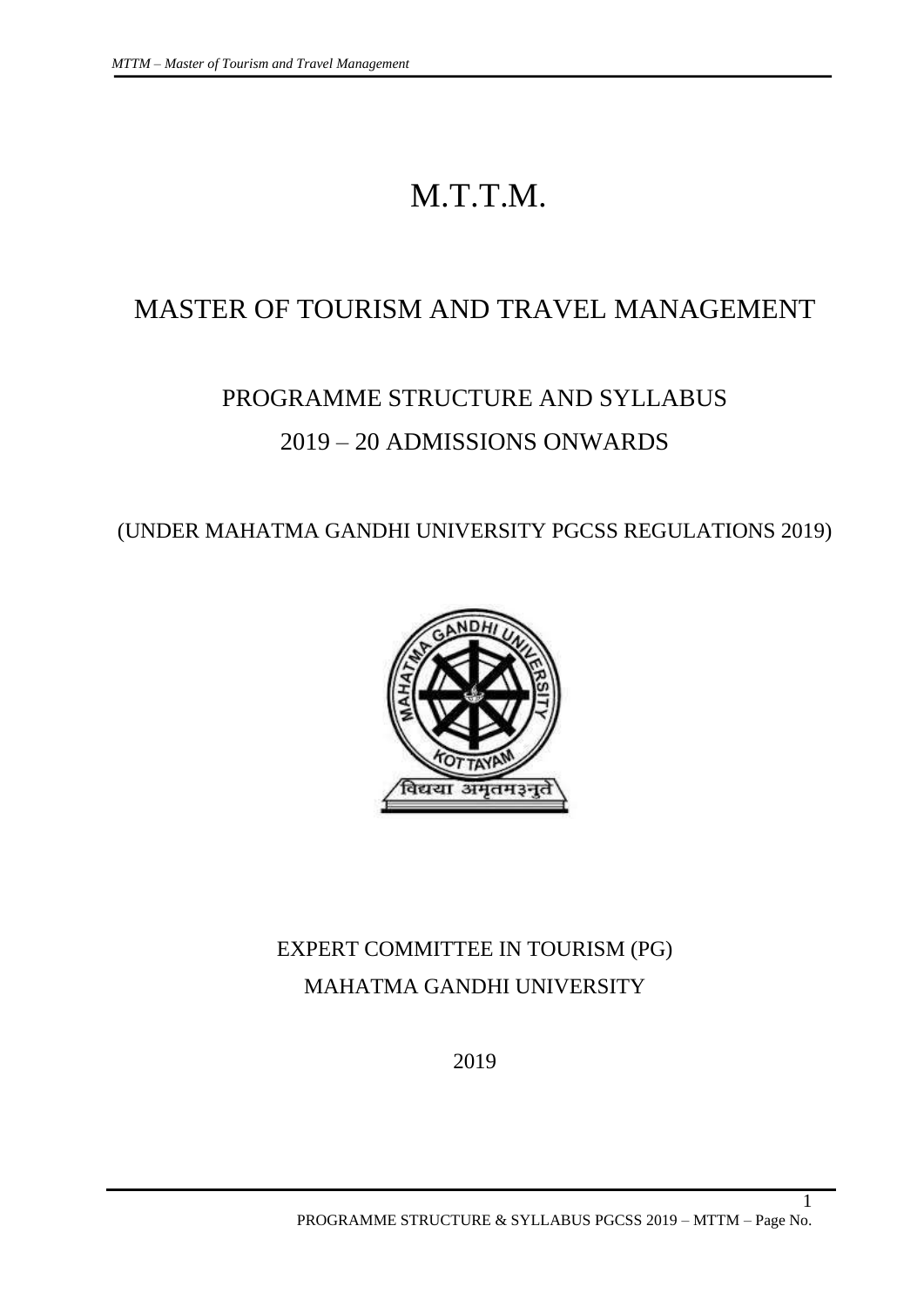# **MAHATMA GANDHI UNIVERSITY EXPERT COMMITTEE IN TOURISM**

| 1.               | Dr. Robinet     | Director                     |             |
|------------------|-----------------|------------------------------|-------------|
|                  | Jacob           | School of Tourism Studies,   |             |
|                  |                 | Priyadarsini Hills, MG       | Chairperson |
|                  |                 | University, Kottayam, Kerala |             |
| 2.               | Dr. Joseph P.D. | Asst.Professor,              |             |
|                  |                 | Dept. of Tourism,            |             |
|                  |                 | Mangalore University,        | Member      |
|                  |                 | Mangalagangothri-574199,     |             |
|                  |                 | Karnataka                    |             |
| 3.               | Dr. Deleep D    | Asst.Professor               |             |
|                  |                 | Dept. of Tourism Studies     | Member      |
|                  |                 | GPM Govt College,            |             |
|                  |                 | Majeswar, Kasargod           |             |
| $\overline{4}$ . | Dr. B George    | Principal                    |             |
|                  |                 | Madurai Kamaraj University   |             |
|                  |                 | College,                     | Member      |
|                  |                 | Alagar Kovil Road            |             |
|                  |                 | Madurai-Tamilnadu            |             |
| 5.               | Dr. R Kannan    | Professor                    |             |
|                  |                 | Department of Hotel          |             |
|                  |                 | Management and Tourism       |             |
|                  |                 | Madurai Kamaraj University   | Member      |
|                  |                 | Palkalai Nagar,              |             |
|                  |                 | Madurai-625 021, Tamilnadu   |             |
| 6.               | Mr.Manas Benny  | Asst.Professor               |             |
|                  |                 | Dept. of Tourism Studies     |             |
|                  |                 | Mar Ivanios College          | Member      |
|                  |                 | Trivandrum                   |             |
| 7.               | Dr. P Prem      | Prof. & Head,                |             |
|                  | Kanna           | Department of Catering &     |             |
|                  |                 | Hotel Management, Hindusthan | Member      |
|                  |                 | College of Arts & Science,   |             |
|                  |                 | Coimbatore - 641028          |             |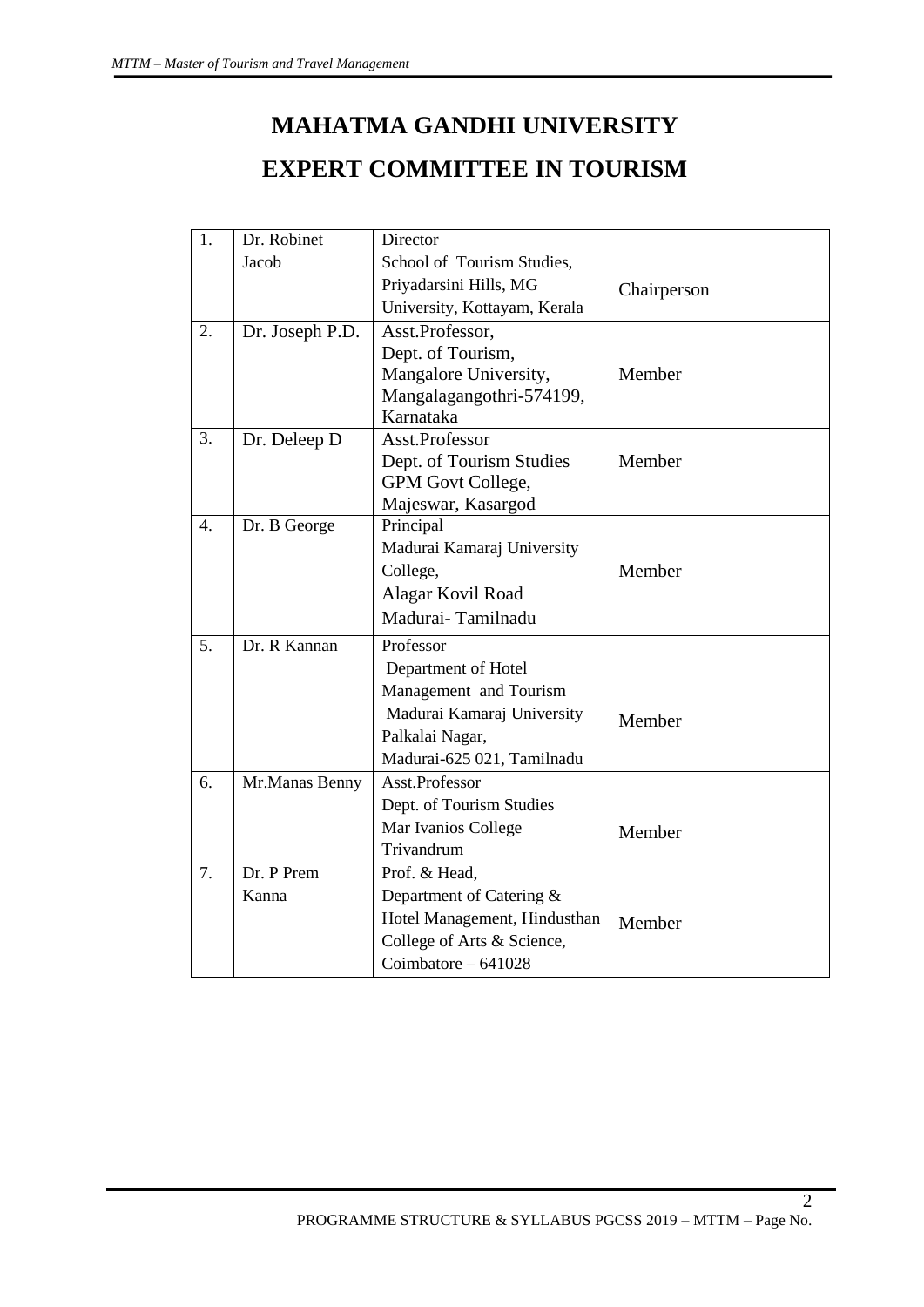# **TABLE OF CONTENTS**

| Study Tour / Destination study and field work report and Internship training report------10 |  |
|---------------------------------------------------------------------------------------------|--|
|                                                                                             |  |
|                                                                                             |  |
| Compliance with the UGC minimum standards for PG degree--------------------------------11   |  |
|                                                                                             |  |
|                                                                                             |  |
|                                                                                             |  |
|                                                                                             |  |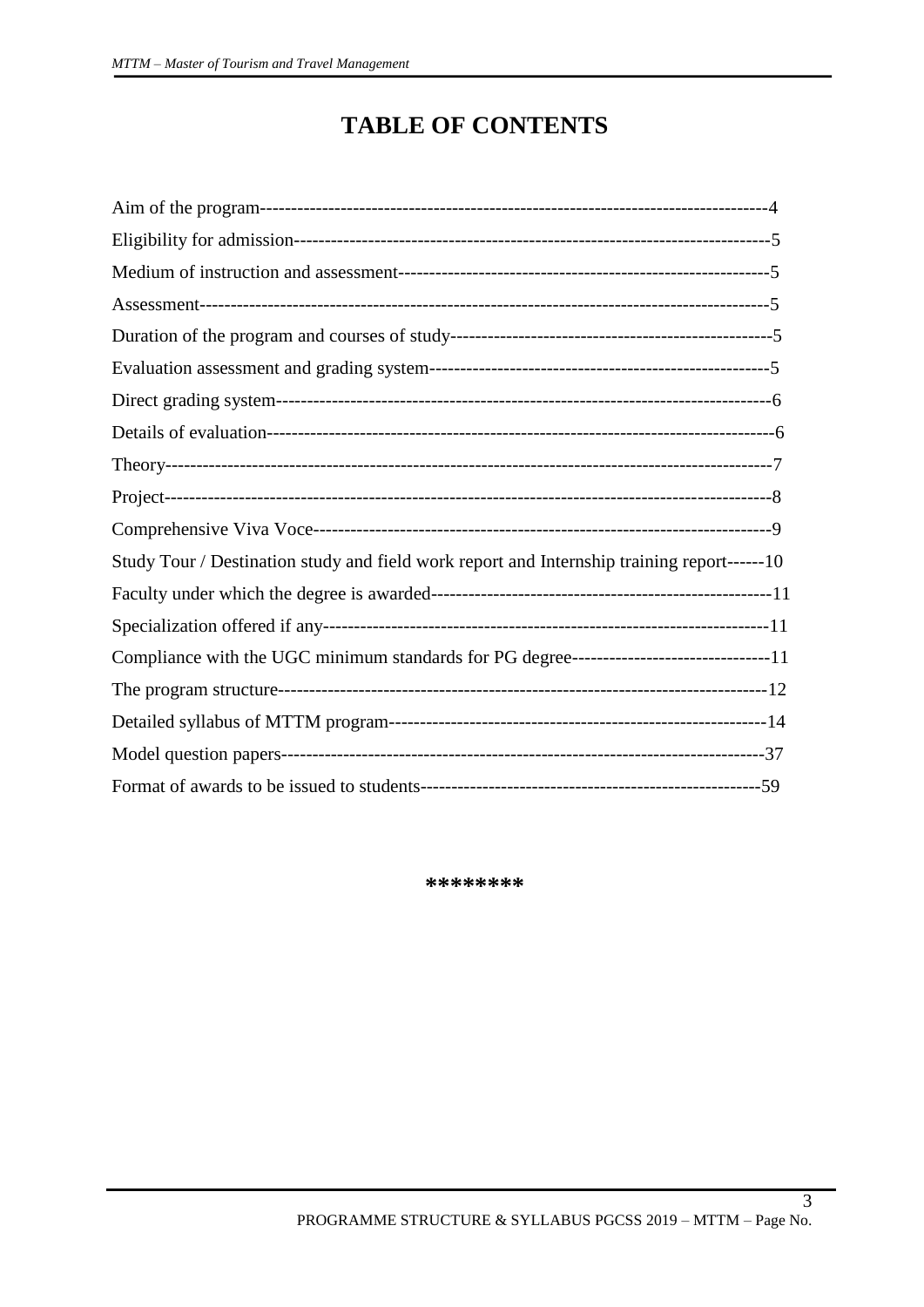# **MASTER OF TOURISM AND TRAVEL MANAGEMENT (MTTM) DEGREE PROGRAMME**

# **(Mahatma Gandhi University Regulations PGCSS2019 from 2019 – 20 Academic Year)**

# **1. Aim of the Program**

There is tremendous growth for tourism and hospitality industries in the world. In India, tourism is on the anvil of exponential growth and Kerala has vast tourism potential, being tapped and yet to develop. There is a great need for competent professionals to manage the business units in these industries as well as to lead it from front. Master of Tourism and Travel Management (hereafter MTTM) is designed to serve these needs.

Being a service industry, Tourism is growing at a faster pace which is standing next to IT sector. Hence there is an increased demand for competent professionals to manage the diverse forms of tourism business. Master of Tourism and Travel Management (MTTM) is designed in such a way to prepare students for managerial positions in Destination planning, Consultancies, Policy making, Tour operations, Travel agencies, Small and Medium Enterprises (SME), Hospitality and Aviation. After completing the program, the students should be able to work in, travel and tourism related organizations, at various capacities in government levels, Event and Entertainment industry, Hotels, Food & Beverage services etc. The programme also bestows entrepreneurial skills among the students to start new businesses in the above areas.

The objective of the MTTM programme is to create professionals with leadership skills to administer and manage business units in different tourism and hospitality sectors. The objectives of the programme are as follows: -

- Analyze the various components of Tourism and to describe how they coincide each other.
- Depicts the interrelationship between travel, tourism and hospitality industries. Develop leadership skills and to provide necessary Managerial, Communicative,
- IT, product and Resource skills to effectively handle Tourism activities. Mould career paths and equip students to face professional challenges. Chalk out a research oriented approach.
- Enhance the ability and skills to build long lasting business relationships. Be able to

 $\overline{4}$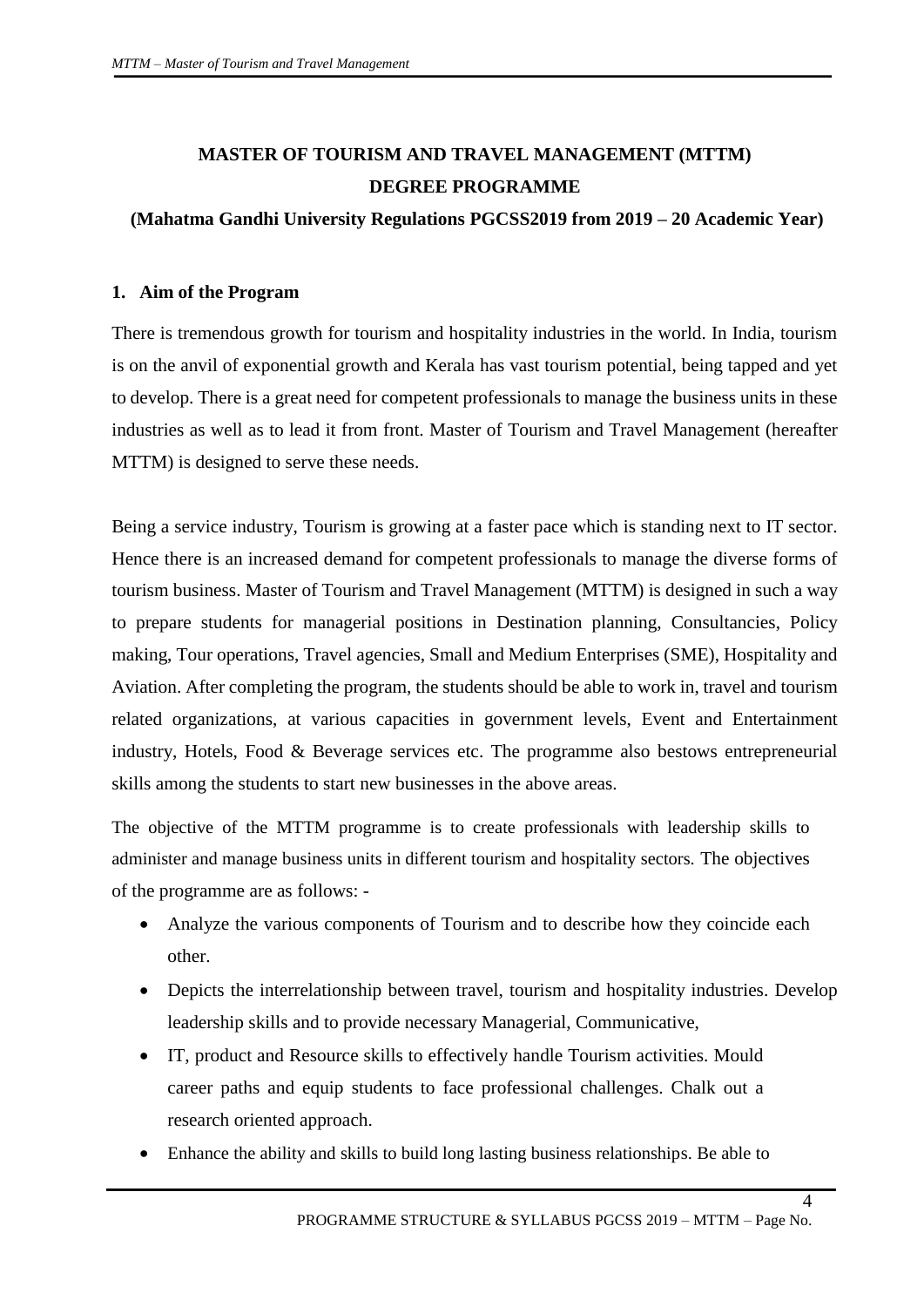target and position the tourism resources.

 Be able to frame a better and viable marketing and product innovation strategies to increase the profitability and stability of an organization.

# **2. Eligibility for Admissions**

The admission to all PG programmes shall be as per the rules and regulations of the University. The eligibility criteria for admission shall be as announced by the University from time to time. Separate rank lists shall be drawn up for reserved seats as per the existing rules.

Candidates for admission to the first semester of the PG programme through PGCSS 2019 shall be required to have passed an appropriate Degree Examination of Mahatma Gandhi University as specified or any other examination of any recognized University or authority accepted by the Academic Council of Mahatma Gandhi University as equivalent thereto. Students admitted under this programme are governed by the Regulations in force.

# **3. Medium of Instruction and Assessment**

The medium of instruction shall be English.

# **Assessment**

# **Duration of the programme and Courses of Study**

The duration of MTTM program shall be of four semesters. The courses for the MTTM programme include two types of courses, Core courses and Elective Courses. The Elective courses had been distributed among third and fourth semester with three groups of electives with three courses in each group. There shall be a Project work with dissertation to be undertaken by all students. Students have also to prepare Study tour report and internship report.

# **Evaluation assessment and grading system**

Total credit of the programme is 80. The evaluation scheme for each course shall contain two parts: (a) internal evaluation (ISA) and (b) external evaluation (ESA). The weight for the internal

 $\overline{\mathbf{5}}$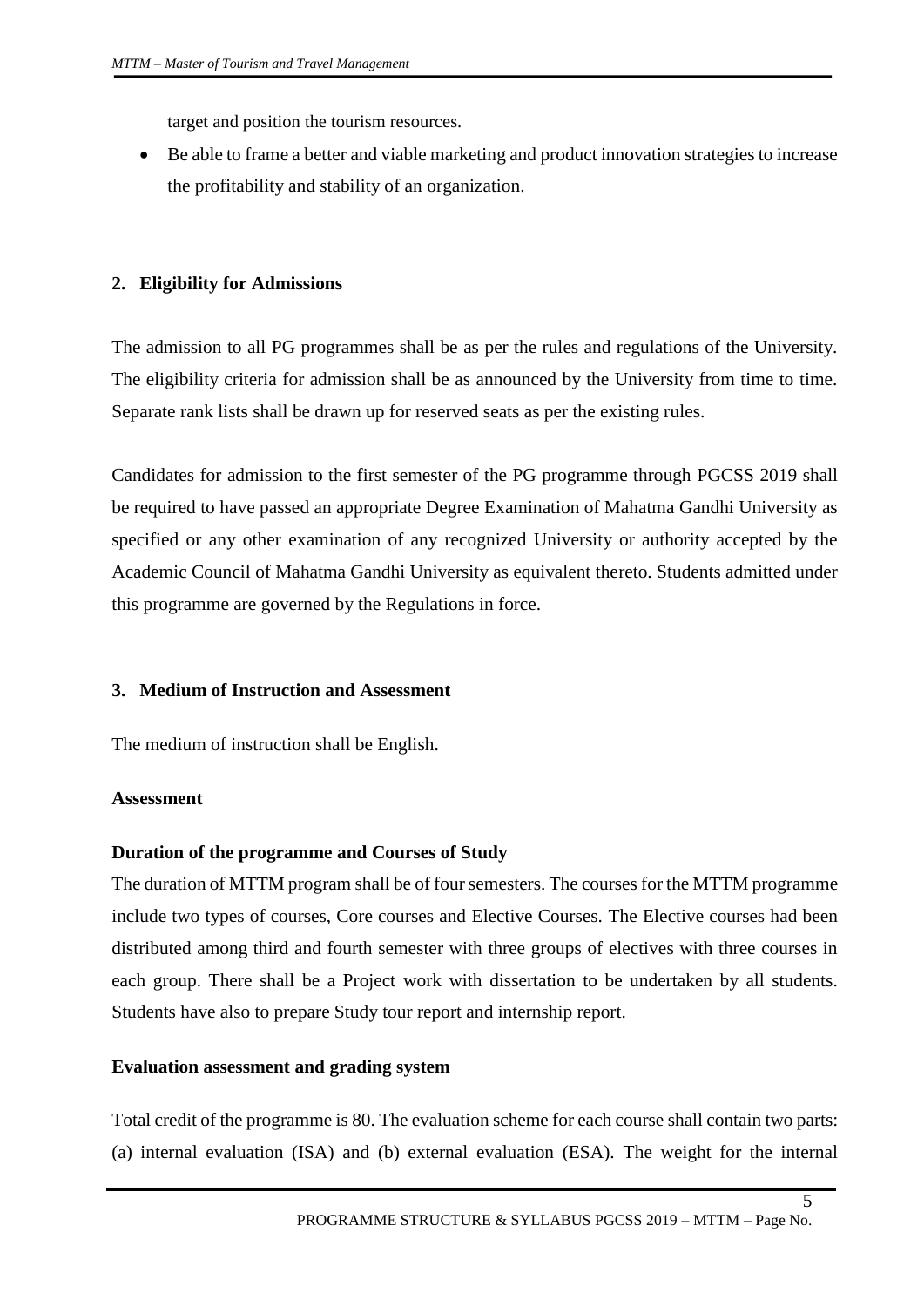evaluation is 5 and the external evaluation is 15 and its maximum Weighted Grade Point (WGP) is 25 and 75 respectively. The internal external ratio is 1:3. There shall be no separate minimum grade point for internal evaluation.

# **Direct grading system**

Direct grading system based on a seven point scale is used to evaluate the performance 9esternal and internal examination of students). For all courses letter grades and GPA/SGPA/CGPA are given on the following scale:

| Range        | Grade         | Indicator        |
|--------------|---------------|------------------|
| 4.50 to 5.00 | $A+$          | Outstanding      |
| 4.00 to 4.49 | $\mathsf{A}$  | Excellent        |
| 3.50 to 3.99 | $B+$          | Very good        |
| 3.00 to 3.49 | B             | Good (Average)   |
| 2.50 to 2.99 | $C_{\pm}$     | Fair             |
| 2.00 to 2.49 | $\mathcal{C}$ | Marginal         |
| Up to $1.99$ | D             | Deficient (Fail) |

No separate minimum is required for internal evaluation for a pass, but a minimum C grade is required for a pass in an external evaluation. However, a minimum C grade is required for pass in a course.

# **Details of evaluation**

There will be a four stage evaluation:

- 1. Evaluation first stage Both internal and external (to be done by the teacher)
- 2. Evaluation second stage Calculation of Grade Point Average (GPA) of a course (to be done by the University)
- 3. Evaluation third stage Semester Grade Point Average (SGPA) (to be done by the University)
- 4. Evaluation fourth stage Cumulative Grade Point Average (CGPA) (to be done by the University)

The first stage evaluation to be done by the teacher is shown below: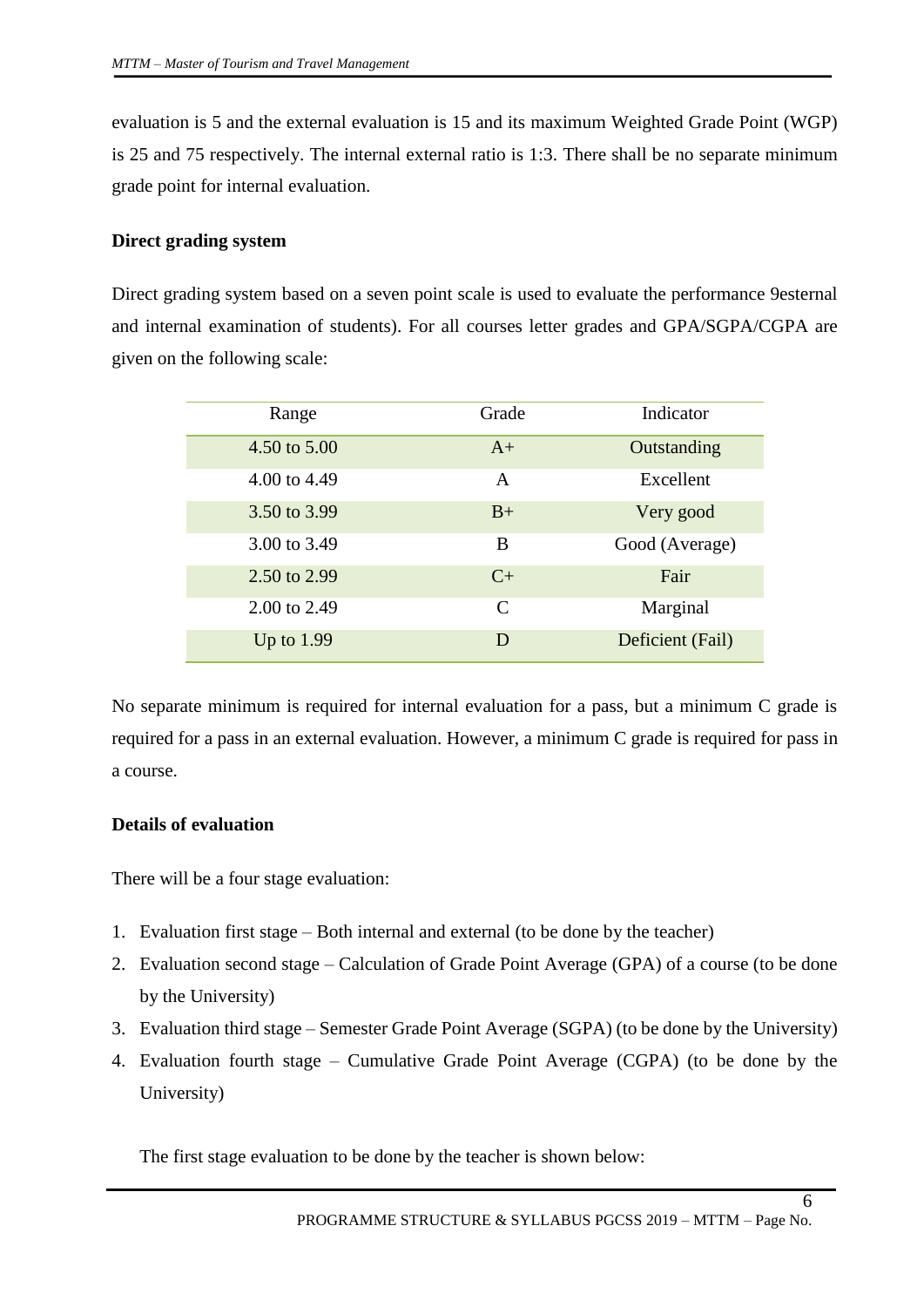| Grade        | Grade points   |
|--------------|----------------|
| $A+$         | $\overline{5}$ |
| A            |                |
| B            |                |
| $\mathsf{C}$ | $\overline{2}$ |
| D            |                |
| E            |                |

# **Theory**

For all theory papers, there will be both internal and external evaluations.

# **Internal evaluation**

The internal evaluation shall be based on written tests, assignments and seminars in respect of theory courses. The weightage assigned to various components for internal evaluation is a follows. All the components of the internal evaluation are mandatory.

|     | Weightage<br>Components |              |
|-----|-------------------------|--------------|
|     | Assignment              |              |
| ii  | Seminar                 |              |
| iii | Best two test papers    | 1 each = $2$ |
|     | Total                   |              |

For test papers all questions shall be set in such a way that the answers can be awarded A+, A, B, C, D and E grade.

# **External evaluation**

The external examination in theory courses is to be conducted by the University with question papers set by external experts. There shall be University examination for all theory papers at the end of each semester. The answers must be written in English except for those coming under Faculty of languages.

There shall be one end-semester examination of 3 hours duration in each lecture based course

 $\overline{7}$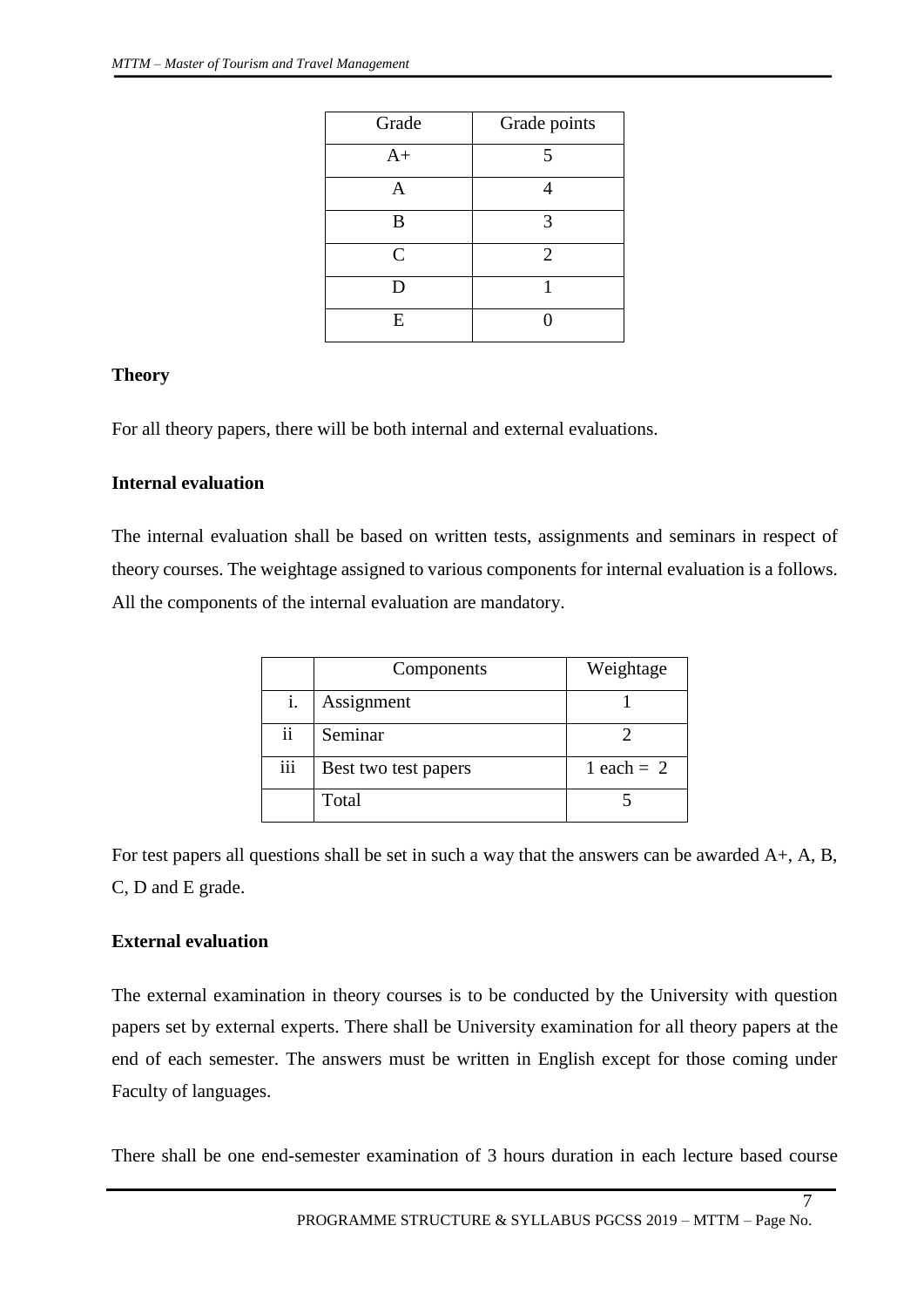(Theory). Maximum weight for external evaluation is 30. Therefore maximum weighted grade point (WGP) is 150.

A question paper for theory may contain short answer type questions, short essay / problem solving type questions and long essay type questions. Different types of questions shall be given different weights to quantify their range as follows:

| Pattern of questions |                                                                                             |                           |                              |                                          |
|----------------------|---------------------------------------------------------------------------------------------|---------------------------|------------------------------|------------------------------------------|
| SI. No.              | Type of Questions                                                                           | Weight of the<br>question | Total number of<br>questions | Number of<br>questions to be<br>answered |
|                      | Short Answer type<br>questions                                                              | 1                         | 10                           | 8                                        |
| $\overline{2}$       | Short<br>essay<br>Problem<br>solving<br>type questions (Not<br>exceeding<br>three<br>pages) | $\overline{2}$            | 8                            | 6                                        |
| 3                    | Long<br>essay<br>type<br>questions                                                          | 5                         |                              | $\mathcal{D}_{\mathcal{A}}$              |

The pattern of questions for external evaluation shall be set in such a way that the answers can be awarded A+, A, B, C, D and E grade.

# **Project**

Project work shall be completed by each student individually under the supervision of a teacher in the concerned department. A candidate may, however, in certain cases be permitted to work on the project in an industrial / Research Organization/ Institute on the recommendation of the Supervisor. There should be an internal assessment and external assessment for the project work.

# **Internal evaluation**

The internal evaluation of the project can be done at the department level based on viva and written report. The evaluation shall be done by a team of teachers in the department which shall necessarily consist of the head of the department and the supervising teacher. One spiral bound hard copy and a soft copy of the report should be submitted to the department for evaluation. The internal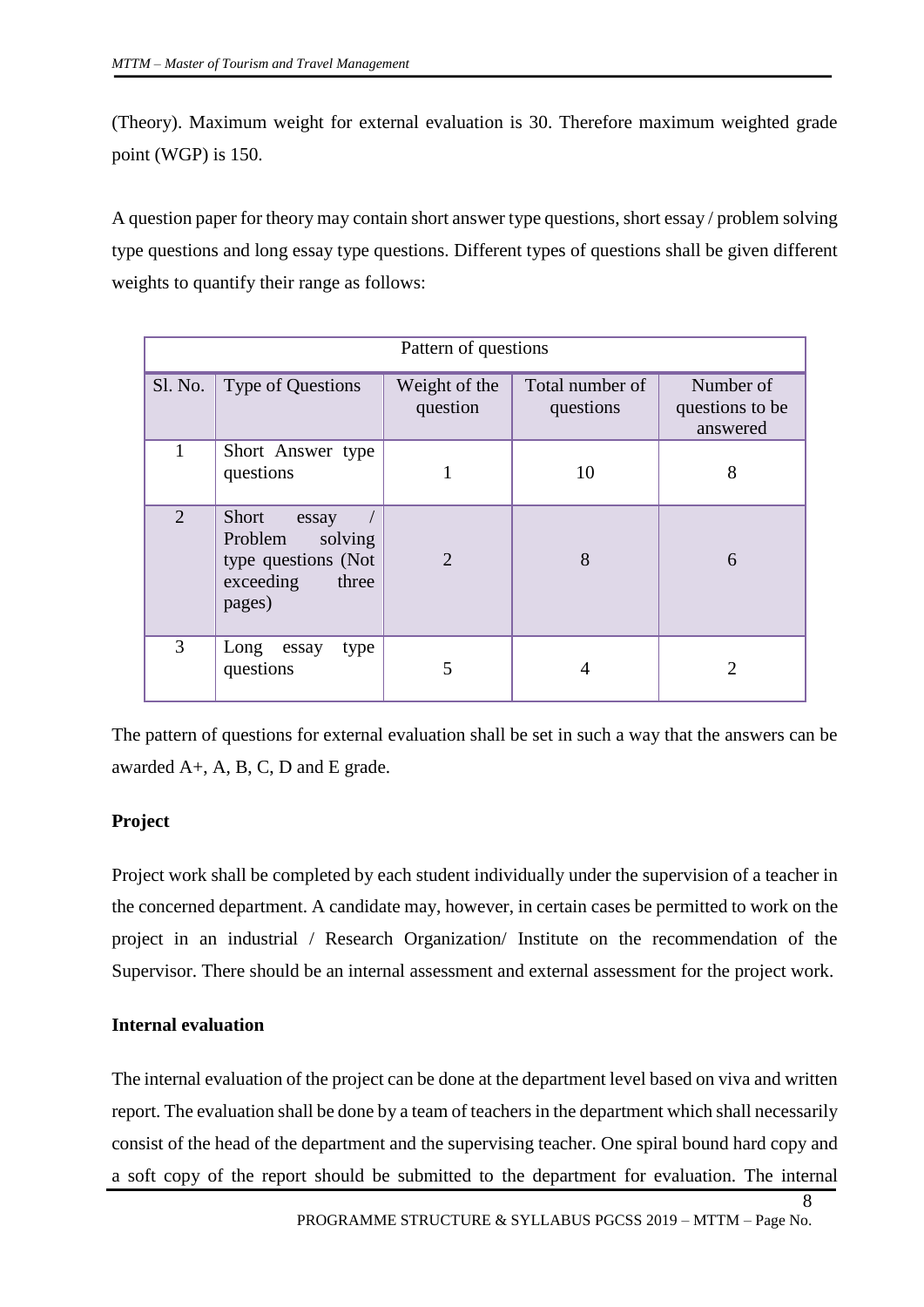components of project are given below:

| Components                          | Weightage |
|-------------------------------------|-----------|
| Relevance of the topic and analysis |           |
| Project content and presentation    |           |
| Project viva                        |           |
| Total                               |           |

# **External evaluation**

The external evaluation of the Project work is followed by presentation of work including dissertation and Viva-Voce. Project evaluation Viva -Voce shall be conducted at the end of the programme only. The external components of project are given below:

| Components                          | Weightage |
|-------------------------------------|-----------|
| Relevance of the topic and analysis |           |
| Project content and presentation    |           |
| Project viva                        |           |
| Total                               | 15        |

# **Comprehensive Viva Voce**

Comprehensive Viva - Voce shall be conducted at the end semester of the programme which covers questions from all courses in the programme by external examiners. For MTTM programme this will also include evaluation of evaluation of study tour / destination study and field work and internship reports.

# **Internal evaluation**

The internal components of Comprehensive Viva - Voce are given below:

| Components                                                                            | Weightage |
|---------------------------------------------------------------------------------------|-----------|
| Course viva (all courses from first semester to fourth<br>semester)                   |           |
| Evaluation of study tour / destination study and field<br>work and internship reports |           |
| Total                                                                                 |           |

# **External evaluation**

 $\overline{Q}$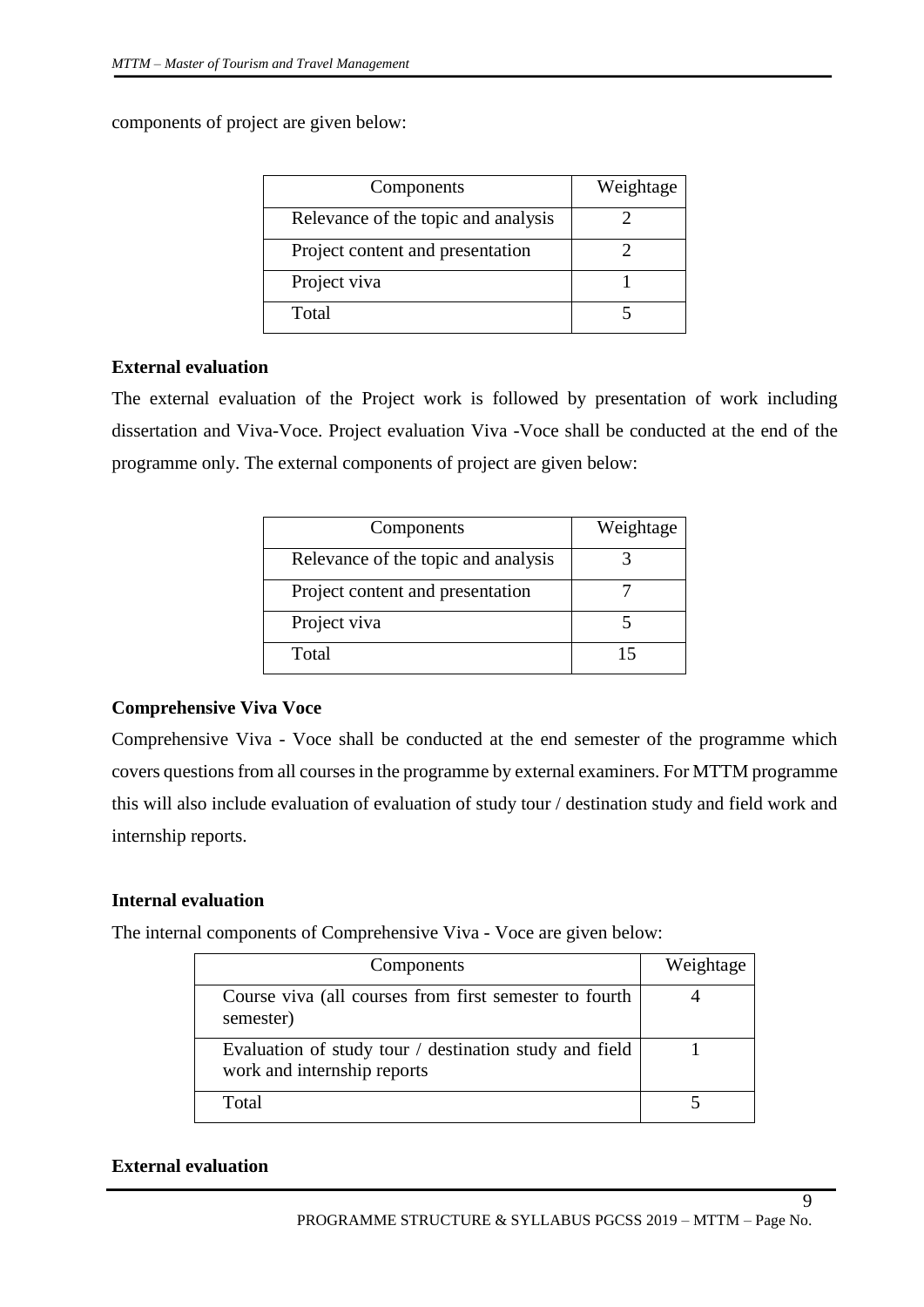| Components                                                                            | Weightage |
|---------------------------------------------------------------------------------------|-----------|
| Course viva (all courses from first semester to fourth<br>semester)                   |           |
| Evaluation of study tour / destination study and field work<br>and internship reports |           |
| Total                                                                                 |           |

The external components of Comprehensive Viva - Voce are given below:

# **Study tour / Destination study and field work report and Internship training report**

For successfully completing the MTTM programme each student has to submit study tour / destination study and field work and internship training reports.

# **Study tour / Destination study and field work report**

Students will have to submit a report of their study tour which will be evaluated externally at the end of the fourth semester. Students should undertake visits to important national or international tourist destinations during their programme for up to a maximum of fifteen days. The purpose is:

- To experience travel and to understand the linkages between tourism and other service sectors.
- To familiarize some of the important tourist destinations in India or abroad.
- To learn how to organize and manage tours.

Preparation of study tour report include two parts: pre tour phase and post tour phase. Pre tour phase involves itinerary preparation, costing etc. Post tour phase involves detailed report on the tour.

If a student(s) is not able to take part in the National/ International Tour because of genuine /unavoidable reasons, those student(s) shall be permitted to carry out a Destination study/ Case study/ Research study and field work report. In such cases, the onus will on the student(s) and must make sure that prior sanction for exception is accorded for the study concerned by the Faculty in charge/Head of the Department.

As mentioned above it will have both internal and external components and will be evaluated along with the comprehensive viva – voce at the end of the fourth semester.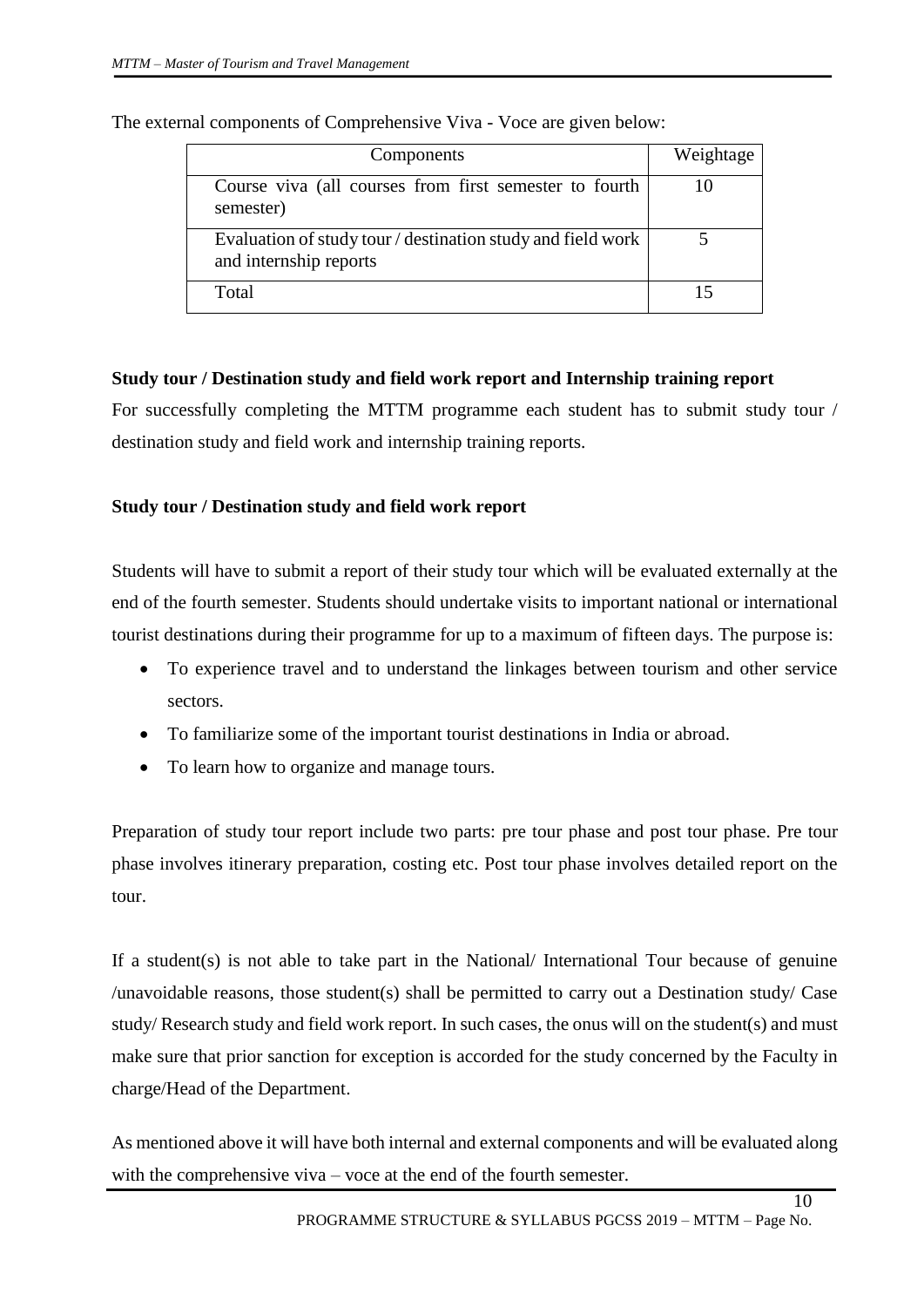# **Internship training report**

There shall be internship placements for not less than thirty days in a relevant industrial setting during the programme. Students can take up their internship either in airport or aviation sector, hospitality establishments (hotels or resorts), travel agency or tour operation firm and public sector destination management offices. This is a supervised internship within the tourism and hospitality industry. This allows students to undertake experiential learning by working with the sponsoring tourism or hospitality organization to critically examine a major aspect of their operation. The students shall submit a written report of their internship study during the fourth semester. The purpose is:

- To understand the professional setting and work culture of tourism related organization.
- To get a firsthand experience of the career opportunities in travel and tourism industry.
- To get on the job training and skill enhancement in travel and tourism sector.

As mentioned above it will have both internal and external components and will be evaluated along with the comprehensive viva – voce at the end of the fourth semester.

# **4. Faculty under which the Degree is awarded:**

Master of Tourism and Travel Management (MTTM) programme is awarded under the faculty of Tourism and Hospitality Studies.

# **5. Specialization offered, if any:**

Specialization courses are not offered as part of Master of Tourism and Travel Management (MTTM) programme. But there are two groups of electives with three courses each offered in the fourth semester from which the colleges can choose any one group.

# **6. Compliance with the UGC minimum standards for Post Graduate Degree:**

The nomenclature of the programme is in compliance with UGC order and directions.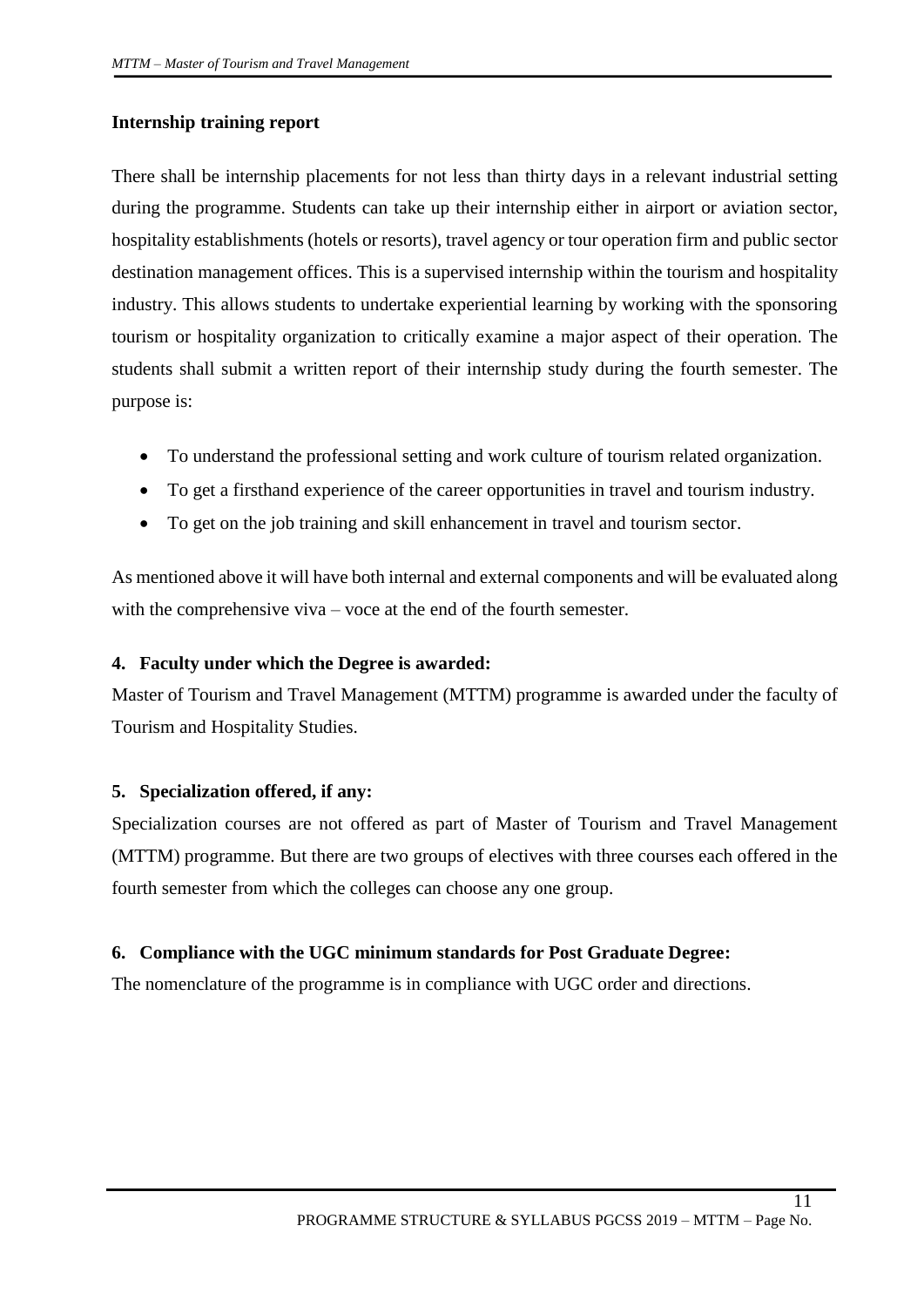# **7. The Program Structure**

# **Total credits: 80**

| <b>Course code</b>     | <b>Title</b>                                                          | <b>Type of</b><br>the<br>course | <b>Hours</b><br>per<br>week | <b>Credits</b> |  |  |
|------------------------|-----------------------------------------------------------------------|---------------------------------|-----------------------------|----------------|--|--|
|                        | <b>FIRST SEMESTER</b>                                                 |                                 |                             |                |  |  |
| TR020101               | Introduction<br>Tourism<br>to<br><b>Administration and Management</b> | Core                            | 5                           | $\overline{4}$ |  |  |
| TR020102               | Tourism Products of India                                             | Core                            | 5                           | $\overline{4}$ |  |  |
| TR020103               | Tourism<br>for<br>Entrepreneurship<br><b>Business</b>                 | Core                            | 5                           | $\overline{4}$ |  |  |
| TR020104               | Operations<br>Hospitality<br>and<br>Management                        | Core                            | 5                           | $\overline{4}$ |  |  |
| TR020105               | Communicative English for Tourism<br>and Hospitality                  | Core                            | 5                           | $\overline{4}$ |  |  |
|                        | <b>SECOND SEMESTER</b>                                                |                                 |                             |                |  |  |
| TR020201               | <b>World Tourism Geography</b>                                        | Core                            | 5                           | $\overline{4}$ |  |  |
| TR020202               | Destination<br>Planning<br>and<br>Development                         | Core                            | 5                           | $\overline{4}$ |  |  |
| TR020203               | <b>Travel Agency and Tour Operations</b>                              | Core                            | 5                           | $\overline{4}$ |  |  |
| TR020204               | Organizational<br>Behavior<br>and<br><b>Management Process</b>        | Core                            | 5                           | $\overline{4}$ |  |  |
| TR020205               | Information Technology and E -<br>Tourism                             | Core                            | 5                           | $\overline{4}$ |  |  |
|                        | <b>THIRD SEMESTER</b>                                                 |                                 |                             |                |  |  |
| TR020301               | <b>Sustainable Tourism and Ecotourism</b>                             | Core                            | 5                           | $\overline{4}$ |  |  |
| TR020302               | <b>MICE</b> and Event Management                                      | Core                            | 5                           | 4              |  |  |
| TR020303               | and<br>Public<br>Tourism<br>Marketing<br>Relations                    | Core                            | 5                           | $\overline{4}$ |  |  |
| TR020304               | Management Concepts and Basics of<br>Accounting                       | Core                            | 5                           | $\overline{4}$ |  |  |
| TR020305               | <b>Research Applications in Tourism</b>                               | Core                            | 5                           | $\overline{4}$ |  |  |
| <b>FOURTH SEMESTER</b> |                                                                       |                                 |                             |                |  |  |
| TR020401               | Human Resource Management for<br>Tourism                              | Core                            | 5                           | $\overline{4}$ |  |  |
|                        | Elective - Group A: Aviation                                          |                                 |                             |                |  |  |
| TR840401               | <b>Aviation Management</b>                                            | Elective                        | 5                           | 3              |  |  |
| TR840402               | Cargo Management                                                      | Elective                        | 5                           | 3              |  |  |
| TR840403               | <b>Airline Ticketing</b>                                              | Elective                        | 5                           | 3              |  |  |
| <b>OR</b>              |                                                                       |                                 |                             |                |  |  |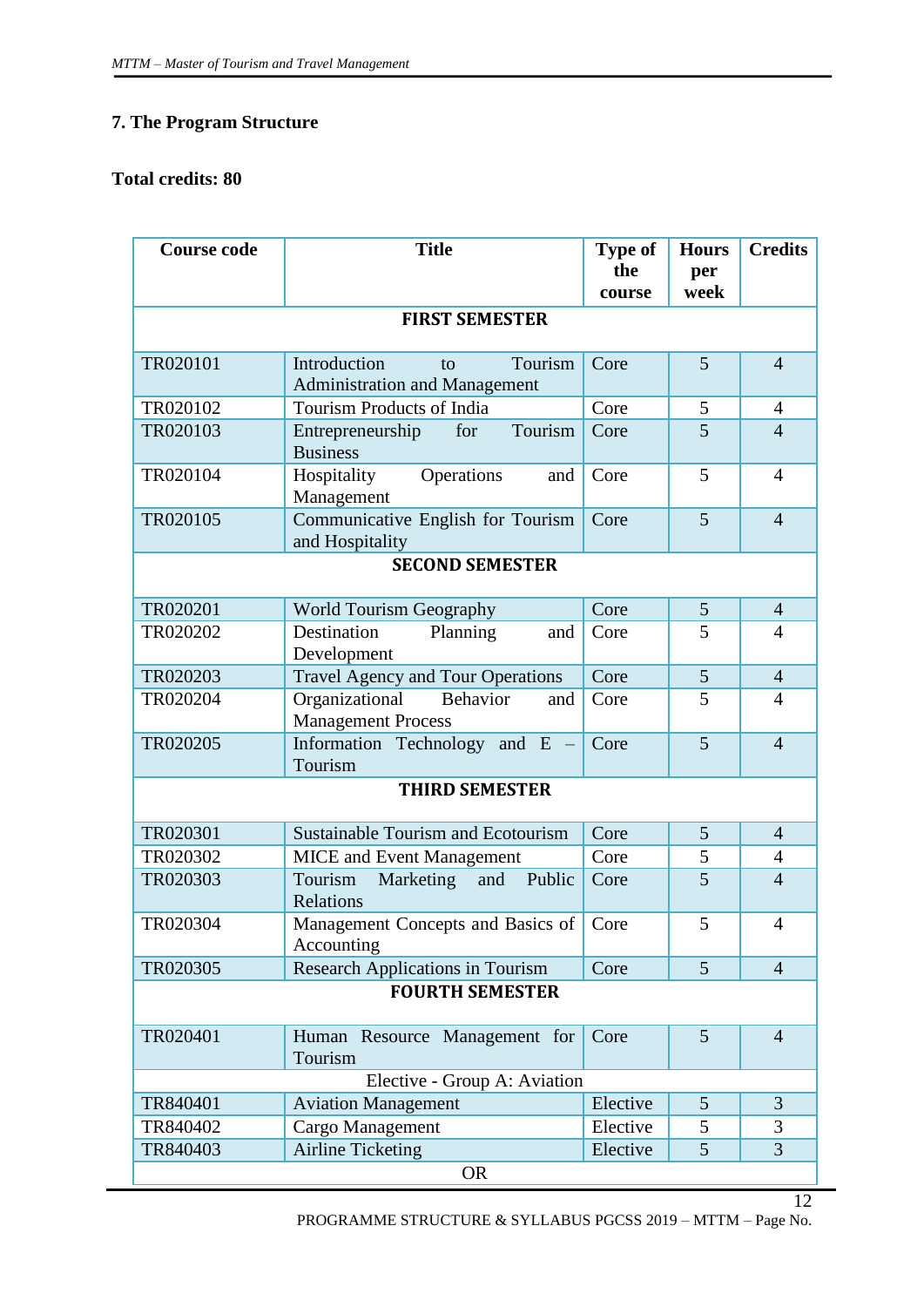| Elective - Group B: Special Interest Tourism |                                                                                                    |          |   |    |  |
|----------------------------------------------|----------------------------------------------------------------------------------------------------|----------|---|----|--|
| TR850401                                     | Heritage Tourism                                                                                   | Elective | 5 | 3  |  |
| TR850402                                     | <b>Health Tourism</b>                                                                              | Elective |   | 3  |  |
| TR850403                                     | Leisure and Recreation Management                                                                  | Elective | 5 | 3  |  |
| TR020402                                     | Project work                                                                                       | Project  | 2 |    |  |
| TR020403                                     | Evaluation of Study Tour<br>and  <br>Report along<br>with<br>Internship<br>Comprehensive Viva Voce | Viva     | 3 |    |  |
|                                              |                                                                                                    |          |   | 80 |  |

There are two elective groups with three courses each for the MTTM programme. The colleges can select any one elective group. All the three courses in the group have to be taken and each one has the same credit. The elective courses are offered in the fourth semester. The two groups as mentioned above are:

- Elective Group A: Aviation
- Elective Group B: Special Interest Tourism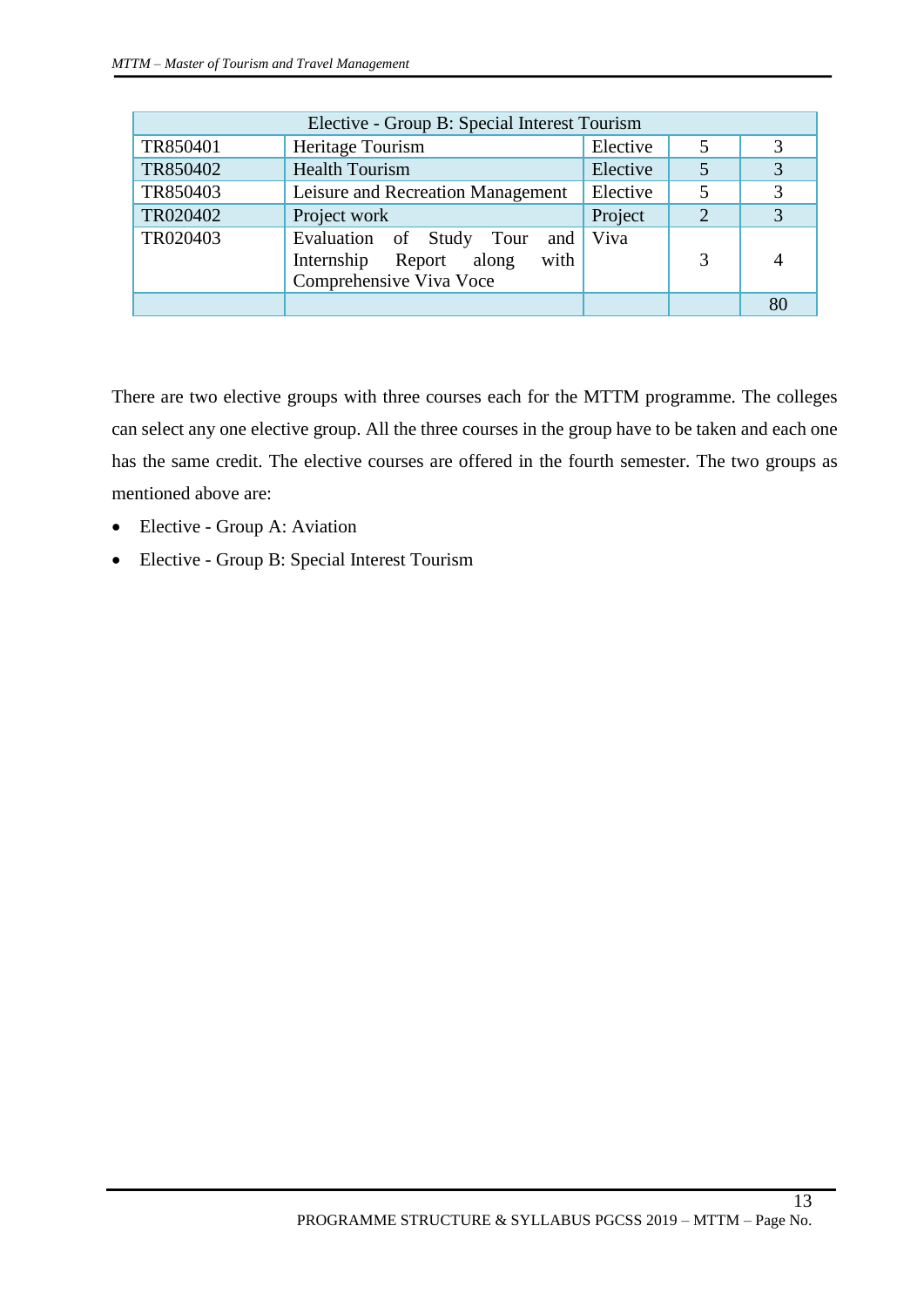# **8. Detailed Syllabus of MTTM Programme**

# **SEMESTER 1**

# **TR020101 INTRODUCTION TO TOURISM ADMINISTRATION AND MANAGEMENT**

# **No. of credits: 4 No. of contact hours: 90 hours / 5 hours per week Objectives:**

- 1. To understand the various elements of Tourism.
- 2. To familiarize with the Tourism developments.
- 3. To realize the potential of tourism industry in India

# **Module 1**

Evolution of Tourism (in brief); the Concept, Nature & Scope of Tourism; Definitions concerned; Related Concepts- (Visitors, Excursionist, Tourist, Traveler) ; Characteristics of tourism; The Manila Declaration-1980;The Global Code of Ethics for Tourism(GCET).

# **Module 2**

Key Components of Tourism- Attractions, Accommodation, Transportation; Elements of Tourism; Impacts of Tourism- (Social, Economic & Environmental) Leiper's Model Tourism System- Push and Pull factors

# **Module 3**

Documentation areas: Passport-Definition-Different types of Indian Passport-Formalities-Passport Seva Kendra ; VISA-different types of Indian visa; Special Permits; Health Certificates; Regulations regarding Foreign Exchange; Travel Insurance ;Ministry of External Affairs-(GOI).

# **Module 4**

Aims, Objectives & Functions of:- World Tourism Organization (WTO); World Tourism & Travel Council (WTTC); Pacific Asia Travel Association(PATA); National Tourist Organization(NTO); ITDC; IRCTC; TFCI; TAAI; IATO

# **Module 5**

Five Year Plan of India and Tourism; Tourism Policy & Action Plan (1982; 2002; 2015) (Highlights only); Tourism Promotion & Efforts taken by Ministry of Tourism, GOI; National Tourism Awards (Latest)

# **References:**

- 1. Goldener, C & Ritchie, B (2006), 'Tourism Principles, Philosophy, Practices, John Wiley, NY.
- 2. Geoper et al (2006), 'Tourism principles & Practices, Pearson Edn., NY.
- 3. Sunetra Roday, Archana Biwal & Vandana Joshi , Tourism: Operations and Management, OUP
- 4. Swain, Sambath Kumar, Mishra J,M, Tourism- Principles and Practices, OUP
- 5. Mac Mancini (2008), Access: Introduction to Travel and Tourism, Thomson Delmar
- 6. N. Jayapalan (2001), An introduction to Tourism, Atlantic Publishers, New Delhi.
- 7. Krishan K Kamra & Mohinder Chand (2004), Basics of Tourism- Theory, Operation and Practice, Kanishka Publishers, New Delhi.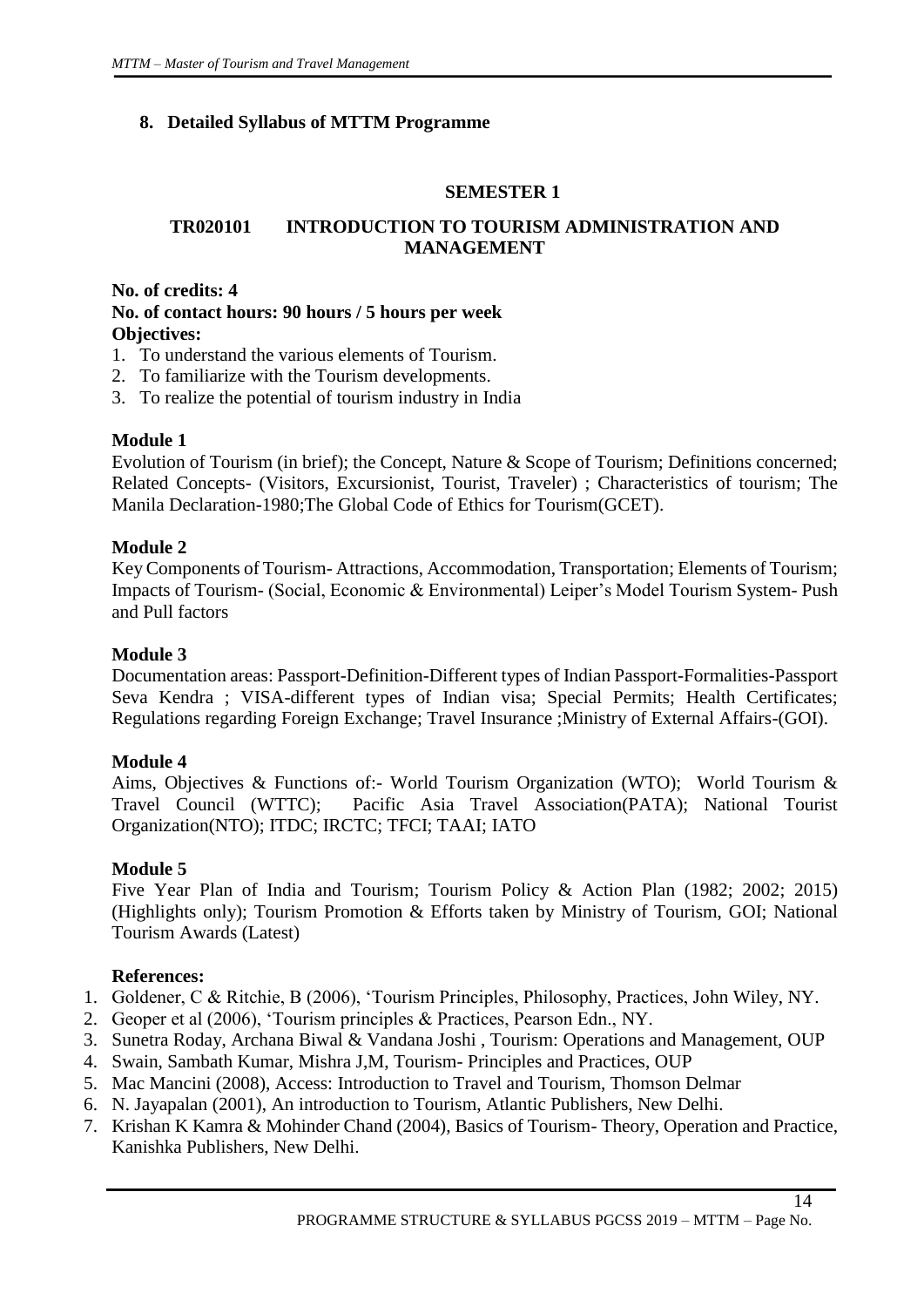# **SEMESTER 1 TR020102 TOURISM PRODUCTS OF INDIA**

# **No. of credits: 4 No. of contact hours: 90 hours / 5 hours per week**

# **Objectives:**

To familiarize the social and cultural set up in India and its contribution to tourism.To understand the nature of different tourism products.

# **Module 1**

Tourism Products: Definition, Concept and classification- Unique features of Tourism Products– Geography of India – Physical and Political features –Languages and literature – Major Religions of India.

# **Module 2**

Cultural Tourism - problems and prospects – Fairs and Festivals-Dance Festivals – Performing arts – Dance and Music forms - Music Festivals –Cuisines and specialty dishes- Artifacts and Handicrafts, Architecture – major styles, paintings and sculpture.

# **Module 3**

Archaeological sites – Monuments –Ancient Temples of India; Pilgrim Centres, Forts - Palaces and Museums – Buddhist heritage sites of India

# **Module 4**

Hill stations, Beaches, Major tourism circuits of India, Emerging Tourism Destinations of Indiapotentials & issues

# **Module 5**

Major wildlife sanctuaries, national parks, biosphere reserves, community reserves, Adventure and ecotourism destinations in India

# **References:**

1. Robinet Jacob etal (2012), Tourism Products of India, Abhijeeth publications, New Delhi.

- 2. A. L Basham (2003), 'The Wonder that was India', Oxford University Press.
- 3. A. L.Basham (1998), 'A Cultural History of India', Oxford University Press.
- 4. Sarina Singh (2007), India , Lonely Planet Publication.
- 5. H.K.Kaul, 'Travelers India', Oxford University Press.
- 6. Manoj Dixit, Charu Sheela (2006), Tourism Products, New Royal Books.
- 7. Negi, Jagmohan (2001), Adventure Tourism and sports, Kanishka Publishers.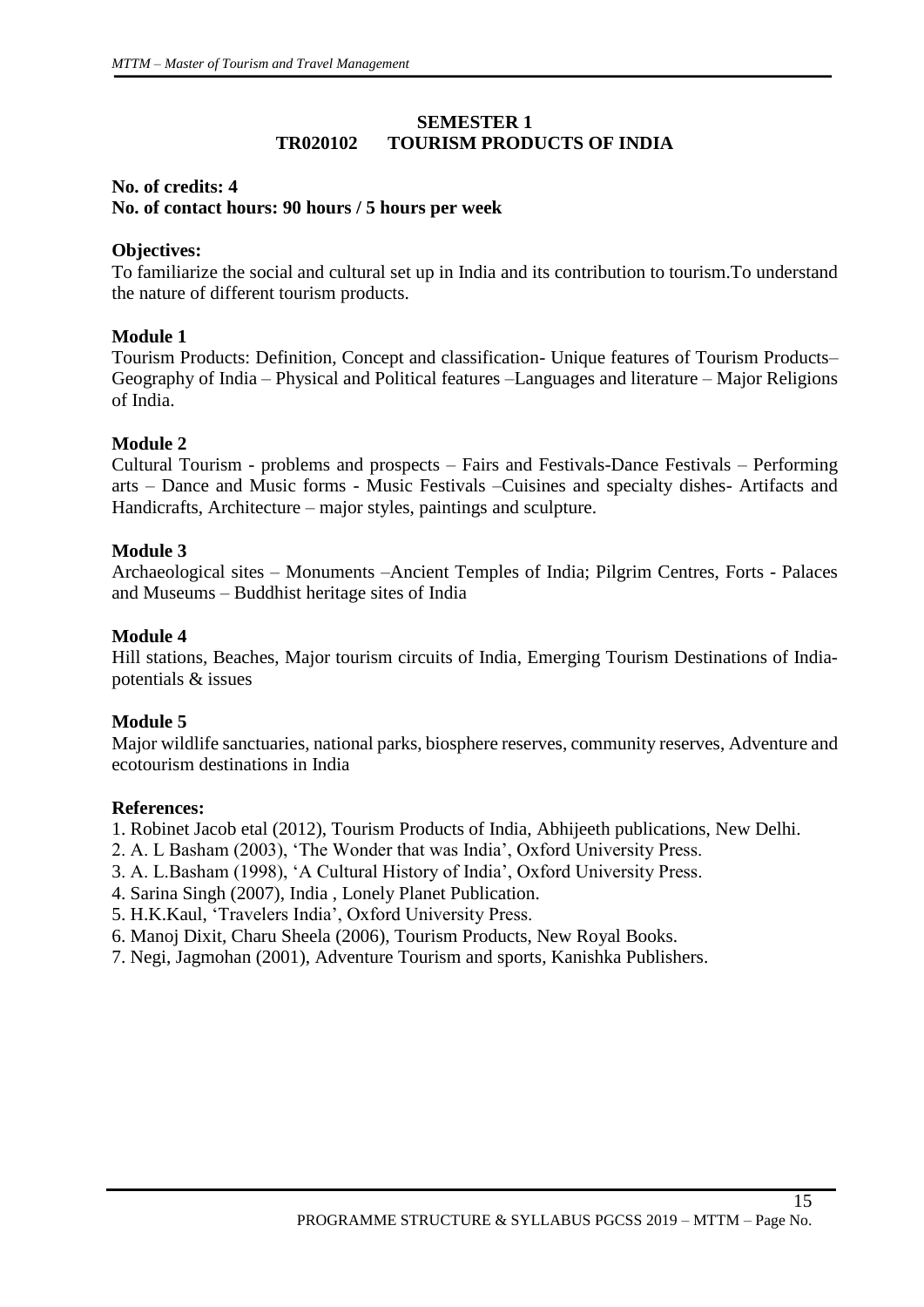# **SEMESTER 1**

# **TR020103 ENTREPRENEURSHIP FOR TOURISM BUSINESS**

#### **No. of credits: 4 No. of contact hours: 90 hours / 5 hours per week Objectives:**

- 1. To empower students to become an entrepreneur in tourism
- 2. To familiarize the modalities for starting a tourism business and
- 3. To bring into light how one can position one's own business

# **Module 1**

Entrepreneur, entrepreneurship – definition-concepts- characteristics-functions; Distinction between entrepreneur and manager, Role entrepreneur in economic development- factors affecting entrepreneurial growth

# **Module 2**

Types of entrepreneurs on various aspects like, objectives, behavior, business technology, motivation, growth, stages of development, scale of operations. Women entrepreneur-need-scopeproblems; Tourism and women entrepreneurs

# **Module 3**

E D P-meaning and objectives; Reasons for starting an enterprise-importance of training- target group-contents of training programme-special agencies for entrepreneurial development and training- steps to make EDP successful

# **Module 4**

Forms of ownership, problems faced by a new entrepreneur - pre requisites to start enterpriseregistration- different types of license and other requirements.

# **Module 5**

Project-meaning-features- classification - phases of project management; Format of feasibility report; SWOT analysis of business; Subsidies and incentives offered to entrepreneurs

# **References:**

- 1. Baporikar Neeta. (2011), Entrepreneurship Development and Project Management, Himalaya: New Delhi.
- 2. Hisrich. D. Robert. (2011), International Entrepreneurship: starting, Developing and, Managing a Global Venture, Sage.
- 3. Rice P. Mark (2008), Entrepreneurship, Atlantic Publishers.
- 4. Arora Renu & Sood. S. K (2007), Entrepreneurship Development and Management, Kalyani, New Delhi.
- 5. Abraham M.M., Entrepreneurship Development and Project Management, Prakash: Changanacherry.
- 6. ManjulaChaudhary (2010), Tourism Marketing, Author(s):, Oxford University Press.
- 7. Vasant Desai, Entrepreneurship & Small Scale Industries, Himalaya Publishers.
- 8. Vasant Desai, Entrepreneurship Development, Himalaya Publishers.
- 9. Feroze Banker, Progressive Entrepreneur, Kanishka Publishers.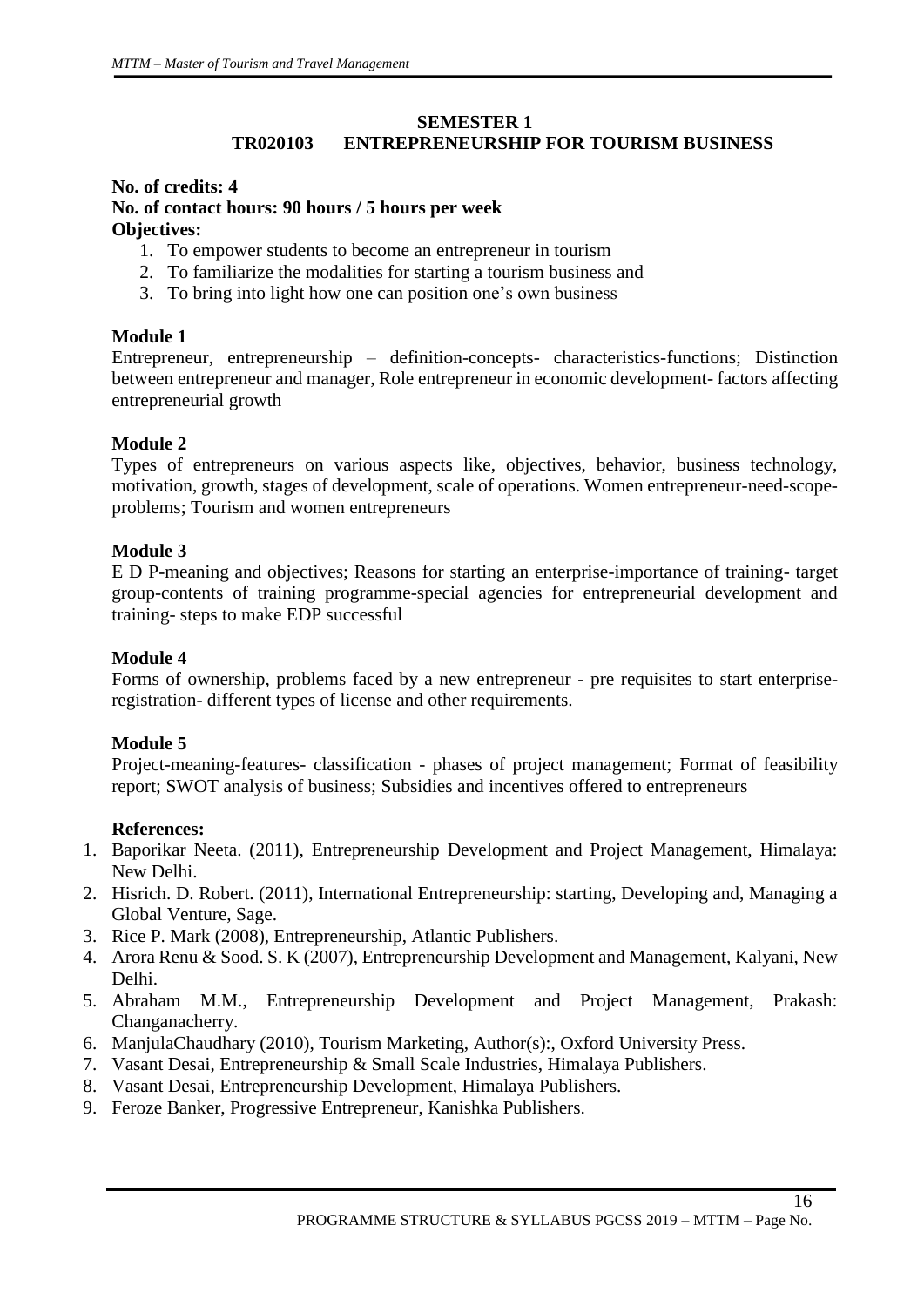# **SEMESTER 1 TR020104 HOSPITALITY OPERATIONS AND MANAGEMENT**

# **No. of credits: 4 No. of contact hours: 90 hours / 5 hours per week**

#### **Objectives:**

- 1. To understand the essentials of hospitality industry
- 2. To familiarize with hotels and their functions
- 3. To do project work in the above areas.

# **Module 1**

Introduction to accommodation industry – Types of accommodation & classification, categorization and forms of Ownership

# **Module 2**

Activities in Accommodation Management – Front office – Housekeeping –F&B, entertainment, the engineering and maintenance division - the marketing and sales division - The Accounting division - the HR division and the security division. Infra structure hospitality -Supporting services- shopping

# **Module 3**

Hotel operations - Food services for the transportation market. Food services for the leisure market - retail food services - Business/ Industrial food services. Health care food services - club food services

# **Module 4**

Trends in lodging and food services- Usage of CRS in Hotel Industry- Operational usage through chain of hotels; Role of Associations & Institutions in hospitality management-FHRAI, IHM, IHMCT and like wise

# **References:**

- 1. Gray and Ligouri: 'Hotel and motel management and operations' PHI, New Delhi,2000.
- 2. Andrews: 'Hotel front office training manual' Tata Mcgraw Hill, Bombay.
- 3. Negi, 'Hotels for Tourism Development', S.Chand, New Delhi.
- 4. Arthur & Gladwell: Hotel Assistant Manager( London communica, Barril, Jenkins)
- 5. Negi: Professional Hotel Management( Delhi: S.Chand)
- 6. Zeithaml VA, 'Service Marketing', McGraw Hill, London, 1996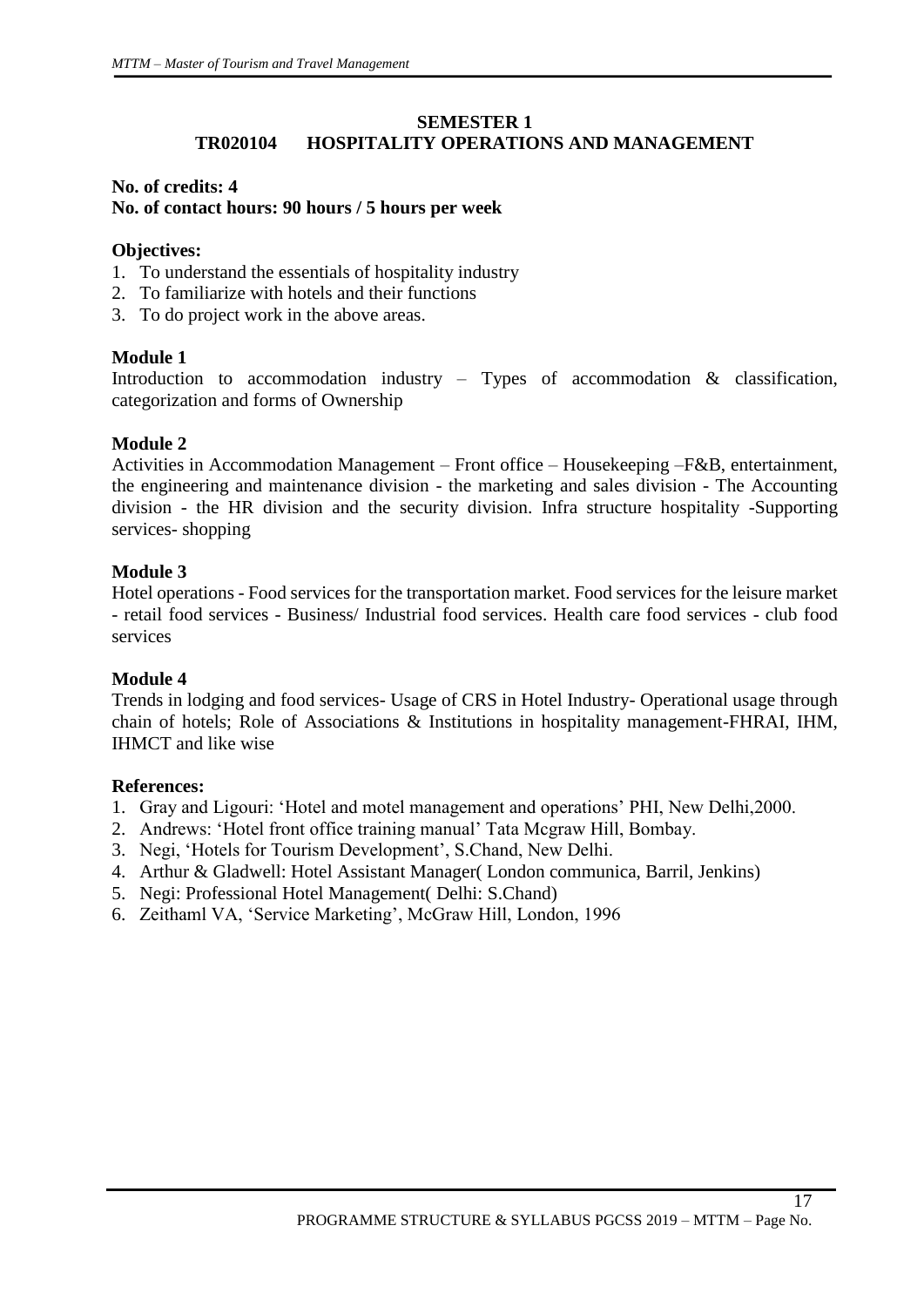# **SEMESTER 1**

# **TR020105 COMMUNICATIVE ENGLISH FOR TOURISM AND HOSPITALITY**

# **No. of credits: 4 No. of contact hours: 90 hours / 5 hours per week**

#### **Objectives**:

- 1. To further enhance attitude towards communication through the English language.
- 2. To enable students to have analytical, critical, and communicative minds
- 3. To make students understand the formalities and nuances of written and oral format.
- 4. To encourage students to develop learning autonomy and enhance their intellectual self-esteem

# **Module 1**

The Communication Process- Forms of Communication- oral and written, verbal and non-verbal (kinesics, proxemics, paralinguistic, gestures and postures etc.); Barriers in Communication and classification of barriers; Mass media – Definition – types- characteristics

# **Module 2**

Listening Comprehension - speeches (general and business) professional texts (based on business reports/work related issues/ current affairs/ environment etc); Listening and giving Feedback – case studies on interpersonal problems- Reading, summarizing and analyzing texts - Reading comprehension texts (business and work related texts/speech texts/ current affairs etc)

# **Module 3**

Speaking skills – reiteration of concepts- Group Discussion with evaluation- Telephoning skills/ Telephone etiquette /Debate-Presentation with evaluation- Jam/ Extempore- Mock Interview and Meetings with evaluation; Dealing with difficult people – role play based on behavioral patterns

# **Module 4**

Principles of communicative writing – Business Letters – application, enquiry, complaints, reservations - emails – Writing CV and cover letters – Synopsis and note taking – summarizing texts – Agenda – Notice – Minutes of the Meeting.

# **References:**

- 1. Company to Company Andrew Littlejohn, Cambridge University Press
- 2. English Language Laboratories: A Comprehensive Manual Nira `Konar, PHI Learning
- 3. Business Matters Mark Powell, Thomson Heinle .
- 4. Words at Work –David Horner, Peter Strutt, Cambridge University Press
- 5. Commercial Correspondence –A. Ashley, Oxford University Press
- 6. Business Correspondence and Report Writing R.C. Sharma,
- 7. Krishna Mohan, Tata McGraw Hill
- 8. Communicating in Business, Simon Sweeney, Cambridge University Press
- 9. IELTS and BEC Papers, Cambridge University Press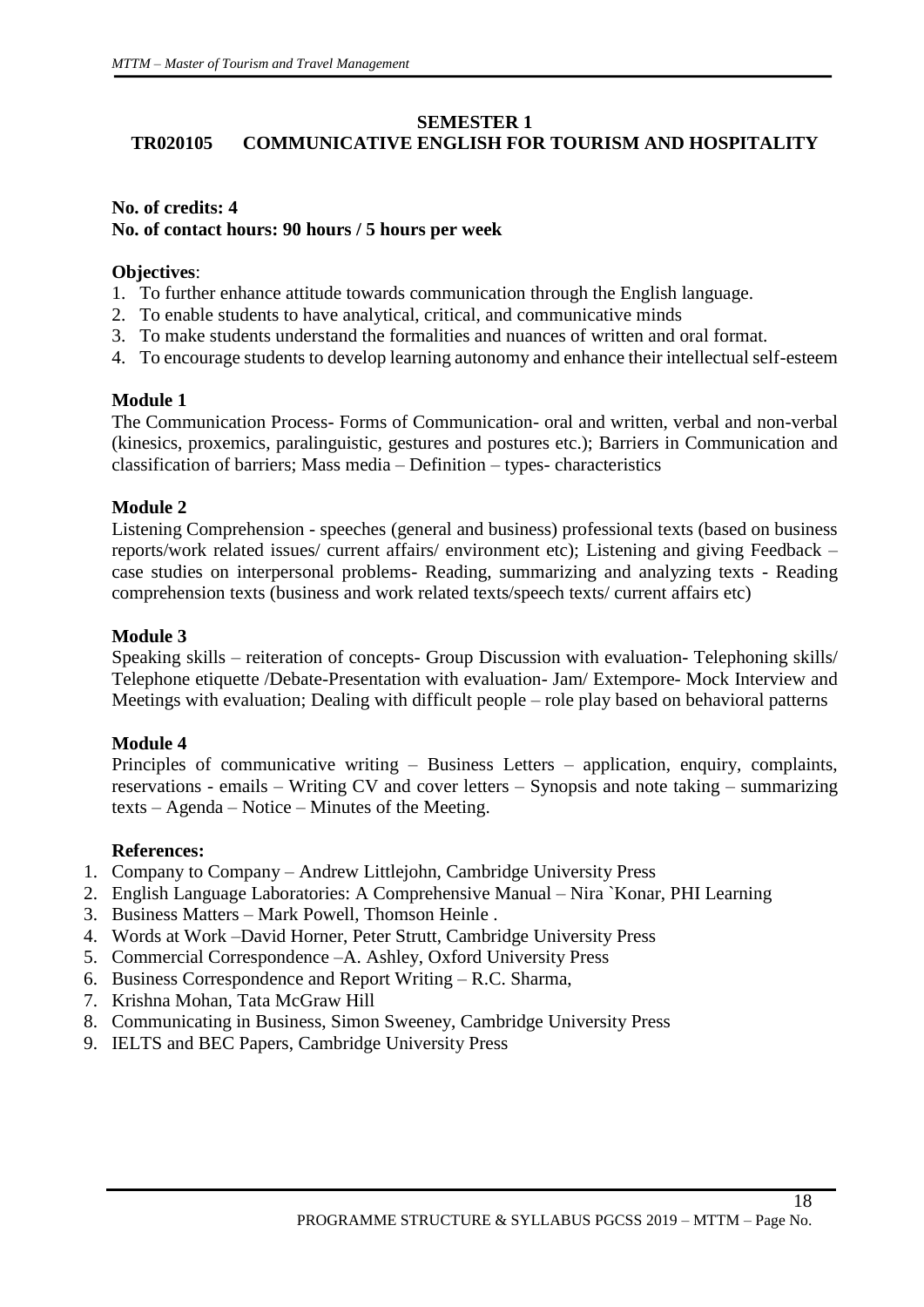# **SEMESTER 2 TR020201 WORLD TOURISM GEOGRAPHY**

# **No. of credits: 4 No. of contact hours: 90 hours / 5 hours per week**

# **Objectives:**

- 1. To gain basic knowledge about world tourism attractions
- 2. To study about the role & importance of geography in Tourism development

# **Module 1**

Introduction to Geography – meaning and definition, relationship between tourism  $\&$  geography, forms of geography, meaning, definition & features of tourism geography, importance of geography on tourism, Geography as a tourism attraction.

# **Module 2**

Natural based Geographical wonders of the world, UNESCO's natural heritage sites of the world – its distribution in different continents, famed attractions in Asian continent.

# **Module 3**

Global Tourism flow facts & figures, Global Positioning systems & Global Information systems – its features & applications in tourism, satellite mapping of tourism resources, geographical limitations of tourism

# **Module 4**

Maps & Map Study – Meaning & definition of maps, globes, distinction between maps & globes, types of maps – general maps & thematic maps - tourism maps, topographic maps, Latitude, Longitude, GMT, equator, tropic of cancer & tropic of Capricorn, Identification of tourist attractions & cities on maps

# **Module 5**

A case study on unique geographical attractions of South Asia: a) Cox Bazar, b) Mount Everest c) Keibullamjao floating National Park d) Majuli Island e) Western Ghats f) Eastern Ghats g) Kanchengunga h) Rann of Kutch i) Sinharaja Forest reserve j) Sundarbans k) Konkan Coast l) Chambal Ravines

# **References:**

- 1. Brian Boniface and Chris Cooper (2009), Worldwide Destinations The Geography of Travel and Tourism
- 2. Alan. A. Lew, World Geography of Travel and Tourism, A regional approach, Butterworth Heinemann.
- 3. Geography of Travel and Tourism- Lloyd Hudman and Richard Jackson, Thomson Delmar Learning, 2003
- 4. Majid Husain (2011), World Geography, Rawat Publications.
- 5. Globe, ATLAS, World MAP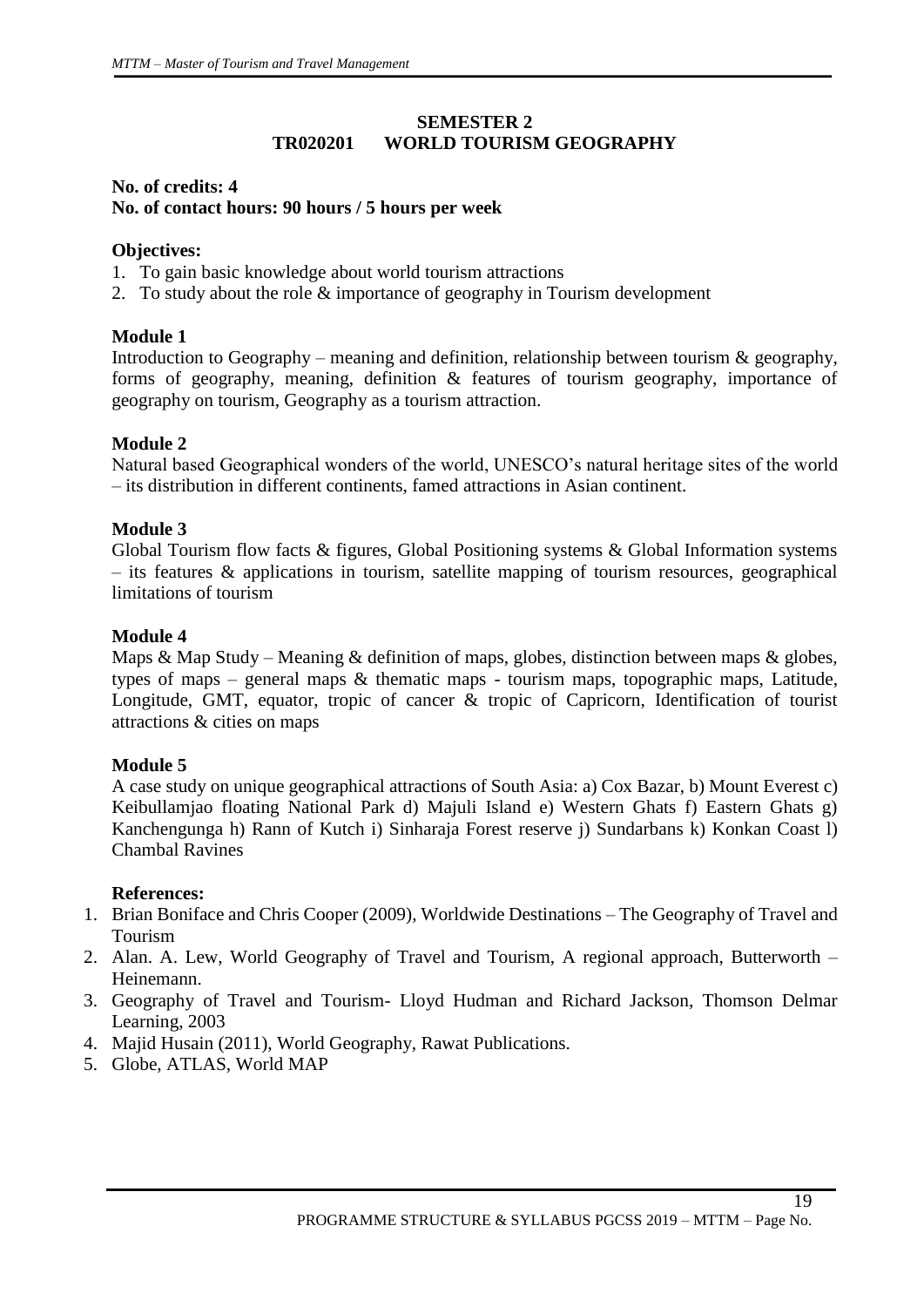# **SEMESTER 2**

# **TR020202 DESTINATION PLANNING AND DEVELOPMENT**

# **No. of credits: 4**

# **No. of contact hours: 90 hours / 5 hours per week**

# **Objectives:**

To acquaint students with different destinations and to enable students to plan and develop destinations

# **Module 1**

Defining "Destination", Types of destination, characteristics of destination, Destinations and products, Development, meaning and function, goals for development

# **Module 2**

Tourism Destination Planning, Environmental Analysis, Resource Analysis, Regional Environmental analysis, Contingency Planning, planning approaches and indicators, design and innovations.

# **Module 3**

Tangible and intangible attributes of destination, person's determined image, destination determined image, measurement of destination image, destination image formation process

# **Module 4**

Product development and packaging, culture and nature-based development- brand building of products and destinations

# **Module 5**

Public and private policy, Public Private Partnership (PPP), WTO guideline for planner, Role of Urban civic body, Town planning, urban development

# **References:**

- 1. C.Gunn, 'Tourism Planning: Basic, Concepts and Cases', Cognizant Publications,2002
- 2. Nigel Morgan, Annette Pritchard, Roger Pride, 'Destination branding: Creating the Unique Proposition', Butterworth and Heinemann.,2001
- 3. Richard W.Butler, 'The Tourism Area Life Cycle v. 1: Applications and Modifications', Channel View Publications,2006
- 4. Claire(Edt) Haven Tang, Eleri Ellis(EDT) Jones, 'Tourism SMEs, Service Quality and Destination Competitiveness' CABI Publishing,2005
- 5. Shalini (EDT) Singh, Dallen J.Timothy, Ross Kingston Dowling, 'Tourism in Destination Communities', CABI Publishing,2003
- 6. Geoffrey Ian Crouch, JR Brent Ritchie, Horst-Herbert G Kossatz, 'The Competitive Destination : a sustainable tourism perspective' CABI Publishing,2003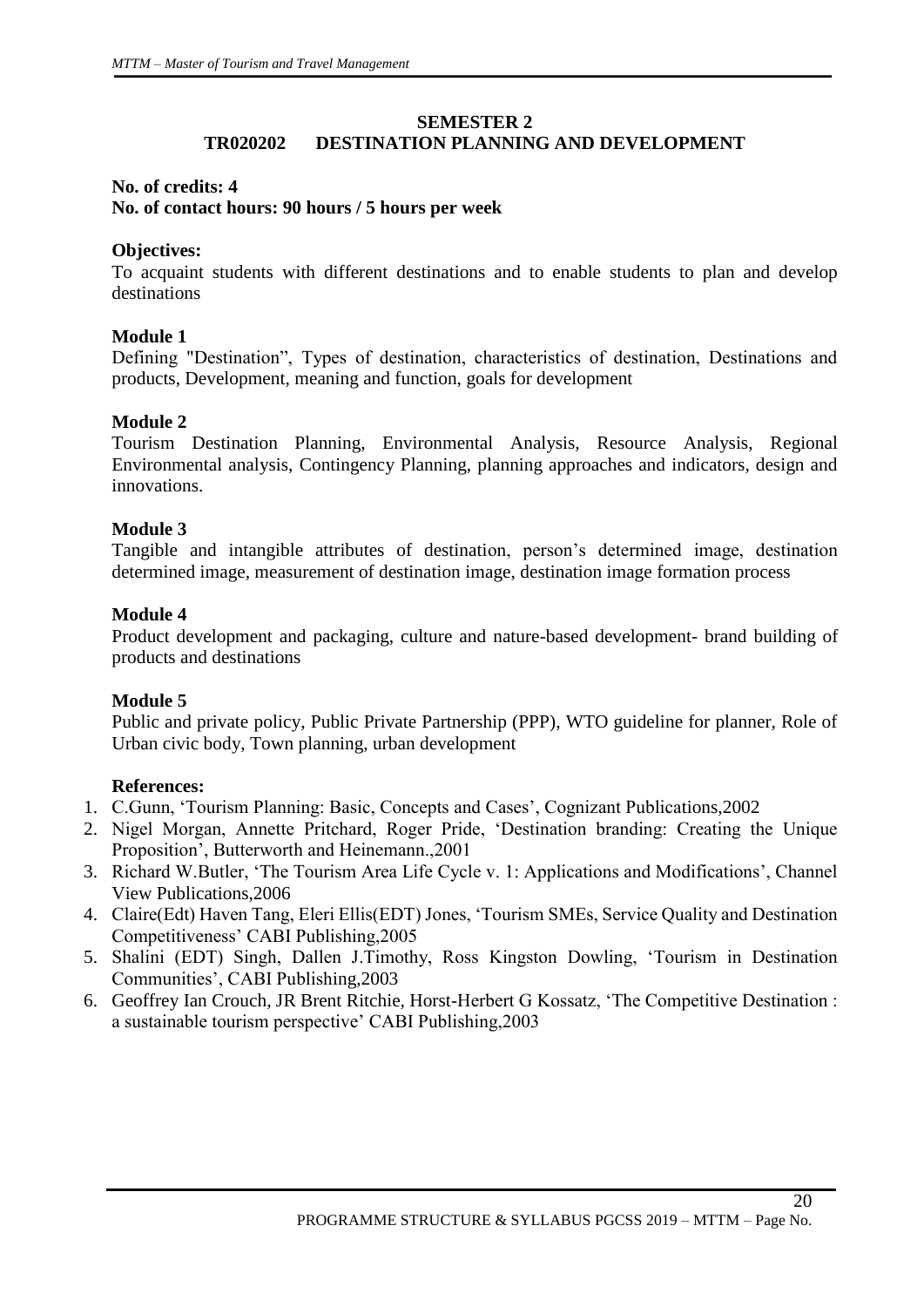# **SEMESTER 2 TR020203 TRAVEL AGENCY AND TOUR OPERATIONS**

# **No. of credits: 4 No. of contact hours: 90 hours / 5 hours per week**

# **Objectives:**

- 1. To understand the various activities of travel agency and tour operation business To understand the packaging and itinerary planning
- 2. To study the linkages of travel agency with other related organizations

# **Module 1**

History and growth of travel agency business- emergence of Thomas Cook- Emergence of Travel Intermediaries- Definition of travel agent and tour operator- present business trends and future prospects, problems and issues.

# **Module 2**

Function of a travel agency and tour operator Itinerary planning: domestic and international. Tips and steps for itinerary planning, limitation and constraints; Types of Tour

# **Module 3**

Itinerary preparation for inbound, outbound and domestic tours, preparation of specific common interest tour itinerary & costing, sample tour itinerary of Thomas Cook, Cox & Kings, and SITA Travels

# **Module 4**

Meaning of tour package, types and forms of tour package, costing, quotations, FIT and GIT tariffs, confidential tariffs, voucher- hotel and airline and exchange order, Pax docket, status report, AGT statements, merits and demerits of package tour, special requirements for outbound packages, liaison and selling package tours, commission, mark up, services charges

# **Module 5**

Govt. rules for getting approval, IATA rules and regulations for accreditation, documentation, entrepreneurial skill for travel, tourism and hospitality: problems of entrepreneurship in travel trade.

# **References:**

- 1. J.M.S. Negi (2009), Travel Agency and Tour Operation, Concepts and Principles, Kanishka Publishers.
- 2. Mohinder Chand (2010), Travel Agency and Tour Operation- An introductory Text, Anmol Publishers.
- 3. Syratt G, Manual of Travel agency practices, Butterworth, Heinemann.
- 4. Kamra, Chand (2004), Basics of Tourism- Theory, Operation and Practice, Kanishka Publishers, New Delhi.
- 5. Betsy Fay, Essentials of tour management-, Prentice-Hal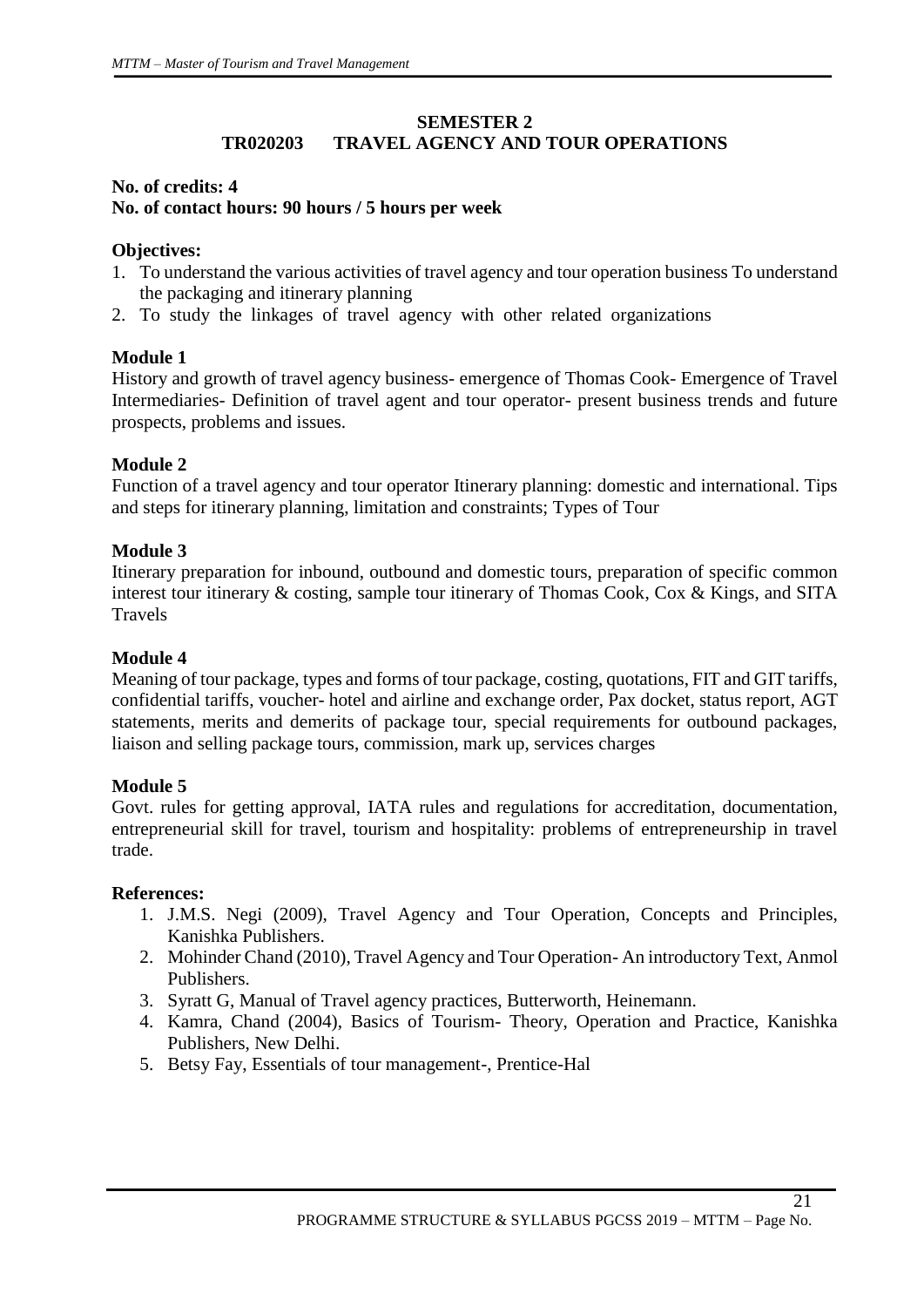#### **SEMESTER 2**

# **TR020204 ORGANIZATIONAL BEHAVIOUR AND MANAGEMENT PROCESS**

#### **No. of credits: 4 No. of contact hours: 90 hours / 5 hours per week**

#### **Objectives:**

- 1. To provide basic knowledge about the concepts of Organizational Behaviour
- 2. To develop the skills & traits needed for hospitality managers

# **Module 1**

Introduction to Organizational Behavior–Meaning, definition, fundamental concepts -features ,scope, characteristics - Interdisciplinary nature of OB, benefits & Role of organizational behavior -challenges & opportunities of organizational behaviour in tourism industry.

# **Module 2**

Organizational Development and Change – Meaning & definition-characteristics-Benefits of organizational development-Organizational change –meaning-forces for changes & types of change

# **Module 3**

Personality ,Attitudes & Values – Meaning & definition, determinants of personality, Personality & human behavior , Psycho analytical social theory, Trait theories of personality-Attitude – meaning –Factors influencing attitude -nature and dimensions - Values - Importance, sources & types.

# **Module 4**

Perception – Definition & meaning, Process, Managerial implications of perception; Learning classical, operant and social cognitive dissonance approaches

# **Module 5**

Stress & Stress management –Concept of Stress- sources, Effects of stress on humans, management of stress influence on personality, managing stress - Emotions and Emotional intelligence -TQM-definition, principles, need & importance of TQM in tourism industry

# **References:**

- 1. Karam Pal, OB & Management process, I.K International, New Delhi.
- 2. Mirza S Saiyadain, Human resource management,
- 3. Sampad Kumar Swain, HRM for Tourism, Abhijeet Publications, NewDelhi.
- 4. Lee Ross, HRM in Tourism and Hospitality, Cengage Publications.
- 5. Percy K Singh, HRM in Hotel and Tourism Industry Existing Trends and Practices
- 6. Aswathappa K, Organisational behaviour , Himalaya Publishing
- 7. Mohinder Chand, Travel Agency management An introductory text, Anmol Publishers.
- 8. Organisational behaviour  $9<sup>th</sup>$  Edition Stephen Robbins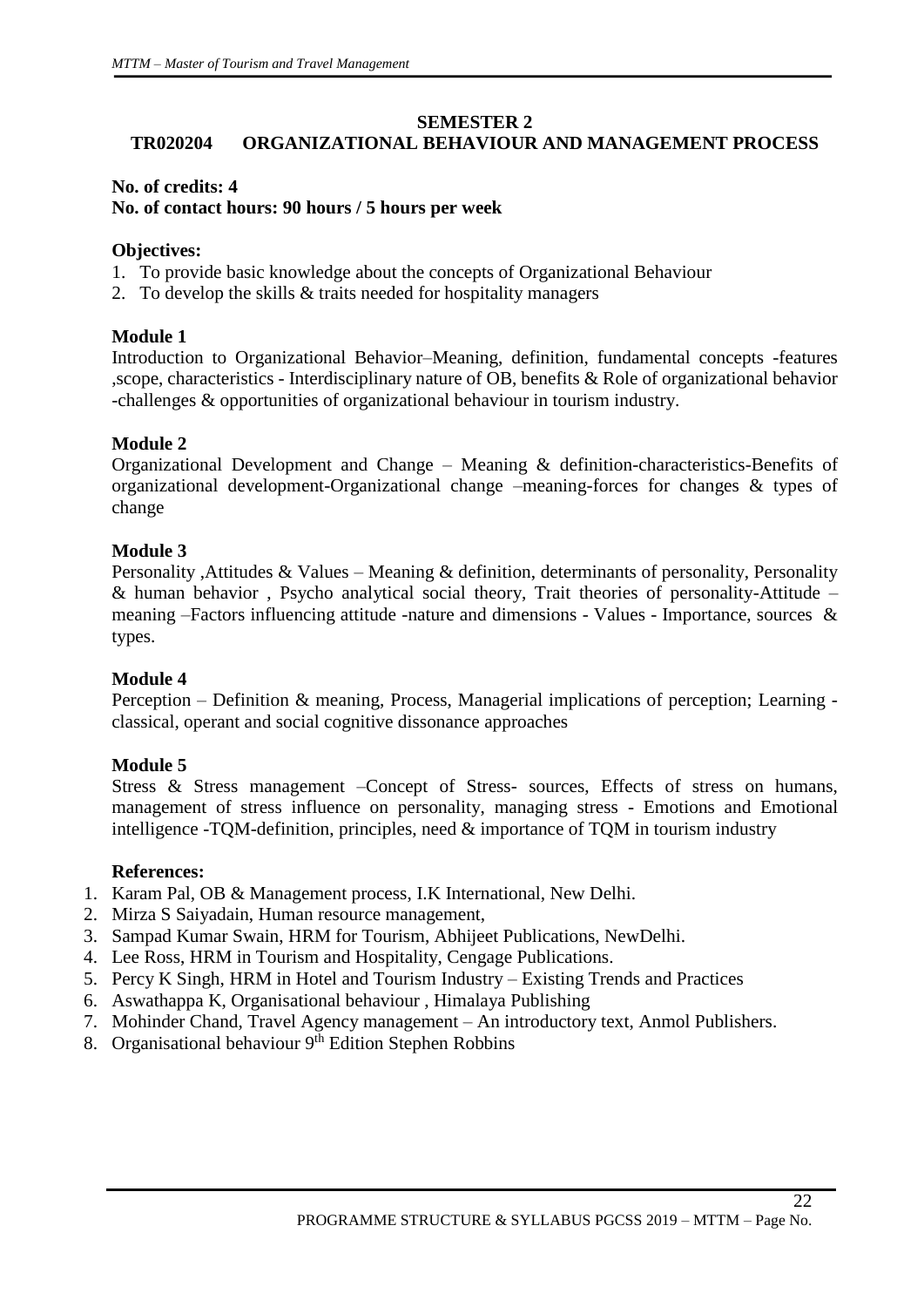# **SEMESTER 2 TR020205 INFORMATION TECHNOLOGY AND E - TOURISM**

#### **No. of credits: 4**

#### **No. of contact hours: 90 hours / 5 hours per week**

#### **Objectives:**

To learn how the advances in information technology have been used in tourism business

# **Module 1**

Computer Basics – Definition And Concepts – Characteristics Of Computer, Generation Of Computer- Input Output Devices – Software - Hardware – Networking – Lan ,Wan, Man – Internet ,Intranet, Extranet ,WWW.

# **Module 2**

Information Technology and the Tourism Industry Components: Travel Services; Car Rental, Railways and Airlines; Online development of package tours

# **Module 3**

Technology In Tourism & Marketing : Multimedia – Virtual Reality -Virtual Tours – CRS - GDS - Video Conferencing - Online Word Of Mouth Monitoring(WOM);Destination Management System, use of Biometric passport; Electronic Payment : Types Of Electronic Payment , Online Debit Card Payments , Online Credit Card Payments, Smart Card, E – Banking, E- Cheque , E Cash Payment, Mobile Based Payment

# **Module 4**

Electronic Commerce And E- Business – History Of Ecommerce- Features- Operations-Infrastructure- Advantages Of Ecommerce For Buyers And Sellers – Types Of Ecommerce-Functions of E- commerce

# **Module 5**

Media: An Information Tool for Tourism-Television, Print Media, Others such as MICE, Virtual Media-2G, 3G, 4G connectivity, Role of websites and Internet in promoting tourism, Role of social networking sites, Case study of Kerala Tourism Website

# **References:**

- 1. Werthner, Hannes, and Stefan Klein. Information technology and tourism: a challenging relationship. Springer Verlag Wien, 1999.
- 2. Sheldon, Pauline J. Tourism information technology.. Cab International, 1997.
- 3. Journal of Information Technology & Tourism
- 4. www.keralatourism.org
- 5. Tourism Marketing –Manjula Chaudhary Oxford University
- 6. E-Commerce & General Informatics Jacob Bose, Anish Thomas
- 7. Media and Tourism Shalini Gupta Centrum Press New Delhi 110002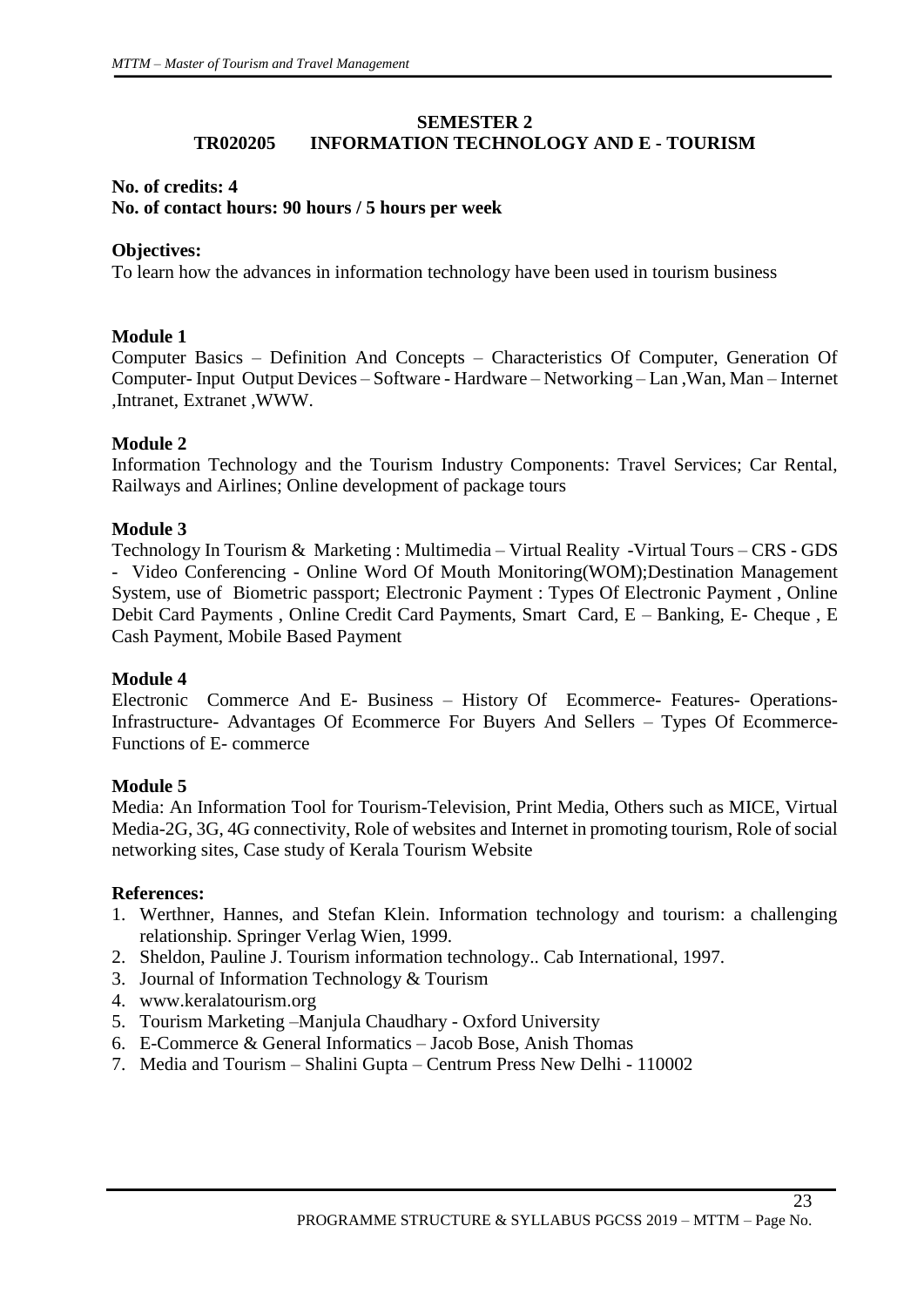# **SEMESTER 3 TR020301 SUSTAINABLE TOURISM AND ECOTOURISM**

# **No. of credits: 4 No. of contact hours: 90 hours / 5 hours per week**

# **Objectives:**

1.To familiarize the students with the theoretical inputs as well as practical issues of Sustainable tourism Development.

2.To analyze the role of Eco Tourism as an effective tool for practising Responsible Tourism

# **Module 1**

Ecology – definition; environment, biosphere, ecosystem; food chain; types- Pollution –types-Pollution measures to control pollution; Energy environment nexus, Ecological Foot print – Environmental Impact Assessment; Carrying capacity – types and factors affecting tourism carrying capacity

# **Module 2**

Ecotourism; Ecotourism principles; Eco tourists and different types of eco tourists; Ecotourism resources of India; Ecotourism Summit (Quebec Declaration 2002 and Oslo Convention 2008) Kyoto Protocol, Agenda 21

# **Module 3**

Notion and concept of sustainability – principles of sustainability, tools of sustainability, Approaches in sustainable tourism; sustainable tourism development

# **Module 4**

Responsible Tourism; Cape Town and Kerala Declaration-Community based and Pro-poor tourism (PPT) including community participation; Eco-friendly Practices and Energy waste Management

# **Module 5**

Natural Hazards and Disasters – types and categories; Causes and results of hazards and disasters; Managing disasters

# **References:**

- 1. Sukanta K Chaudhury, 'Culture, Ecology and Sustainable development' Mittal, New Delhi, 2006
- 2. Ramesh Chawala, 'Ecology and Tourism Development', Sumit international, New Delhi, 2006
- 3. Matha Honey, 'Ecotourism certification, setting standards & Practices, Island press, Chicago, 2002
- 4. Rast Buckley, 'Environmental impacts of Ecotourism', CABI, London, 2004
- 5. Prabhas C Sinha, 'Guidelines for Human Environmental Sustainable development, Global environment law, policy and action plan, SBS publications, New Delhi, 2006.
- 6. SK.Ahluwalia, 'Basic principles of environmental resources, Jaipur, 2006.
- 7. Journal of Sustainable Tourism, Channel View Publishers.
- 8. Journal of Eco-Tourism, Channel View Publishers.

 $\overline{24}$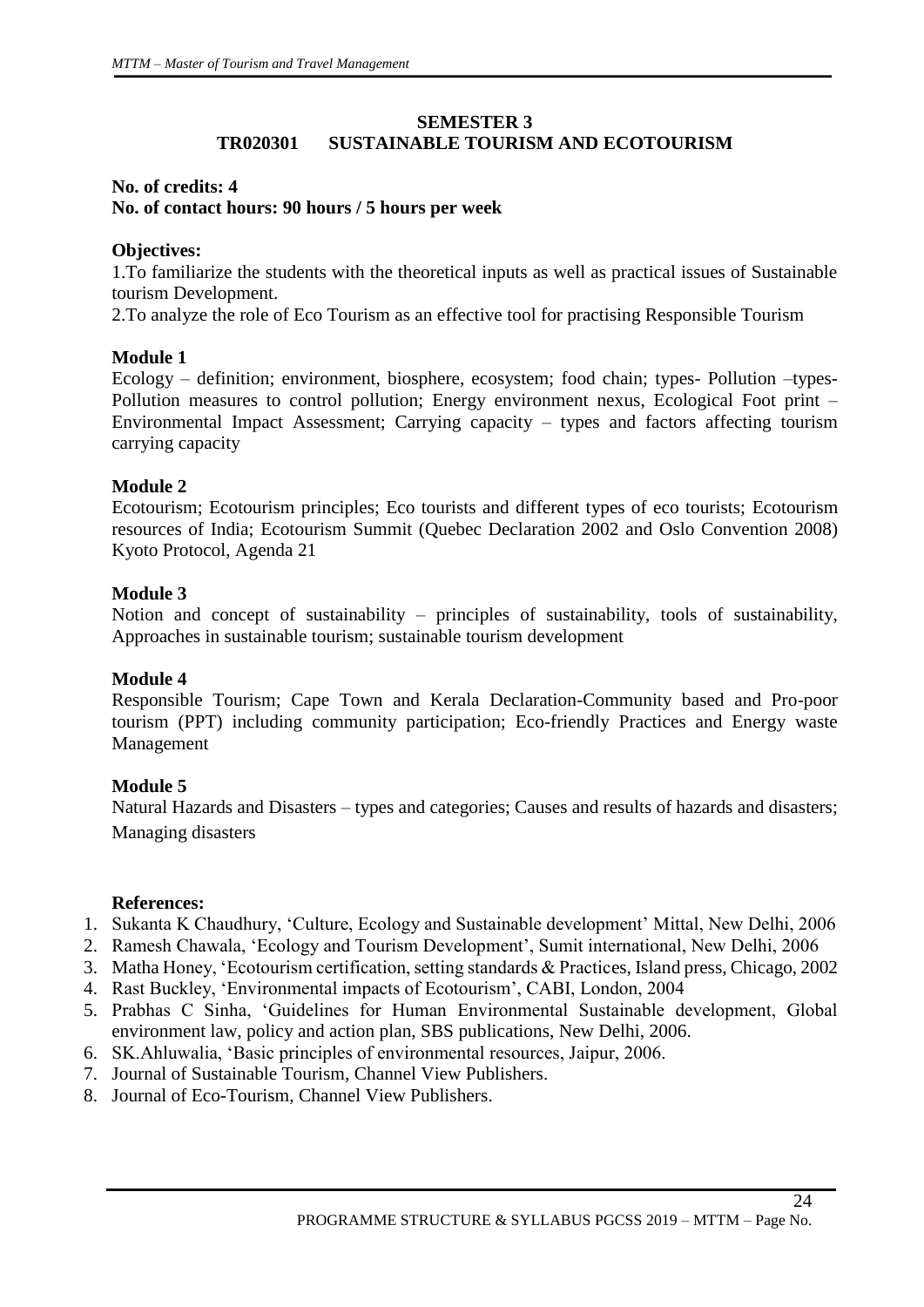# **SEMESTER 4 TR020302 EVENT MANAGEMENT**

# **No. of credits: 4 No. of contact hours: 90 hours / 5 hours per week**

# **Objectives:**

- To provide basic knowledge about the concepts of Event Management
- To develop the skills needed to manage events related to tourism business

# **Module 1**

Introduction to business tourism, nature of business tourism & types, Structure, reasons for the growth, stages of development, Incentive travel, demand & supply side of business tourism, business traveler, differences between business and leisure traveler

# **Module 2**

MICE Tourism, features, criteria's required for a mice destination, Major MICE destinations in the world  $\&$  in India, Players in event business – ICPB, ICCA; Event – Meaning  $\&$  definition, classification of events, exhibitions and tradeshows, Characteristics, Impacts & Limitations

# **Module 3**

Event management – meaning & definition, event managers, resources & logistics required for conducting events, Individual events & Corporate events, conference & convention centers, types of venues, selection, location, theme, layout of events, , steps required to conduct an a successful event, event budget

# **Module 4**

Event as a tourism product, relationship between events & tourism industry, relevance & applications of Information technology in events – Video Conferencing, Tele conferencing, LCD projectors, Internet, Fax, E-mail

# **Module 5**

Travel marts – major examples ITB, WTM, FITUR, KTM etc.; shopping festivals; Biennale etc.

# **References:**

- 1. Lynn Van Der Wagen, Carlos (2011), Event Management, Pearson, New Delhi.
- 2. Tony Roggers 2008, Conferences and Conventions A global industry, Butter Worth Heinman
- 3. Avrieh Barry (1994), Event and Entertainment Marketing, Vikas Publications
- 4. Deobrah Ross, Exposition and trade shows, John Wiley & sons International
- 5. Diwakar Sharma, Event Planning & Management, Deep & Deep publications
- 6. Fenich (2010), Meetings, Exposition, Events and Convention, Pearson.

 $\overline{25}$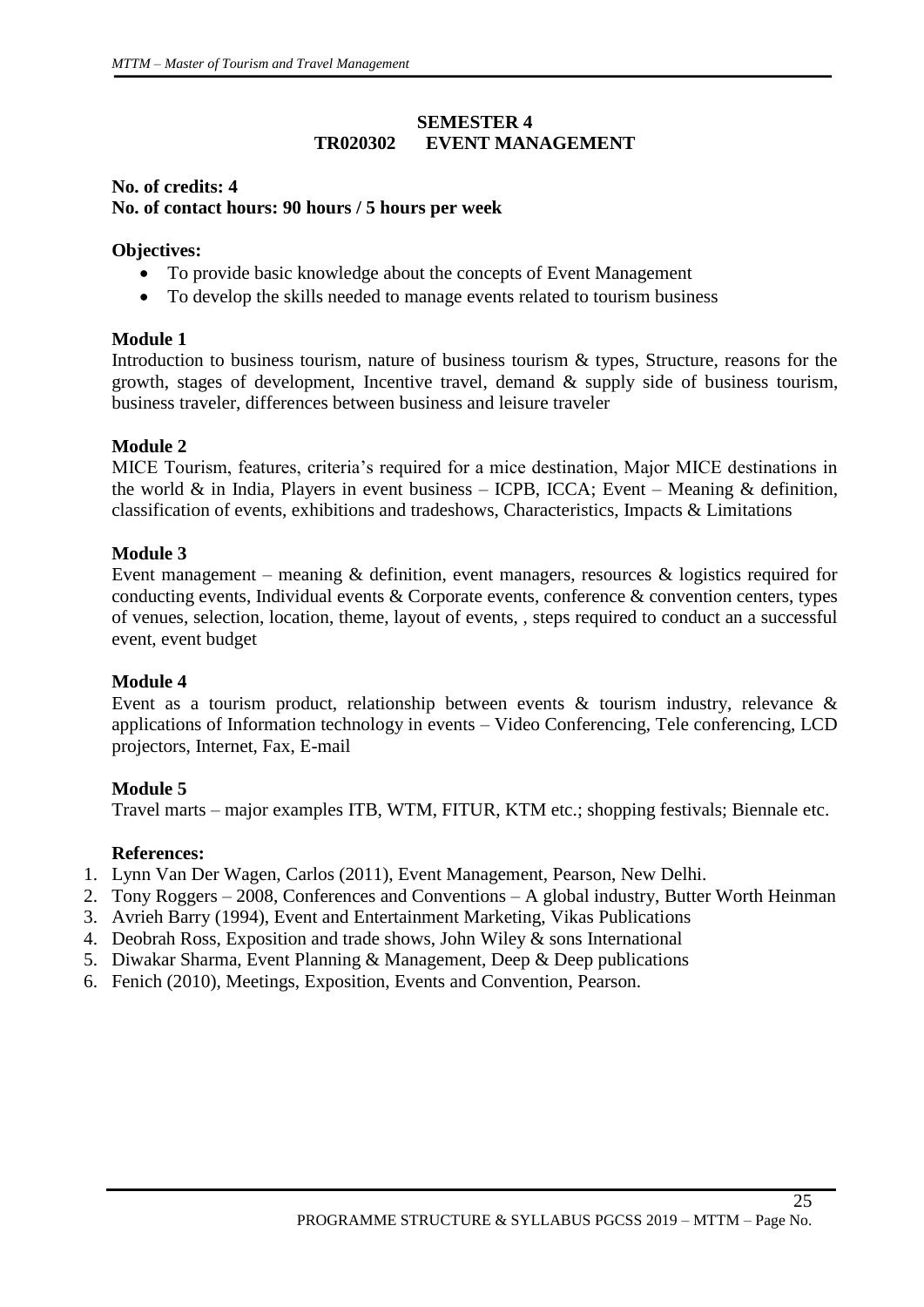# **SEMESTER 3**

# **TR020303 TOURISM MARKETING AND PUBLIC RELATIONS**

# **No. of credits: 4**

# **No. of contact hours: 90 hours / 5 hours per week**

# **Objectives:**

To know the concepts and components of marketing; To develop the right marketing mix for tourism; and To inculcate the skills for tourism marketing.

# **Module 1**

Understanding Marketing and Marketing Process: Marketing Concepts, Nature and Scope of Marketing, Marketing Management Philosophies, Uniqueness of Tourism Marketing.

# **Module 2**

Managing the Product: Product Decisions-Product Line, Product Mix, Product Life Cycle, New Product Development, Branding - Packaging Decisions-Destination Life Cycle and Tourism Area Life Cycle (TALC)

# **Module 3**

Market Targeting: Identifying Market Segments and Selecting Target Market-Identifying & Developing Market Activities of Tourism Market- Market Segmentation -Marketing Mix for travel and tourism. Product Positioning-Purpose of positioning & positioning strategies in tourism

# **Module 4**

Pricing & Promotion of Tourism Products : Tourism Products- Pricing Considerations and Approaches- Pricing Strategies and Methods- Ps of marketing; Marketing of Small Tourism Business- Distribution Channel in Travel and Tourism- Product promotion – Promotion Mix: Advertising, Sales Promotion, Personal Selling, and Publicity.

# **Module 5**

Public Relations & Marketing: Functions of PR –Marketing Public Relations –Major decisions in marketing PR –Tools in marketing PR-recent trends in public relations.

# **References:**

1. Marketing for Hospitality and Tourism - Philip Kotler, Jon Bower, James Maken

- 2. Marketing for Tourism J. Christopher Holloway & Chris Robinson
- 3. Principles of Marketing, Kotler Philip and Armstrong, G. PHI.
- 4. Fundamentals of Marketing, Stanton, Willam J , McGraw Hill.
- 5. Marketing Management, Bhattacharya K. Sisir, National Publishing House.
- 6. Tourism Marketing, Manjula Chaudhary Oxford University Press
- 7. Marketing of Hospitality and Tourism Services, Prasanna Kumar, McGraw Hill.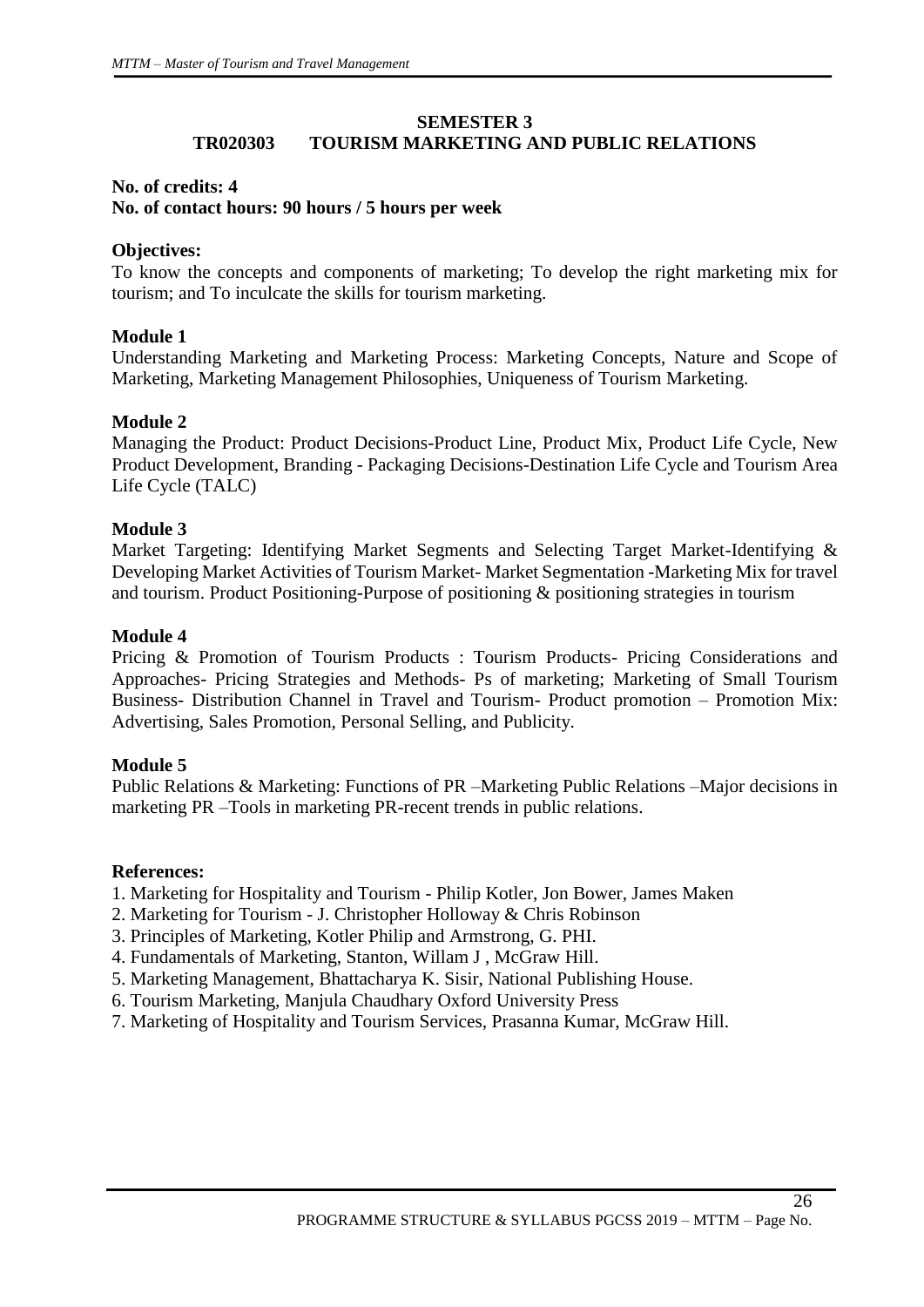# **SEMESTER 3**

# **TR020304 MANAGEMENT CONCEPTS AND BASICS OF ACCOUNTING**

#### **No. of credits: 4**

#### **No. of contact hours: 90 hours / 5 hours per week**

#### **Objectives:**

To equip the students a firsthand knowledge of principles of management and basics of accounting for a business

# **Module 1**

Management an overview - Introduction-definition-objectives-functions-characteristics-principles of management-management as Art & Profession –Henry Fayol's 14 Principles

# **Module 2**

Financial Management: Definition of financial management - objectives & scope of financial management - basic financial concepts - financial manager & his functions.

#### **Module 3**

Accounting Introduction –Definition-nature & scope - characteristics of accounting-objectives of accounting-basic accounting terms – accounting concepts  $\&$  conventions - generally accepted accounting principles

#### **Module 4**

Recording of transactions –Double entry system- Rules of debit & credit - preparation of Journal-Ledger-Trial balance - Journalizing - Cash book preparation (Single Column)

# **Module 5**

Preparation of Final accounts – (Non corporate entities)-Capital and revenue items -Trading Profit and Loss account & Balance sheet. (Without adjustments)

# **References:**

- 1. T N Chabra: Principles & Practice of Management Dhanpat Rai & Co
- 2. L.M. Prasad, S. Chand., Principles & Practice of Management
- 3. V.S.P. Rao, Management Concepts, Konark Publishers
- 4. Stoner, Freeman & Gilbert- Management, Prentice-Hall India, Delhi.
- 5. V.S.P Rao & P.S. Narayana- Principles and practice of management.
- 6. Peter Drucker- The practice of management, Allied, Bombay.
- 7. Robert Johnston, Graham Clark (2008), Service Operations Management, Pearson Education.

 $\overline{27}$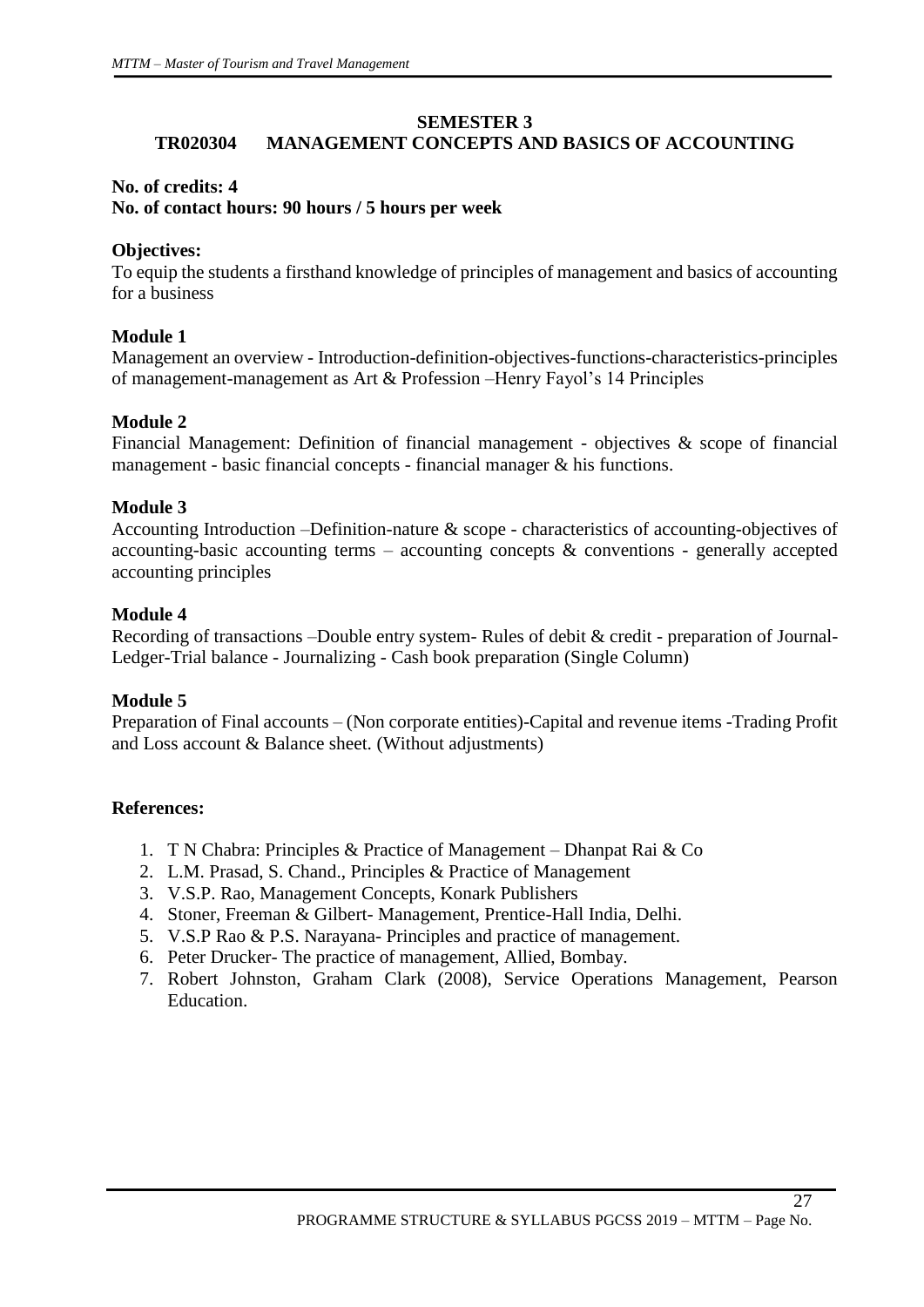# **SEMESTER 3 TR020305 RESEARCH APPLICATIONS FOR TOURISM**

# **No. of credits: 4 No. of contact hours: 90 hours / 5 hours per week**

# **Objectives:**

- 1. To know the role of research as a means to more effective decision-making
- 2. To familiarize the student with the fundamental concepts and various techniques of research that can be used in business and management

# **Module 1**

Introduction: Overview of Tourism Research, Relevance of Tourism Research, Research methods for tourism, Reflections on the Practice of Research

# **Module 2**

Research Process –Steps in research, (11 steps) Research – qualities of a good research  $\&$ researcher

# **Module 3**

Data collection, Types of data, methods and tools for data collection – observation ,interviewquestionnaire-schedule , Survey Research – Sampling and its techniques , Difference between Schedule & questionnaire

# **Module 4**

Types of Research, Use of Qualitative and Quantitative Research in Tourism, Evaluation of Research in Leisure, Recreation and Tourism

# **Module 5**

Analyzing Data, Report writing, Different steps in Report writing, Prerequisites for writing report, Application of SPSS (Statistical Package for Social Science) Communicating Research Results:- Books, Journals, Symposiums and Seminars

# **References:**

- 1. C R Kothari (2004) Research Methodology: Methods and Techniques, New Age International Publishers.
- 2. Bob Brotherton (2009), Researching Hospitality and Tourism, Sage Publications.
- 3. Brente W Ritchi, Peter Burns, Catherine Palmer, Tourism Research Methods: Integrating Theory with Practice, CABI.
- 4. Ercan Sirakaya, Research Methods for Leisure, Recreation and Tourism, CABI.
- 5. Mona Clark, Michael Riley, Ella Wikie and Roy C Wood (1998), Research and Writing Dissertations in Hospitality and Tourism.
- 6. A J Veal (2006) Research Methods for Leisure and Tourism- A practical Guide, Prentice Hall, Essex.
- 7. Levent Altinay & Alexandros Paraskevas (2008), Planning Research in Hospitality and Tourism, Butterworth Heinemann.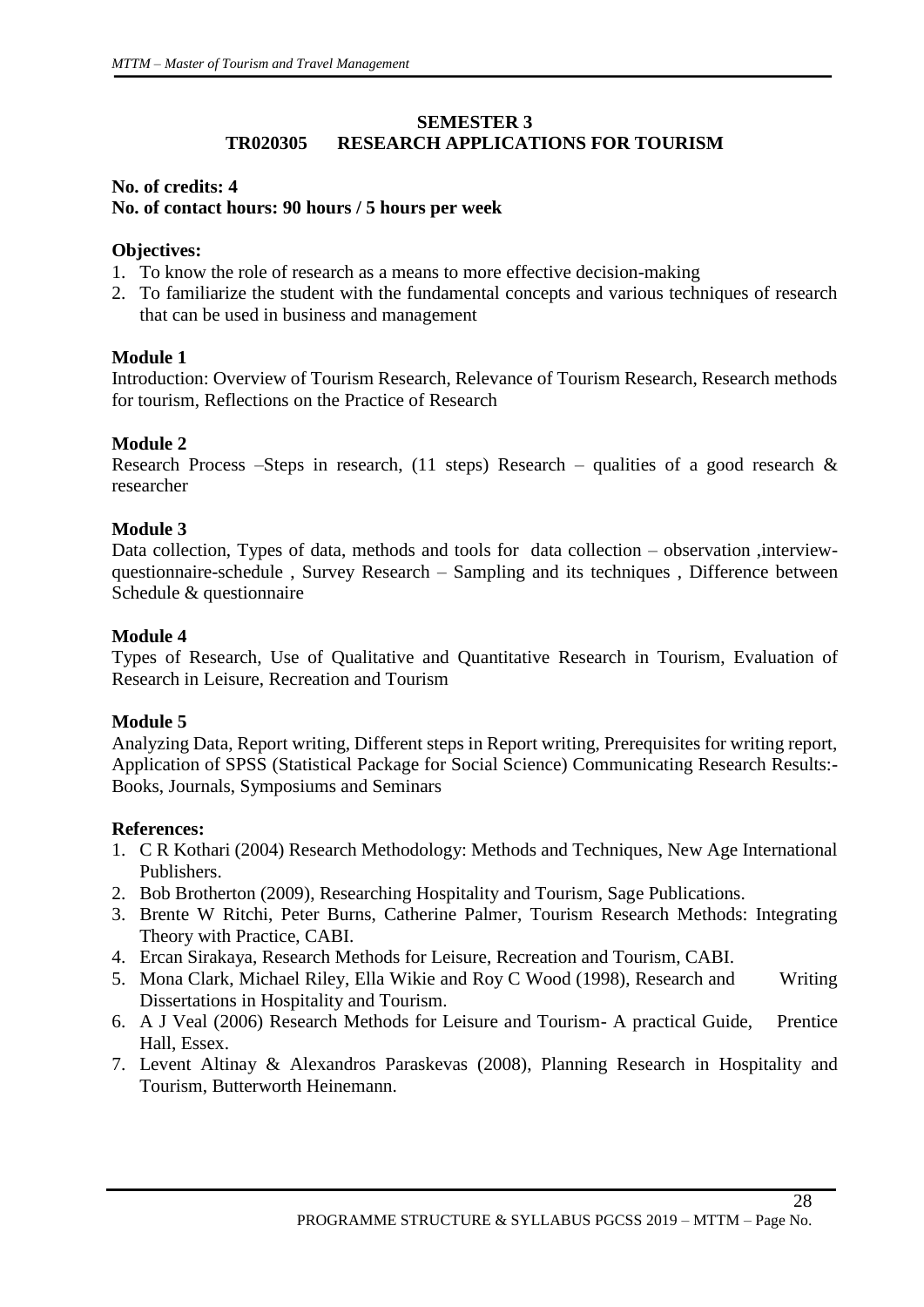# **SEMESTER 4**

# **TR020401 HUMAN RESOURCE MANAGEMENT FOR TOURISM**

#### **No. of credits: 4 No. of contact hours: 90 hours / 5 hours per week**

#### **Objectives:**

- 1. To provide basic knowledge about the concepts of Human Resource Management
- 2. To study the role and importance of Human Resources in Tourism Industry

# **Module 1**

Introduction to HRM & HRD: Introduction:- History, ,nature& scope, definition, Characteristics & Objectives of HRD, Concept of HRD.

# **Module 2**

Man power planning: Definition, Features, need, objectives and process, Benefits. Problems in man power planning.

# **Module 3**

Responsibilities of HR Department: Recruitment, Selection, Placement and Induction. Recruitment: meaning, sources, steps, factors influencing recruitment, constraints. Selection: meaning, steps involved. Importance of Placement and Induction, objectives of induction, contents of induction programme. Performance appraisal: objectives, process, importance, methods.

# **Module 4**

Training and Development: Meaning, need for man power training, types of training, steps in training programme, Human Resource Development: Special skills required for human resources working in Hotels, Resorts, Home Stays, Tour Operations, Travel Agency, Airlines.

# **Module 5**

Trends and issues in HR : Labour relation, Compensation management, methods for determining compensation, fringe benefits, Trade Union and labor:- role, collective bargaining, Grievances handling, HR managers, major challenges faced by them in 21st century

#### **References:**

1. Karam Pal (2011), Management process & OB , I.K International, New Delhi.

- 2. Pravin Durai (2010), Human Resource Management, Pearson.
- 3. Aswathappa, Human Resource and Personal Management, Tata Mc Graw Hills Publishers
- 4. Chitra Atmaram Naik (2011), Human Resource Management, Ane Books.

5. Sudhir Andrews (2011), Human Resource Management for Hospitality Industry, Mc Graw Hill Publishers.

6. Shashi K Gupta, Human Resource Management, Kalyani Publishers.

 $\overline{29}$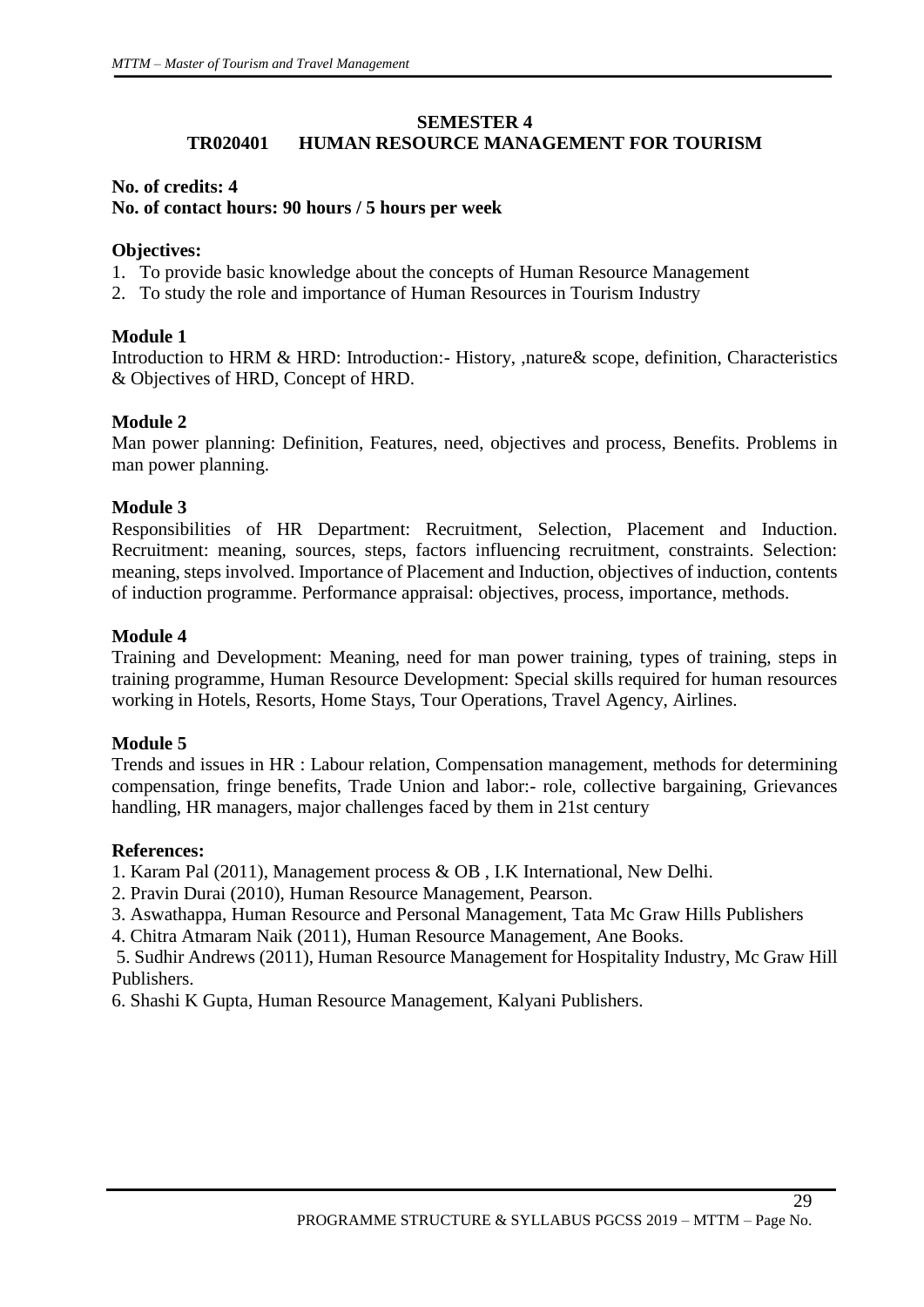# **SEMESTER 4 TR840401 AVIATION MANAGEMENT**

# **No. of credits: 3 (Elective Group A Aviation Course 1) No. of contact hours: 90 hours / 5 hours per week**

# **Objectives:**

To provide specialized knowledge on Airline management and operations as well as to provide a deep understanding about airport management and marketing

# **Module 1**

History of Aviation; Airlines- Types- Current Challenges in Airline Industry, Competition in airline Industry, Hazards of flying; Bilateral agreements and Multilateral Agreements; Freedoms of Air, Conventions; Function and Roles of ICAO, IATA, UFTAA, DGCA in Civil Aviation; Hubs and Spokes.

#### **Module 2**

Types of Aircrafts; In flight services; Passengers requiring special handling; Special requests – Coffin, Pets etc.; Aviation Safety; IATA BSP, credit cards, MPDs and MCOs, Baggage Rules, Piece and Weight Concept, Special fares, Discounts available for various types of passengers, special facilities available

#### **Module 3**

Evolution of the Airport-; Airport Design; Structure of an airport – Air side and Land side facilities; Traditional airport ownership; commercialization; privatization and types; Check in Formalities at Airport- Immigration, landside facilities-Emigration, Passport & customs control; Baggage Handling Regulations; Procedures during takeoff and landing – Cases of lost and damaged baggage; Cargo Handling

# **Module 4**

IATA Traffic Conference Areas; TIM Travel Information Manual; Global Distribution Systems (GDS) including comprehensive training; passenger load factor; basics of flight principles;Frequent Flyer Programme (FFP); the future of airline marketing; Airport marketing

#### **References:**

- 1. Millbrooke, Anne (1999), Aviation History, Jeppesen Sanders Inc.
- 2. Stephen Holloway (2008), Straight and Level: Practical Airline Economics, Ashgate.
- 3. Graham Annie, Butterworth Heinemann,2008, "Managing airports-an international perspective", USA
- 4. Raju G, Mihir Babu G ,2009, "Civil Aviation,-A global perspective", Excel Books ,New Delhi.
- 5. Alexander T Wells (2003), Airport Planning & Management McGraw Hill Professional.
- 6. Alexander T, Well & Seth : Principles of Airport Management
- 7. Nnuef ville.R Airport System, Planning Design & Management
- 8. Ashford, Stanton & Moore (1996), Airport Operations, Mc Graw Hill Professional.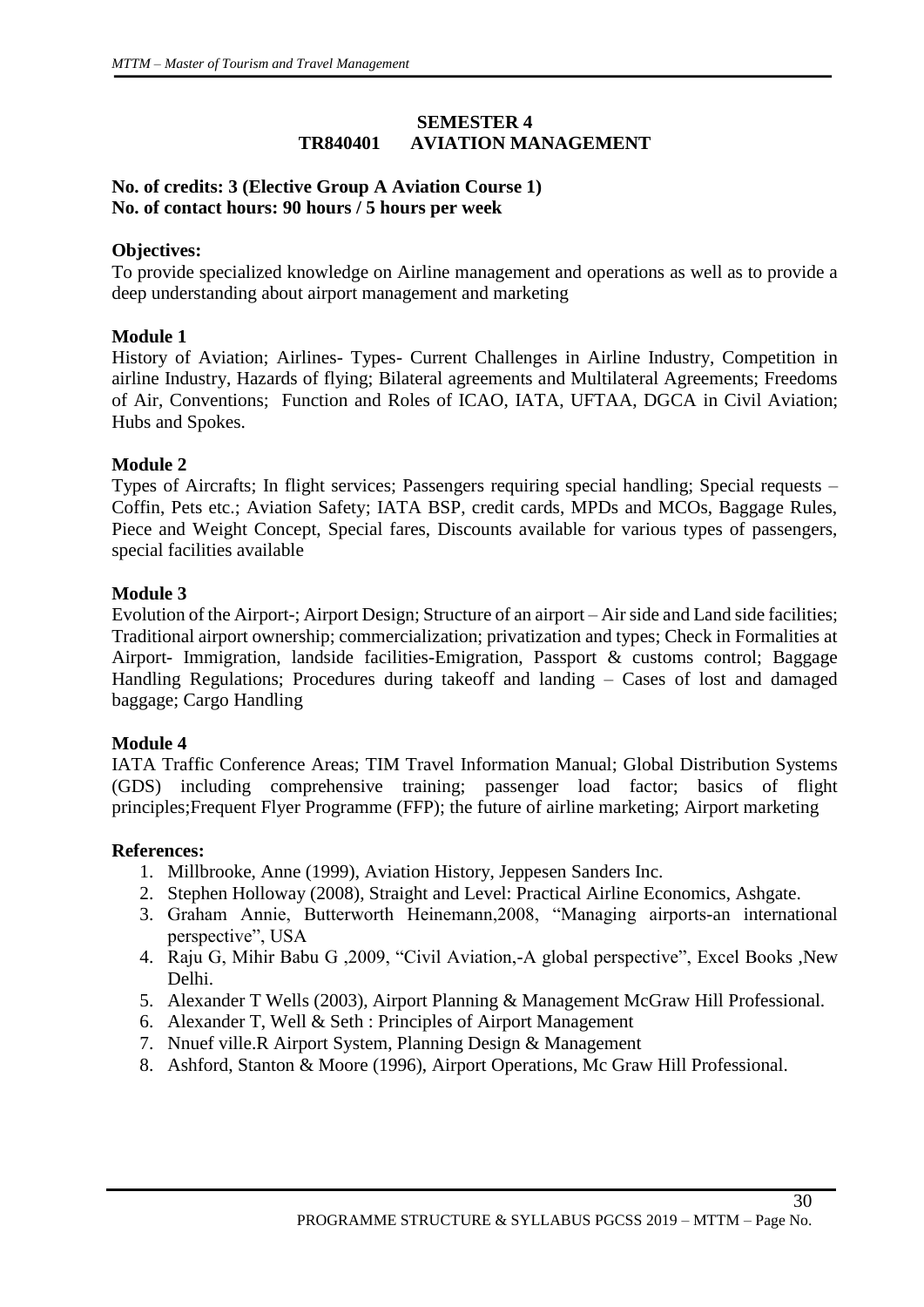# **SEMESTER 4 TR840402 CARGO MANAGEMENT**

# **No. of credits: 3 (Elective Group A Aviation Course 2) No. of contact hours: 90 hours / 5 hours per week**

# **Objectives:**

- 1. To provide an outline history of air cargo industry
- 2. To identify the key developments in the field concerned

# **Module 1**

Introduction to cargo management; Cargo History, Concepts and Common terms used in Cargo handling, Rules governing acceptance of Cargo. Cargo Rating - Familiarization of Cargo Tariffs - Rounding off of the weights/Dimensions/ currencies. Chargeable weight rating-Specific commodity rates, class rates, general cargo rates, valuation charges

# **Module 2**

Introduction to air cargo; Air Cargo Terminology IATA Cargo agent and agency Operation- ABC Air cargo Guidebook Air Cargo Guides; The Air Cargo Tariff and Rules (TACT Rules), TACT Tariff etc, Familiarization of Cargo Tariffs -Rules governing Cargo Acceptance- Rounding Off Weights/Dimensions/Currencies Chargeable Weights & Principles of Air Cargo Rates Cargo Booking Acceptance: Acceptance of special cargo. IATA Dangerous Goods regulation, Perishable cargo, valuable cargo, Baggage Shipped as Cargo, Human Remains, Life Saving Drugs, Live Animals Regulations. Restrictions in acceptance of Cargo, Identification of Cargo, Documentation, Labels

# **Module 3**

Documents in Air cargo; Airway Bill: The Function and Completion of the airway Bills, Labeling & Marking of Packages. Cargo manifesto, Cargo transfer Manifesto Documents concerning postal mails and diplomatic mails. Shippers declaration for dangerous goods. Small /Medium Transportation Programme(SMTP), Import General Manifest(IGM), Shipped On Board(SOB), LOC, Full Container Load cargo(FCL)

# **Module 4**

Cargo Handling; Handling Cargo, Cargo capacity of Air, Cargo needing special attention-Introduction to dangerous goods regulations - Some important Cargo companies; Export Insurance and Finance; Cargo Liability & Insurance, Foreign Trade License Activity, Export-Import Documentation

# **References:**

- 1. ABC Worldwide Airways Guide(Red & Blue)
- 2. Air Tariff Book 1, Worldwide Fares
- 3. .Air Tariff Book 1, Worldwide Rules, IT Fares etc.
- 4. .Air Tariff Book 1, Worldwide Maximum Permitted Mileage
- 5. Travel Information Manual(TIM)
- 6. IATA Ticketing Hand Book
- 7. The Air Cargo Tariff ( TACT )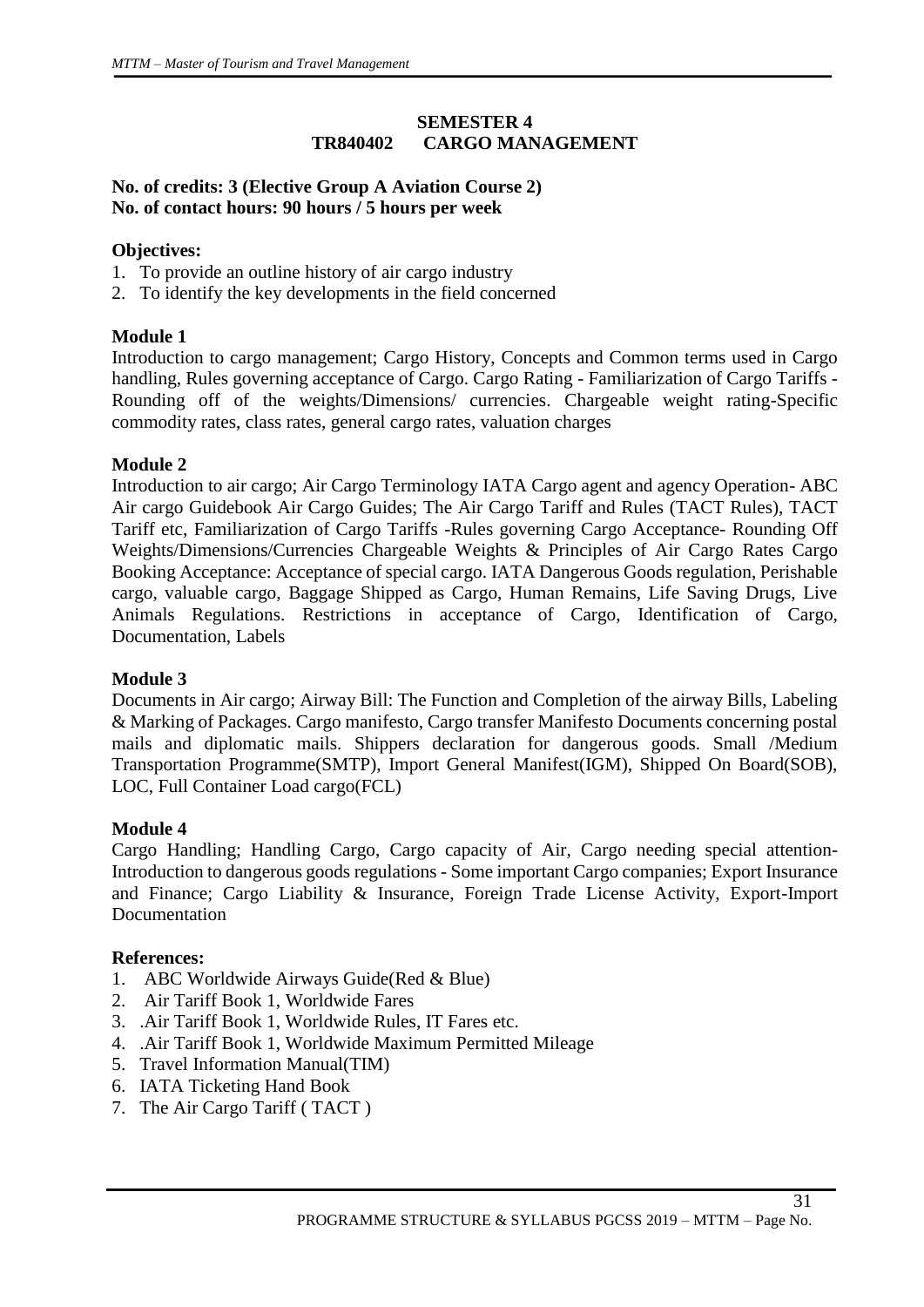# **SEMESTER 4 TR840403 AIRLINE TICKETING**

# **No. of credits: 3 (Elective Group A- Aviation Course 3) No. of contact hours: 90 hours / 5 hours per week**

Objectives:

1. To provide deep knowledge and skills in dealing with airline international costing based on IATA standards.

# **Module 1**

Introduction to airline geography – IATA geographical areas – sub areas – freedom of air – city codes – airport codes – airline codes – major international airlines – time zones - calculation of time difference – flying time calculation – global indicators

# **Module 2**

Introduction to fare construction – international and domestic airfare – basic theories of air reservation - type of journey – class of services – fare basis – fare rules – ticketing procedures – one way – return trip –mileage system – MPM, TPM – Higher Intermediate Point – Backhaul check – mixed class journey – circle trip minimum fare

# **Module 3**

Special fare using mileage system – Excess Mileage Allowance – Extra Mileage Surcharge – Add on - special fare (ocean crossing only)

# **Module 4**

Transitional Automated Ticketed format – fare calculation box – general limitations of international travel

# **Module 5**

CRS – different packages used – Amadeus – Apollo – Galileo – Sabre – (use any one of the dummy of CRS package)

# **References:**

- 1. ABC Worldwide Airways Guide(Red & Blue)
- 2. Air Tariff Book 1, Worldwide Fares
- 3. Air Tariff Book 1, Worldwide Rules, IT Fares etc.
- 4. Jeanne SemerPurzycki, A practical Guide to Fares and Ticketing, Cengage.
- 5. Doris S Davidoff, Air Fares and Ticketing, Prentice Hall.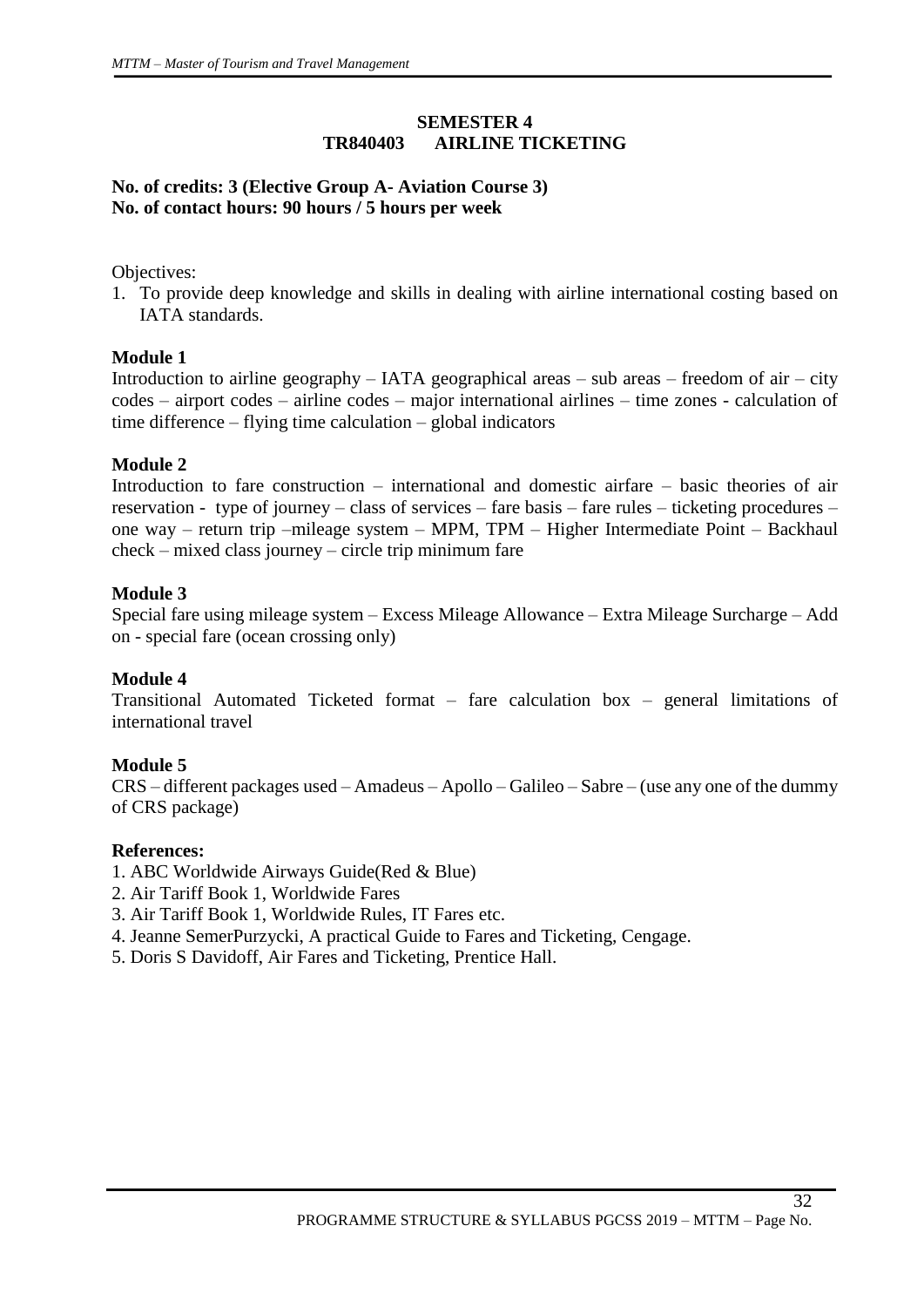# **SEMESTER 4 TR850401 HERITAGE TOURISM**

# **No. of credits: 3 (Elective Group B Special Interest Tourism Course 1) No. of contact hours: 90 hours / 5 hours per week**

# **Objectives:**

To study the details of the concept of heritage tourism and its sustainable planning and development

# **Module 1**

The Nature and Meaning of Heritage-Related concepts-Distinguish culture, Heritage and civilization- Heritage classification-Tangible and Intangible Heritage, Cultural Heritage, Natural Heritage and Mixed Heritage. World Heritage day - purpose

# **Module 2**

Role and Relevance of world Heritage- UNESCO – functions- World Heritage Mission-State parties and Heritage properties- Criteria for selection of properties- World Heritage sites in India (updates)

# **Module 3**

Heritage Management In India – concept of sustainable and responsible heritage tourism - (Legal Affairs), Constitutional Provisions -Article 51(f) (duty), Central legislation-Act 1958,Act 1972,ASI and its Regulations

# **Module 4**

Heritage conservation-Issues and options- Heritage Interpretation and Interpretive Communication- Recent Trends in Heritage Tourism (Indian Context)–promotion & marketing through ASI websites, Heritage Walk, Heritage Festivals - E – Tickets in Heritage monuments etc. ICOMOS, HRIDAY, PRASAD schemes

# **References:**

- 1. Handbook On world Heritage sites (ASI)
- 2. A. L Basham- A Cultural History of India, Oxford University Press
- 3. Image India- heritage of Indian arts & crafts- Ram Dhamija- Vikas Publications
- 4. Kirshenblatt, Barbara (1998), Destination Culture: Tourism, museums and Heritage, Berkeley, University of California Press.
- 5. Mckercher, Bob: DuCros Hilary (2001), Cultural Tourism: The Partnership between tourism and cultural heritage Management, Haworth Hospitality Press.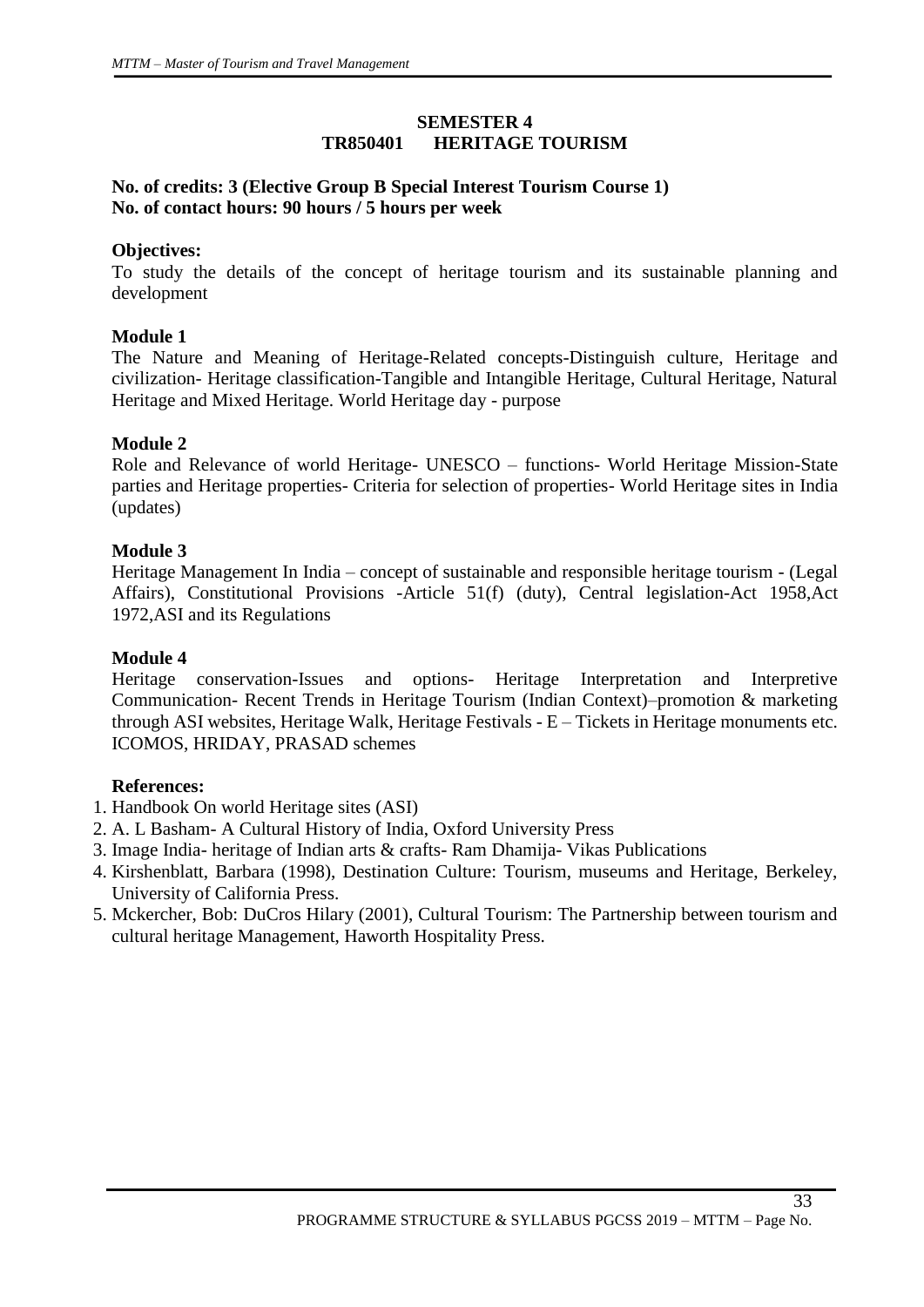# **SEMESTER 4 TR850402 HEALTH TOURISM**

# **No. of credits: 3 (Elective Group B Special Interest Tourism Course 2) No. of contact hours: 90 hours / 5 hours per week**

# **Objectives:**

- 1. To understand the concept of holistic health care and wellness tourism.
- 2. To gain a deep understanding of different medical systems and their role in health tourism.
- 3. To understand the overall potential and impacts of health tourism

# **Module 1**

Historical perspectives- Origin and development over ages - Concept, Definitions and dimensions; health as a motivation to travel, - Ancient centers of healing and bath - Forms of health tourism- medical tourism, spa tourism, Ayurveda tourism, Yoga & Meditation tourism, holistic tourism, spiritual tourism, Ashram tourism.

# **Module 2**

Leisure, lifestyle and tourism: – Health, wellbeing and environment– Pleasing weather and climate –Tools for wellness: medicine, therapy – (therapeutic recreation, psychology, nutrition, rehabilitation, cosmetics) QOL (quality of Life)

# **Module 3**

A brief overview of Medical systems: holistic health care – Major C.A.M. – Tribal medicine, Chinese medicine and acupuncture, Shiatsu, Reflexology, Aromatherapy, Reiki; AYUSH; Yoga: principles, practices and benefits – Kalaripayattu and Marmachikilsa

# **Module 4**

SPA and Naturopathy: concepts, principles and benefits. A brief overview of Treatments in Naturopathy: hydrotherapy, mud therapy, Massage therapy, diet therapy. Spas – Mineral springs – thermal springs - Medicinal properties of spa water– important natural spa destinations

# **Module 5**

Medical Tourism, Major hospitals in India, latest trends in Medical Tourism, accreditation

# **References:**

1. M. Smith and L. Puczko (2009), Health and wellness tourism, B. Heinemann.

- 2. Sonali Kulkarni (2008), Spa and Health Tourism, Book Enclave, Jaipur.
- 3. Raj Pruthi (2006), Medical Tourism in India, Arise Pub, New Delhi.
- 4. Robinet Jacob(2008), Health Tourism and Ayurveda, Abhijeeth Publications, New Delhi.
- 5.S. Rajagopalan (2006), Health Tourism An Introduction, The ICFAI UP, Hyderabad.
- 6. Tourism Recreation Research, Wellness Tourism, Journal of Centre for Tourism Research and Development, Lucknow,Vol.31, No.1,2006.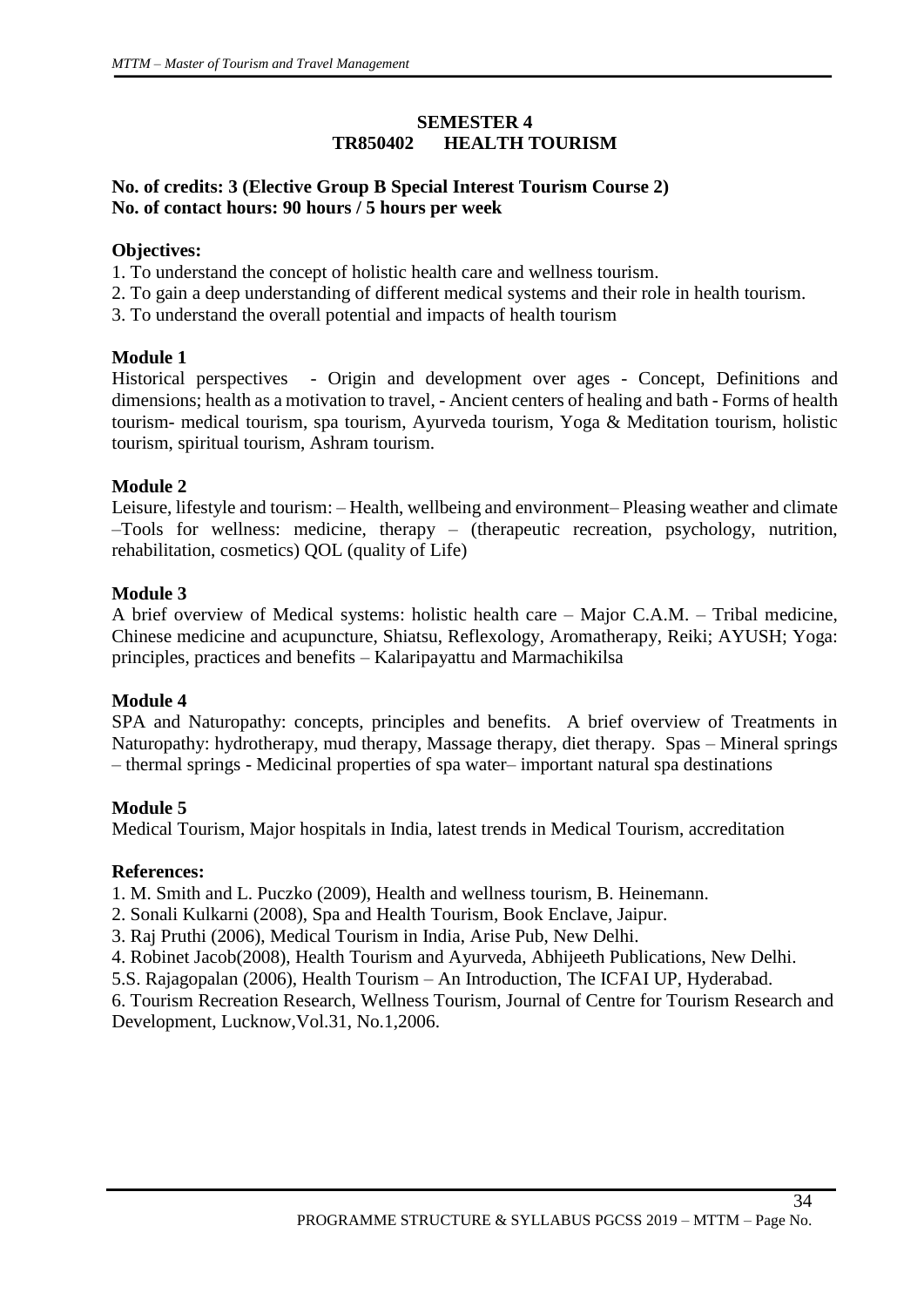# **SEMESTER 4 TR850403 LEISURE AND RECREATION MANAGEMENT**

# **No. of credits: 3 (Elective Group B Special Interest Tourism Course 3) No. of contact hours: 90 hours / 5 hours per week**

# **Objectives**

- 1. To understand the dynamics of recreation products and their significance for tourism industry;
- 2. To familiarize the students with the theoretical and practical issues of recreation management; and
- 3. To expose them to the marketing trends in recreation**.**

# **Module 1**

Special interest tourism – Defining SIT – the scope of SIT, Developing SIT – understanding the market, analyzing potential, Designing SIT – product attractions, accessibility and attitudes, Issues and considerations

# **Module 2**

Recreation: an overview - Range of Recreation Businesses: Recreation Vehicles, parks, Recreation Theories - Recreation and leisure services

# **Module 3**

Resorts, Definition, classification; Mountain based resorts – introduction, development process, site, design guidelines, activities, visitor profile; Ski Resorts; Beach resorts – marinas, Health resorts; Concept of Amusement and Theme Parks; Classification; Mall Management

# **Module 4**

Definition; Types of Ships and Types of Cruises; Main Seaports and Companies in the world; Facilities and Services on Board; Importance of sports Tourism; Major sports events of the World – Olympics, World Cup Football, Wimbledon, Formula One, Cricket championships

# **Module 5**

Trends in the recreation industry- Tourism recreation and climate change - Marketing of Recreation: Marketing Recreation services and facilities

# **References:**

1. Peter E Murphy (2007), The Business of Resort Management, Butterworth Heinemann

2. Robert Christie Mill (2008), Resorts Management and Operations, Wiley.

3. Jagmohan Negi (2008), Hotel, Resort and Restaurant: Planning, Designing and

Construction, Kanishka Publications, New Delhi.

4. Percy K Singh (2006), Hotel Lodging, Restaurant and Resort Management, Kanishka Publications, New Delhi.

5. Chuck Y Gee (1996), Resort Development and Management , AHMA, USA.

6. Clave, Clark, Global theme park industry, Cab International, 2007

7. Wright, Godwin, The Imagineering Field Guide to Magic Kingdom Park at Walt Disney World

8. Norman Douglas, Ngaire Douglas, Ros Derrett (2001), Special Interest Tourism, John Wiley & Sons, Australia.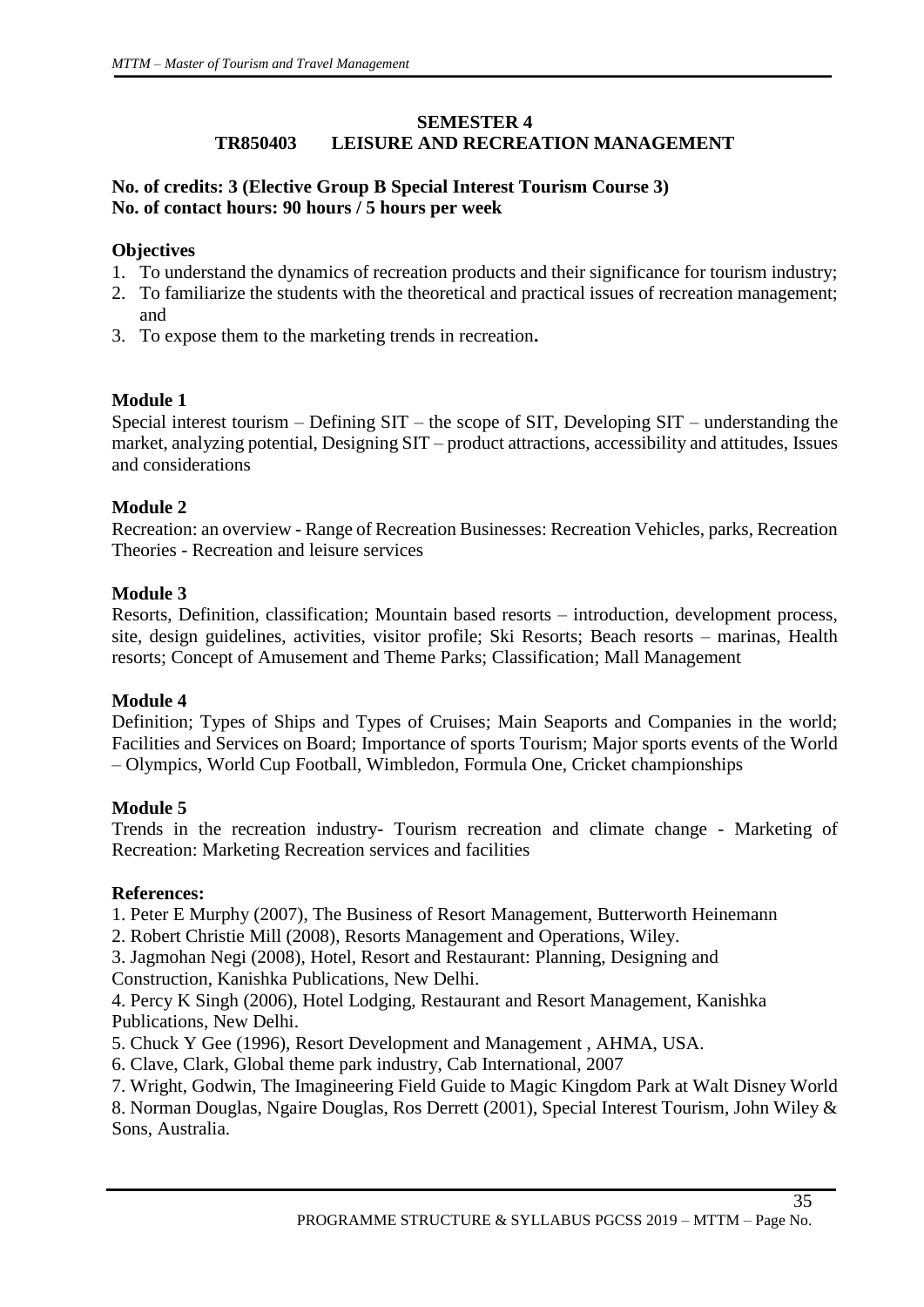# **SEMESTER 4 TR020402 PROJECT WORK**

# **No. of credits: 3 No. of contact hours: 30 hours / 2 hours per week**

Please see Section 3 – Medium of instruction and assessment for details

# **SEMESTER 4 TR020403 EVALUATION OF STUDY TOUR AND INTERNSHIP REPORT ALONG WITH COMPREHENSIVE VIVA VOCE**

# **No. of credits: 4 No. of contact hours: 45 hours / 3hours per week**

Please see Section 3 – Medium of instruction and assessment for details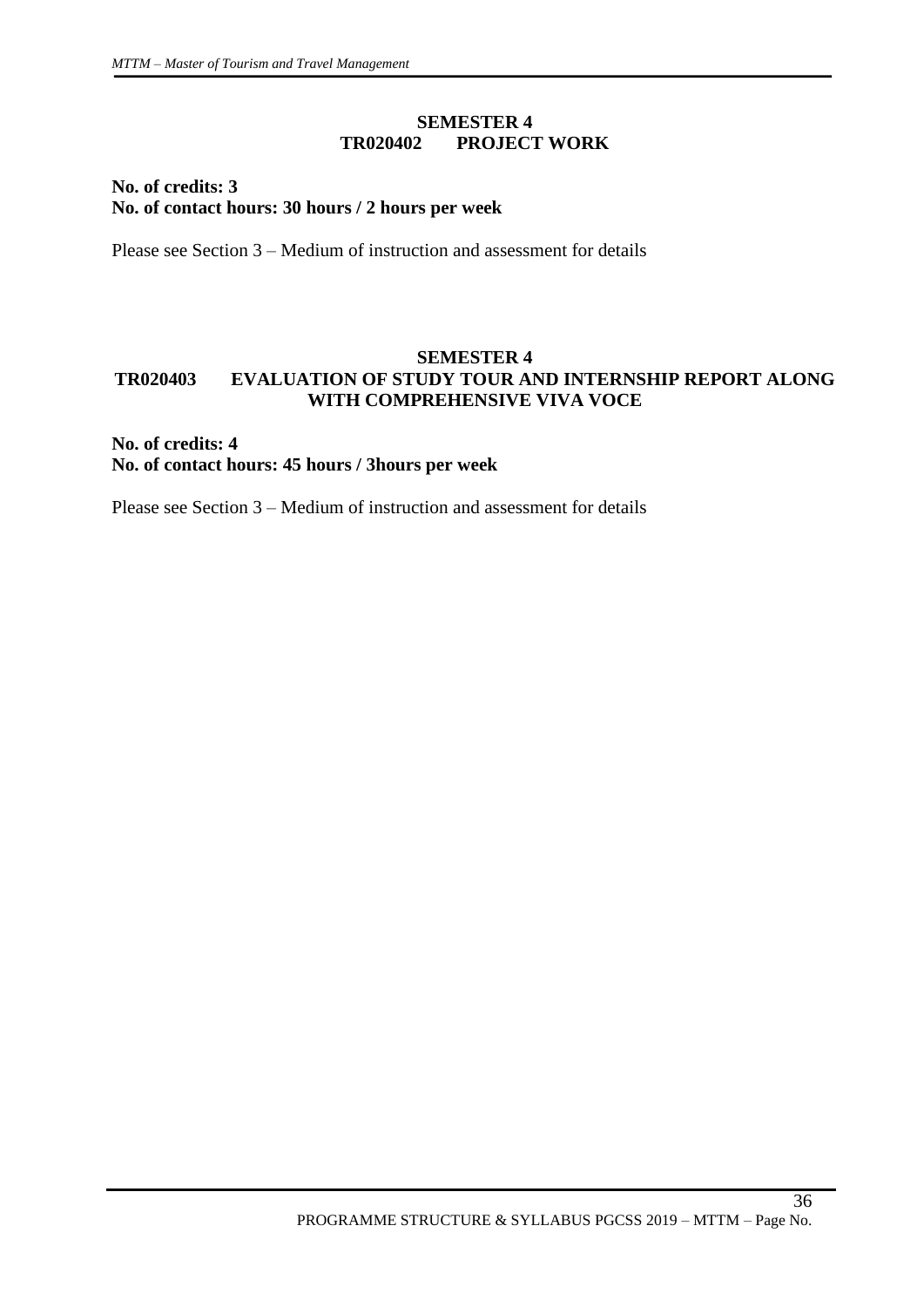#### **9. Model Question Papers**

**QP Code…… Reg. No………. Name……….**

#### **M.T.T.M Degree (C.S.S) Examination: First Semester Faculty of Tourism and Hospitality Studies (2019 admissions onwards)**

# **TR020101 INTRODUCTION TO TOURISM ADMINISTRATION AND MANAGEMENT**

#### **Time: Three hours** Max. Weight: 30

*Section A*

*Answer any eight questions. Each question carries a weight of 1.* 

- 1. Define Tourism.
- 2. What are the key components of Tourism?
- 3. Who is an Excursionist?
- 4. Expand: IRCTC; TFCI.
- 5. Where is UNWTO located?
- 6. Define Passport.
- 7. What do you mean by Travel Insurance?
- 8. What is meant by Tourism Policy?
- 9. What is meant by Global code of ethics?
- 10. What is the role of WTTC?

 $(8 \times 1 = 8)$ 

#### *Section B*

#### *Answer any six questions. Each question carries a weight of 2.*

- 11. Explain the major elements of Tourism.
- 12. Briefly explain different types of VISA issued in India.
- 13. Write a note on 'Push and Pull' Factors.
- 14. List out the impacts of Tourism.
- 15. Explain the functions of IATA.
- 16. Discuss –Leiper's Model Tourism System.
- 17. Write a note on NTO.
- 18. Work out the highlights of –Manila Declaration-1980.

 $(6 x 2 = 12)$ 

#### *Section C*

#### *Answer any two questions. Each question carries a weight of 5.*

19. Describe the formalities to obtain Indian Passport.

- 20. Write an essay on Tourism developments in India.
- 21. Discuss in detail the process of travel documentation.
- 22. Explain the major positive and negative impacts of tourism.

 $(2 \times 5 = 10)$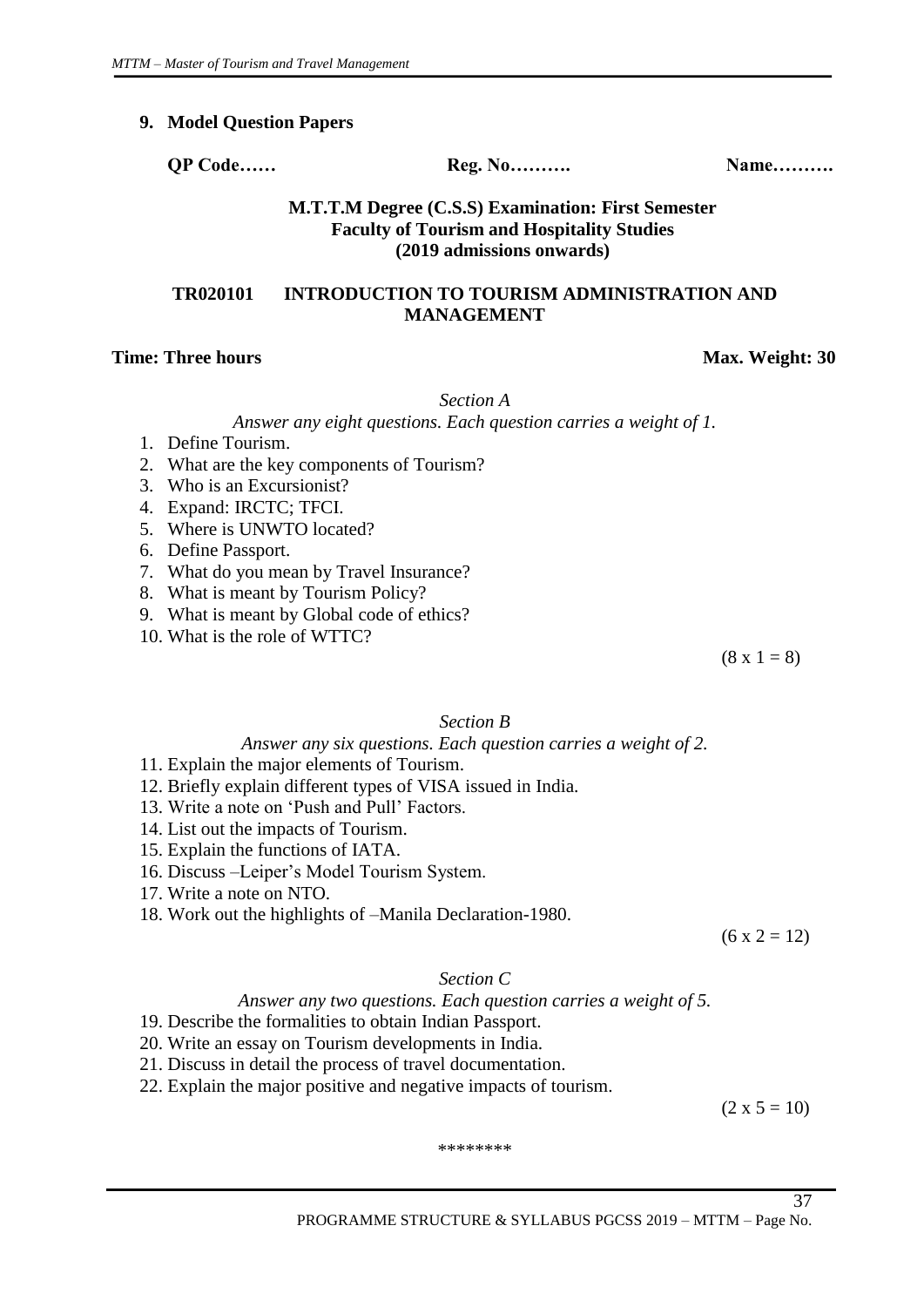# **M.T.T.M Degree (C.S.S) Examination: First Semester Faculty of Tourism and Hospitality Studies (2019 admissions onwards)**

#### **TR020102 TOURISM PRODUCTS OF INDIA**

#### **Time: Three hours** Max. Weight: 30

# *Section A*

# *Answer any eight questions. Each question carries a weight of 1.*

- 1. Define Tourism Product.
- 2. What do you mean by a triangle tourism circuit?
- 3. Mention three features of a National Park.
- 4. List the names of classical dances of India.
- 5. Mention the major cuisines of North India.
- 6. What are the benefits of yoga?
- 7. Define Museum.
- 8. What do you mean by tourism promotion?
- 9. Which are the major religions of India?
- 10. Name the major emerging tourism destinations of India.

 $(8 \times 1 = 8)$ 

#### *Section B*

#### *Answer any six questions. Each question carries a weight of 2.*

- 11. Explain briefly the elements of tourism.
- 12. Explain in detail on any five famed paintings of India.
- 13. Mention the prominent fairs and festivals of South India and its features.
- 14. Mention the features of eco-tourism.
- 15. Explain the prospects of India in beach tourism.
- 16. Distinguish between wildlife sanctuaries and national parks.
- 17. Discuss on major dance festivals of India.
- 18. Discuss the importance of handicrafts in tourism.

 $(6 x 2 = 12)$ 

#### *Section B*

#### *Answer any two questions. Each question carries a weight of 5.*

- 19. Discuss the scope of India as a Health Tourism destination.
- 20. Discuss briefly on the Architectural features of India.
- 21. Describe in detail the importance of adventure tourism.
- 22. Describe the major features and characteristics of a tourism product.

 $(2 \times 5 = 10)$ 

\*\*\*\*\*\*\*\*

PROGRAMME STRUCTURE & SYLLABUS PGCSS 2019 – MTTM – Page No.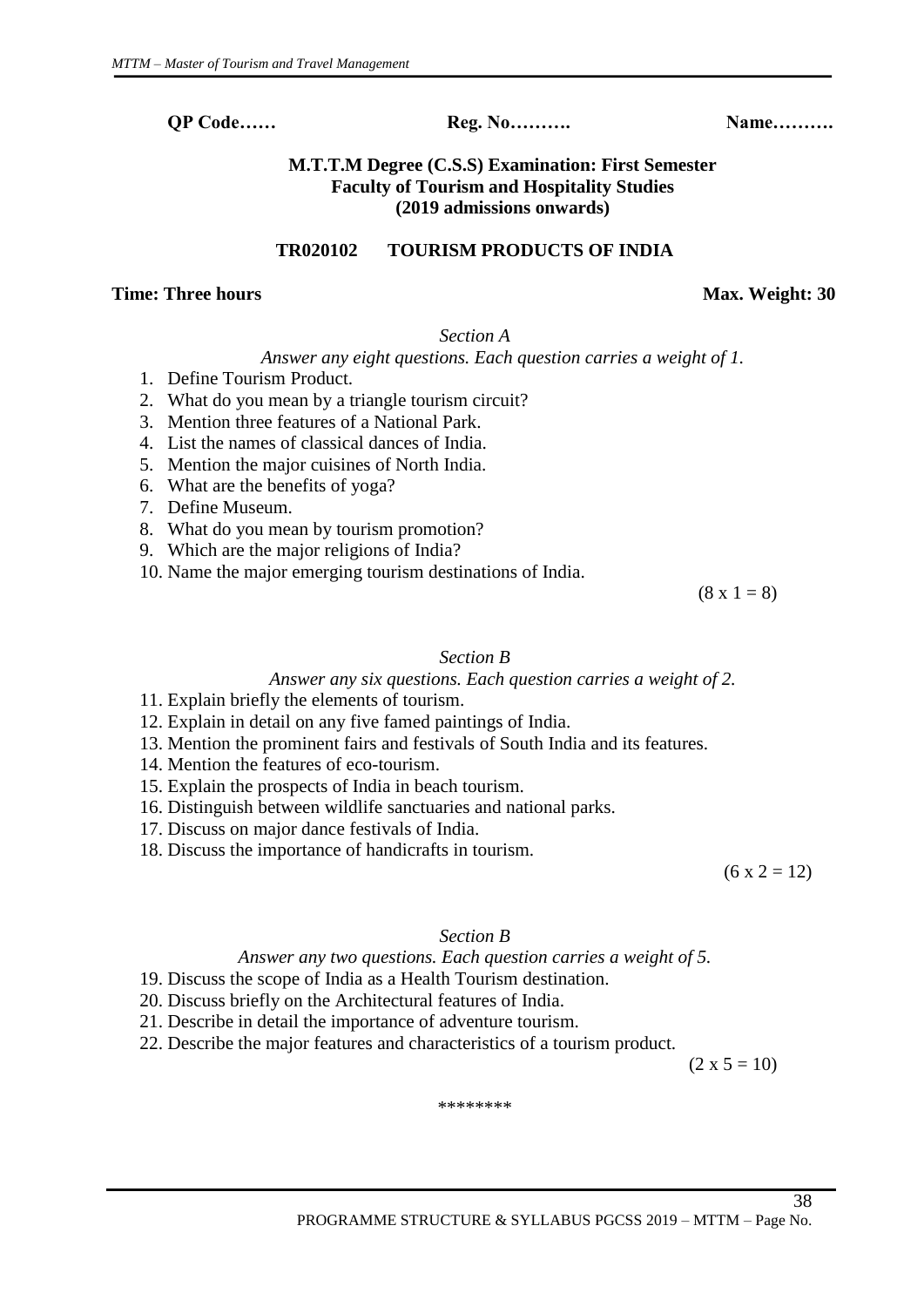# **M.T.T.M Degree (C.S.S) Examination: First Semester Faculty of Tourism and Hospitality Studies (2019 admissions onwards)**

# **TR020103 ENTREPRENEURSHIP FOR TOURISM BUSINESS**

# **Time: Three hours** Max. Weight: 30

# *Section A*

*Answer any eight questions. Each question carries a weight of 1.* 

- 1. Define Entrepreneurship.
- 2. Who is an intrapreneur?
- 3. Mention three features of a Tourism Project.
- 4. Difference between PERT & CPM.
- 5. What do you mean by Tourism Venture?
- 6. List the names of successful tourism entrepreneurs from Kerala and their products.
- 7. Define EDP.
- 8. What do you mean by project formulation?
- 9. What is a feasibility report?
- 10. Write a note on women entrepreneurship.

 $(8 \times 1 = 8)$ 

# *Section B*

*Answer any six questions. Each question carries a weight of 2.*

- 11. Explain briefly the features of woman entrepreneurs.
- 12. State the major problems faced by a tourism entrepreneur.
- 13. Mention the institutions giving assistance for entrepreneurial development in Kerala.
- 14. Mention the features of tourism entrepreneurs.
- 15. Explain the major factors motivating entrepreneurs.
- 16. Distinguish between entrepreneur and manager.
- 17. Discuss on the advantages of environmental scanning for an entrepreneur.
- 18. Entrepreneurs are innovators. Comment.

 $(6 x 2 = 12)$ 

# *Section C*

# *Answer any two questions. Each question carries a weight of 5.*

- 19. Explain briefly the concept of break-even analysis.
- 20. Explain the three phases of project management.
- 21. Discuss the resources need by a tourism entrepreneur.
- 22. Discuss briefly on the factors affecting the growth of tourism entrepreneurs in India.

 $(2 \times 5 = 10)$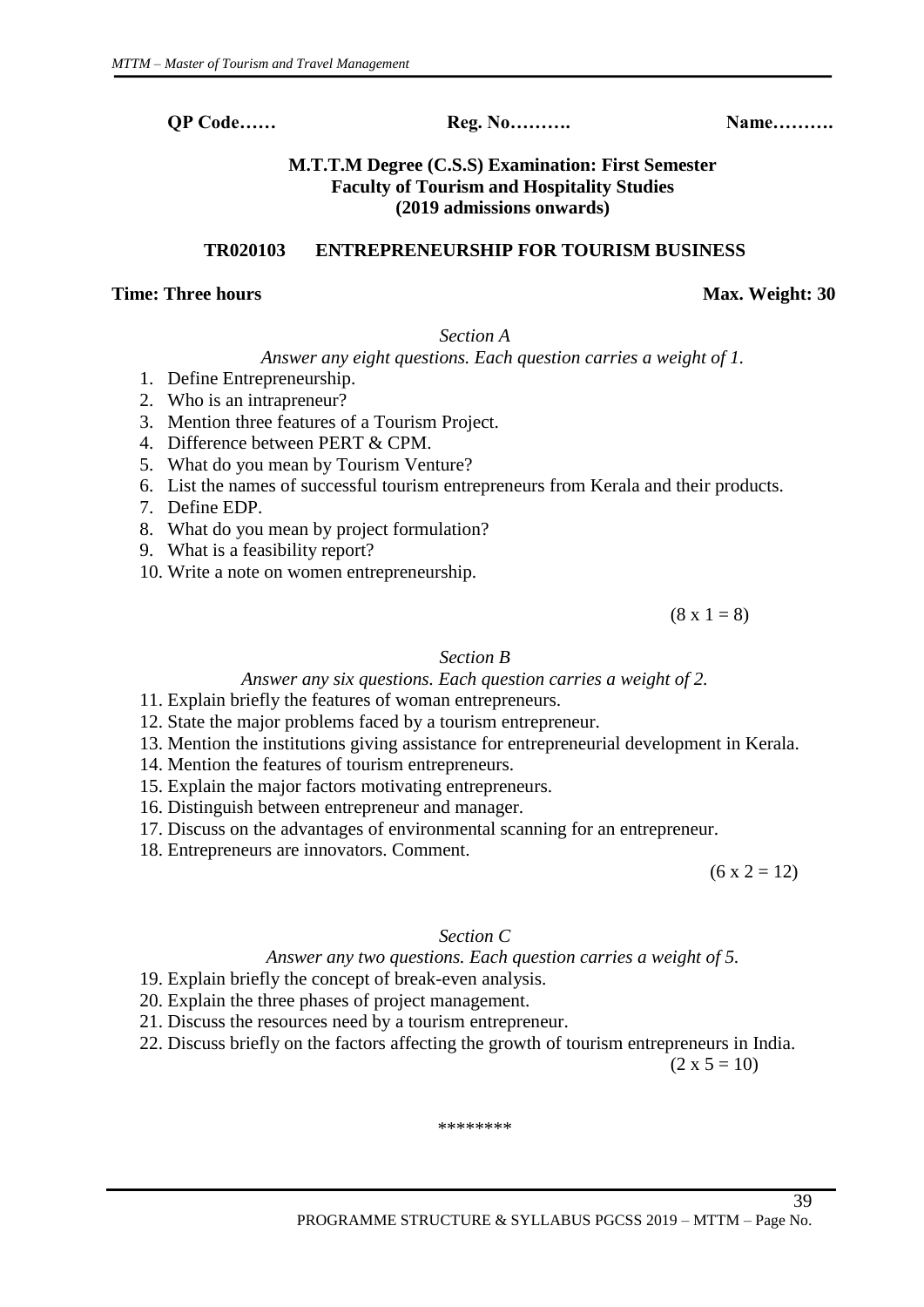**M.T.T.M Degree (C.S.S) Examination: First Semester Faculty of Tourism and Hospitality Studies** 

**TR020104 HOSPITALITY OPERATIONS AND MANAGEMENT**

**(2019 admissions onwards)**

# **Time: Three hours** Max. Weight: 30

*Section A*

# *Answer any eight questions. Each question carries a weight of 1.*

- 1. What is overbooking?
- 2. What is an augmented product?
- 3. Differentiate fast food service and cafeteria service.
- 4. Define City ledger
- 5. Define heritage hotels with examples.
- 6. Who is a night auditor?
- 7. What is the role and objective of FHRAI?
- 8. What are intersell agencies?
- 9. Briefly mention the supporting services of a hotel.
- 10. Which are the major hospitality training institutions in India?

 $(8 \times 1 = 8)$ 

# *Section B*

*Answer any six questions. Each question carries a weight of 2.*

- 11. Define hotel organizational structure and mention its benefits.
- 12. Discuss the recent trends in Indian Hospitality Industry.
- 13. What is hospitality marketing and its importance? Write down the various types of hospitality marketing.
- 14. What is the role of front office in a five star hotel?
- 15. What are the factors affecting the pricing of a hotel room? What is the basis of room tariff fixation?
- 16. Define yield management. Explain the various tools revenue maximization in hotels
- 17. Differentiate Cost-based and Market –based pricing techniques in hotel business.
- 18. What is contract housekeeping? Explain its benefits.

 $(6 x 2 = 12)$ 

40

# *Section B*

# *Answer any two questions. Each question carries a weight of 5.*

- 19. Trace the growth and development of hotel chains in India and mention their contribution to Indian tourism.
- 20. What are the roles of associations and institutions in hospitality management?
- 21. Classify hotels based on ownership and management.
- 22. Explain in detail the major departments of a hotel.

\*\*\*\*\*\*\*\*

 $(2 \times 5 = 10)$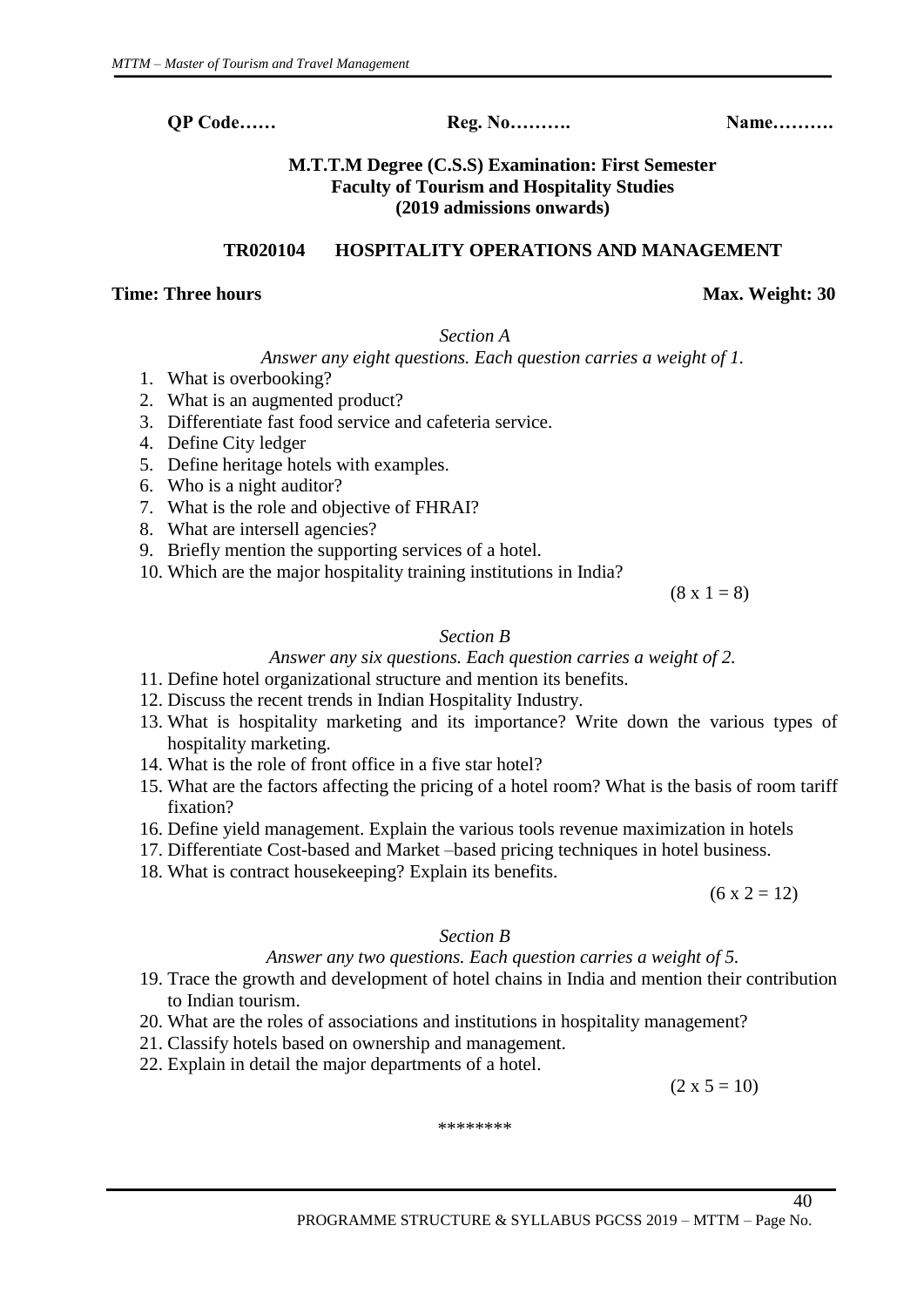# **M.T.T.M Degree (C.S.S) Examination: First Semester Faculty of Tourism and Hospitality Studies (2019 admissions onwards)**

# **TR020105 COMMUNICATIVE ENGLISH FOR TOURISM AND HOSPITALITY**

#### **Time: Three hours** Max. Weight: 30

# *Section A*

# *Answer any eight questions. Each question carries a weight of 1.*

- 1. 'Communication is a two-way process'. Explain with a suitable example.
- 2. Write a note on different types of Mass Media.
- 3. Define Para-language and give examples.
- 4. "Effective listening is an important aspect of good communication skills" Comment.
- 5. Write an advertisement for a product of your choice.
- 6. What do you mean by Grapevine?
- 7. Differentiate between upward and downward communication.
- 8. Briefly describe the format and layout of a CV.
- 9. What is a business letter?
- 10. State the importance of minutes of a meeting.

 $(8 \times 1 = 8)$ 

# *Section B*

# *Answer any six questions. Each question carries a weight of 2.*

- 11. Write an Agenda for the meeting you are going to convene about expansion of business as Director of an event management company.
- 12. Why is it necessary to maintain good etiquettes while communicating? Mention some of the ways by which one can communicate through telephones and mobile phones.
- 13. Discuss the procedure for holding a meeting and enumerate the duties of a chairman.
- 14. Differentiate between written and oral communication.
- 15. Write a letter to the tour agency mentioning your requirements for a three day trip.
- 16. Write a notice for the blood donation camp to be organized in your college campus.
- 17. Write a note on various semantic barriers that hinder proper communication.
- 18. Elaborate on the different types of CV's? Using an example, bring out the differences between skills resume and reverse chronological resume.

 $(6 x 2 = 12)$ 

# *Section C*

# *Answer any two questions. Each question carries a weight of 5.*

- 19. Submit a report to your college Principal with findings and recommendations behind lack of interest among students in sports activities.
- 20. Define communication. Explain in detail the process and give the classification.
- 21. Describe in detail speaking skills and interactive skills.
- 22. What is the importance of listening and comprehension skills? Explain in detail.

 $(2 \times 5 = 10)$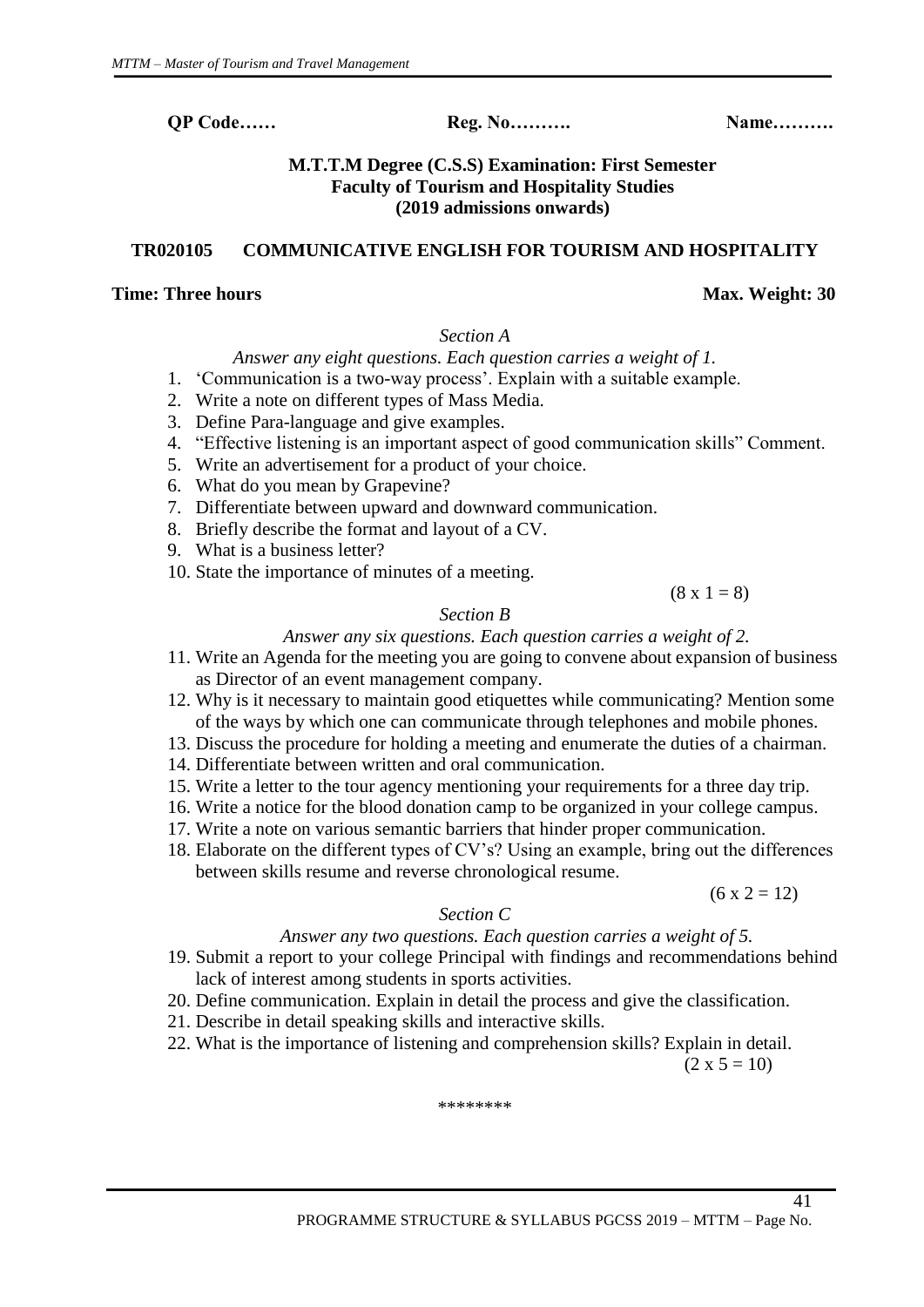# **M.T.T.M Degree (C.S.S) Examination: Second Semester Faculty of Tourism and Hospitality Studies (2019 admissions onwards)**

#### **TR020201 WORLD TOURISM GEOGRAPHY**

#### **Time: Three hours** Max. Weight: 30

# *Section A*

# *Answer any eight questions. Each question carries a weight of 1.*

- 1. What do you mean by geographical resources?
- 2. List the features of geography.
- 3. Define Tourism Geography.
- 4. State the features of topographic maps.
- 5. List the uniqueness of GMT.
- 6. What do you mean by satellite mapping of tourism resources?
- 7. Distinguish between maps and globes.
- 8. What are the advantages of remote sensing in tourism?
- 9. Write a note on the geographical limitations of tourism.
- 10. What is an atlas?

 $(8 \times 1 = 8)$ 

#### *Section B*

*Answer any six questions. Each question carries a weight of 2.*

- 11. Distinguish between tropic of cancer & tropic of Capricorn.
- 12. State the features of geo tourism.
- 13. State the geographical limitations of tourism.
- 14. Explain the purpose of a tourist map.
- 15. Explain the terms Latitude, Longitude and Equator.
- 16. Explain the different forms of geography.
- 17. State the relationship between tourism and geography by citing examples.
- 18. Discuss on the river systems of India.

 $(6 x 2 = 12)$ 

# *Section C*

# *Answer any two questions. Each question carries a weight of 5.*

- 19. Explain briefly on any seven geographical wonders of India?
- 20. Mark the following attractions in the blank map of India and write short notes on. A) Sunderbans b) Western Ghats c) Majuli Islands d) Rann of Kutch e) Chambal Ravines f) Majuli island
- 21. Describe the importance of geography on tourism.
- 22. Explain the major types of maps in use.

 $(2 \times 5 = 10)$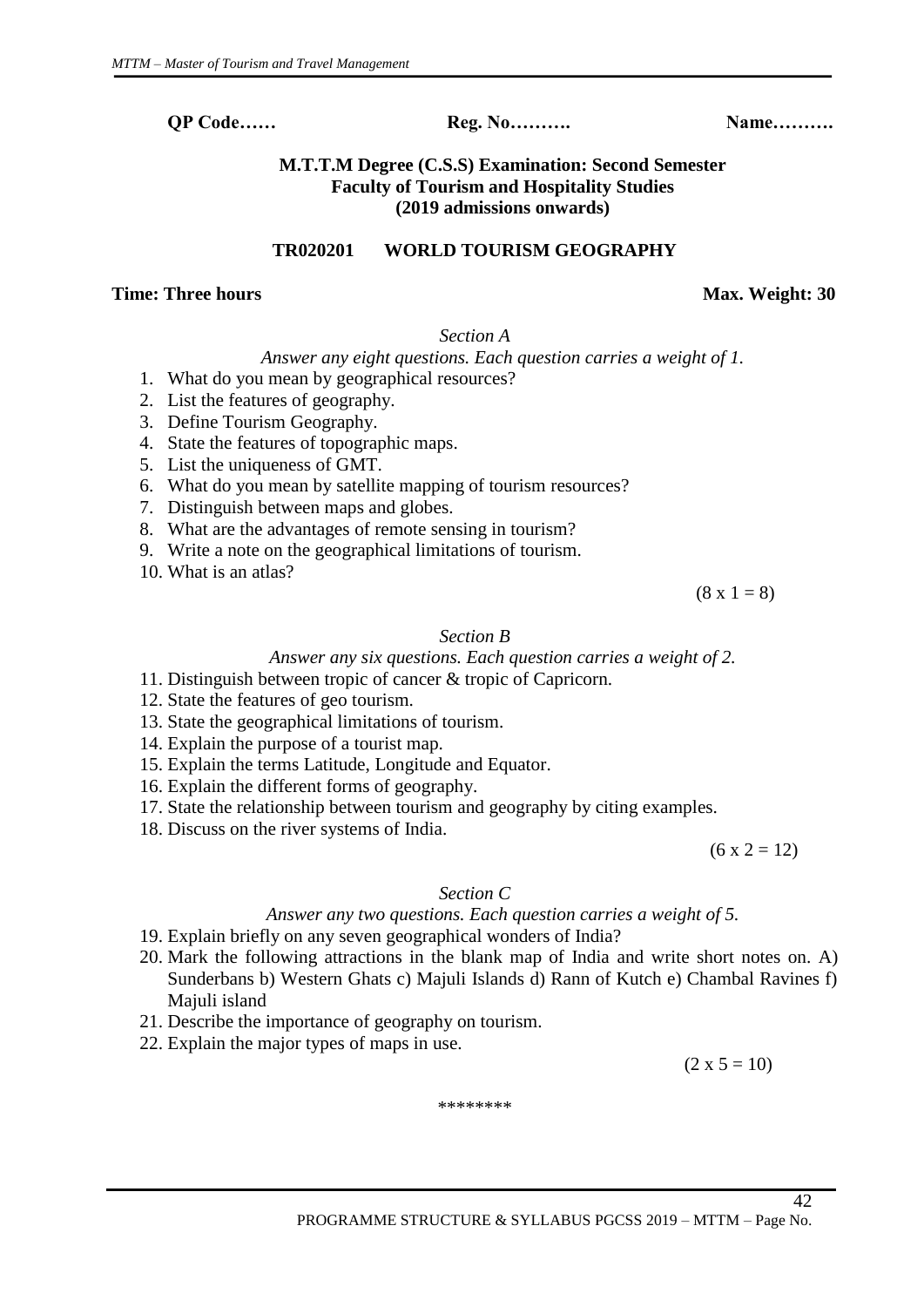# **M.T.T.M Degree (C.S.S) Examination: Second Semester Faculty of Tourism and Hospitality Studies (2019 admissions onwards)**

# **TR020202 DESTINATION PLANNING AND DEVELOPMENT**

#### **Time: Three hours** Max. Weight: 30

#### *Section A*

# *Answer any eight questions. Each question carries a weight of 1.*

- 1. What is push pull model?
- 2. What is participatory planning?
- 3. What is the indicator for measuring tourism demand? Which are its two forms?
- 4. Explain the Gunn's theory of image formation.
- 5. Explain the two major tools used for participatory planning.
- 6. Explain the four major types of choice of travel patterns. Give examples for each.
- 7. What is tourism demand? What are the main types of demand?
- 8. Write a note on the need for destination development.
- 9. Define a destination.
- 10. Write a note on planning approaches and indicators.

 $(8 \times 1 = 8)$ 

# *Section B*

# *Answer any six questions. Each question carries a weight of 2.*

- 11. Mention the motivational categories of Gray and Plog giving examples.
- 12. Briefly describe the five levels of Kotler's product formation taking the example of a backwater destination.
- 13. Describe the three stages of evolution of segmentation.
- 14. Describe the Gunn's theory of special tourism zone.
- 15. Differentiate between demographic and psychographic segmentation.
- 16. Differentiate between decision tree approach and opportunity set approach of tourism destination selection process.
- 17. Briefly describe the process of SWOT analysis.
- 18. What are the elements of promotion mix?

 $(6 x 2 = 12)$ 

# *Section C*

# *Answer any two questions. Each question carries a weight of 5.*

- 19. Give a brief account of various theories of image formation.
- 20. Explain the various theories of travel motivation.
- 21. Explain in detail about destination branding.
- 22. What is the role of public private partnership in tourism?

 $(2 \times 5 = 10)$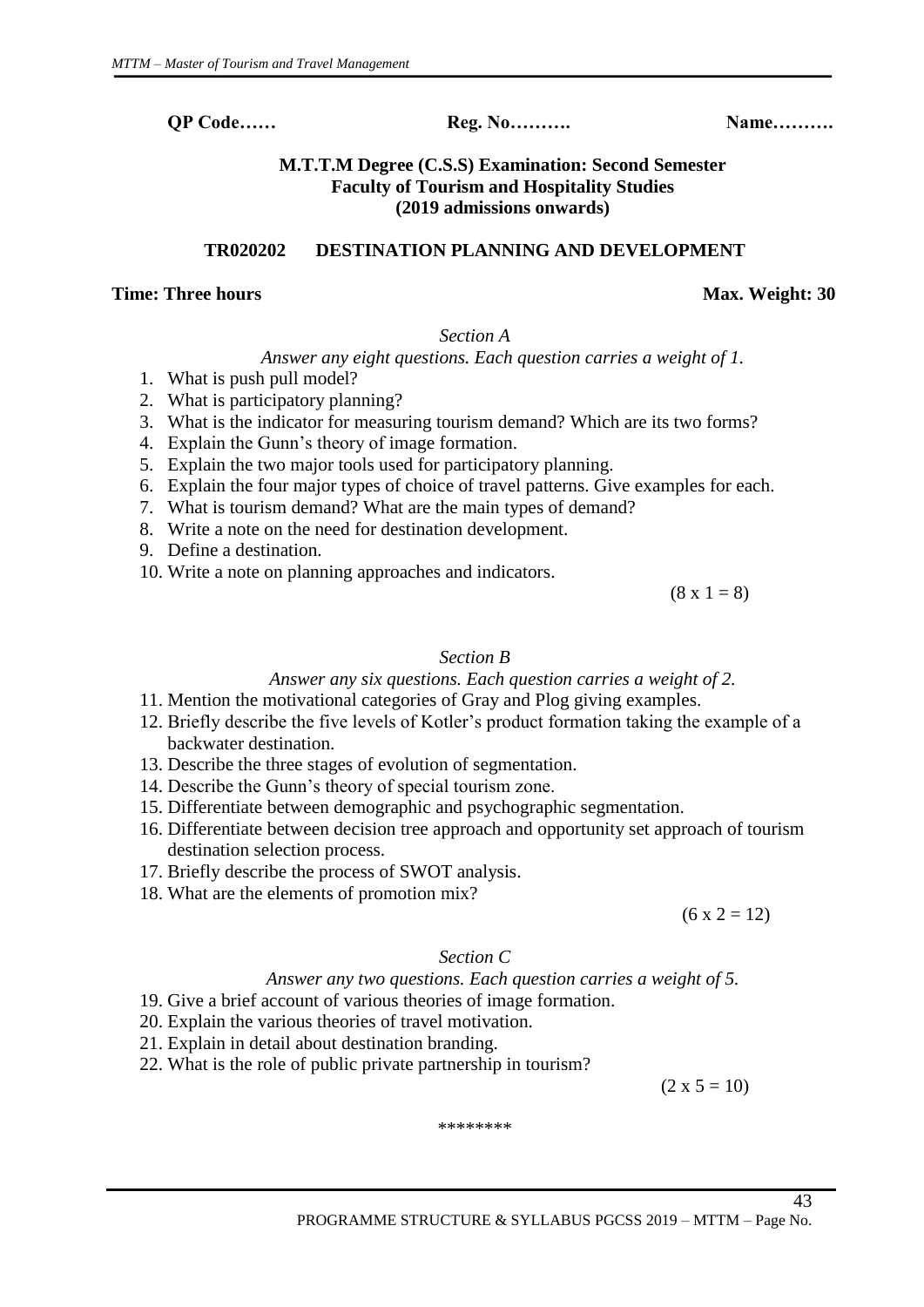**M.T.T.M Degree (C.S.S) Examination: Second Semester Faculty of Tourism and Hospitality Studies (2019 admissions onwards)**

#### **TR020203 TRAVEL AGENCY AND TOUR OPERATIONS**

#### **Time: Three hours** Max. Weight: 30

# *Section A*

# *Answer any eight questions. Each question carries a weight of 1.*

- 1. What are the characteristics of Outbound Tours?
- 2. Differentiate between Local Service Providers and Ground Operators.
- 3. Briefly explain the various steps in Visa Processing.
- 4. Define Lateral Integration.
- 5. Describe about the current trends in tour operations.
- 6. Write a note on intermediaries.
- 7. Define voucher. Explain its significance.
- 8. What is a split itinerary?
- 9. Differentiate between FIT and GIT.
- 10. What is confidential tariff?

 $(8 \times 1 = 8)$ 

#### *Section B*

*Answer any six questions. Each question carries a weight of 2.*

- 11. Explain procedures for setting up of a tour operating company.
- 12. Explicate the various operating departments in a tour operating company.
- 13. Expound the distribution management in Tour operations.
- 14. Illustrate marketing inbound Tours and Outbound Tours.
- 15. Portray the factors to be noted while designing a package tour.
- 16. Highlight the points to be noted while costing a tour package.
- 17. Show up the international strategies of a Tour operator.
- 18. Explain the problems faced by clients with Domestic Airlines, Railways, Hotels and Car Rentals.

 $(6 x 2 = 12)$ 

*Section C*

#### *Answer any two questions. Each question carries a weight of 5.*

- 19. Explain the various modes of Transportation.
- 20. Describe in detail the layout of an airport. Also prepare a list of arrival and departure formalities that take place in an airport.
- 21. Discuss in detail the history and growth of travel agencies and tour operators.
- 22. Prepare a one week itinerary for Kerala covering major destinations.

 $(2 \times 5 = 10)$ 

44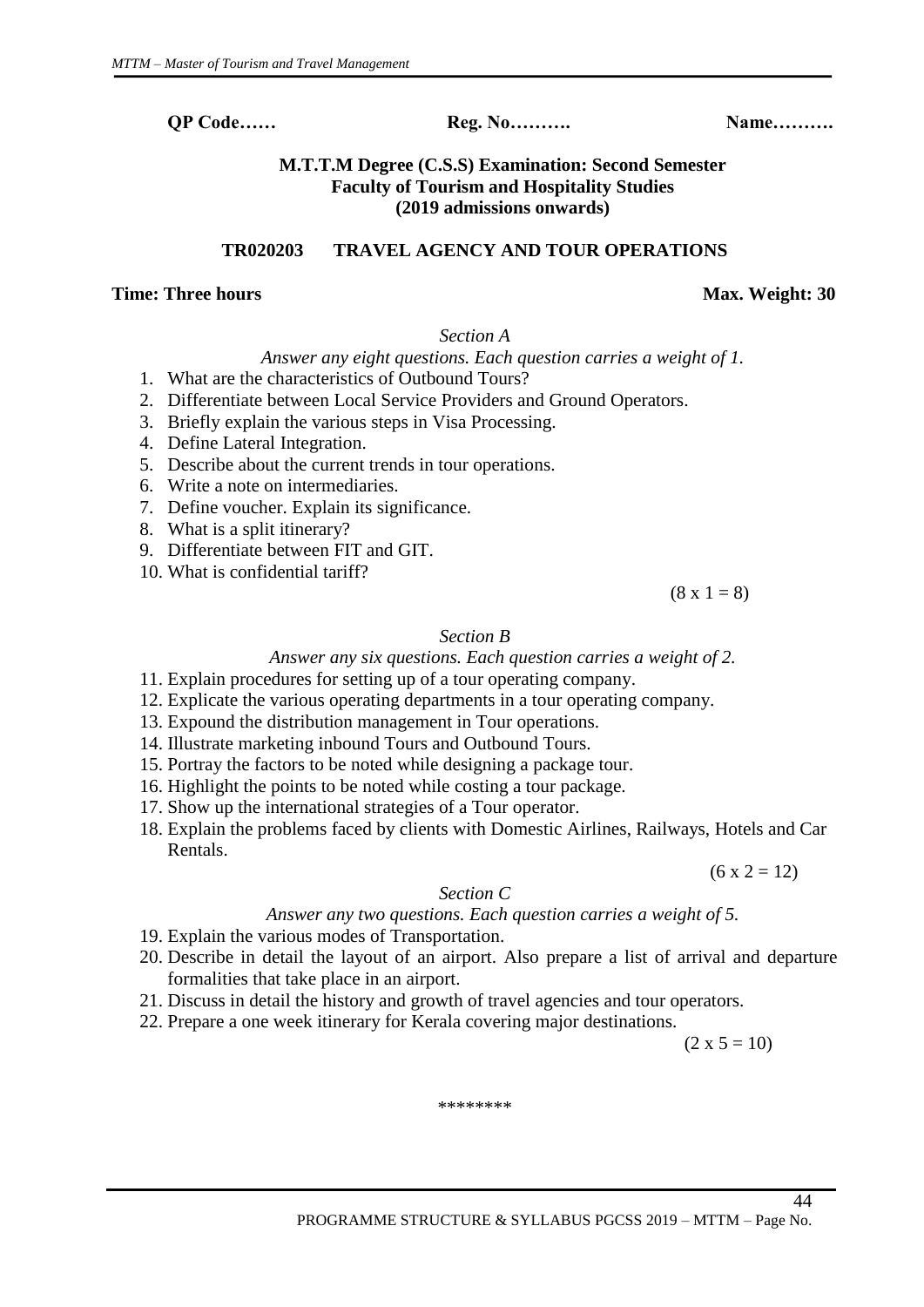# **M.T.T.M Degree (C.S.S) Examination: Second Semester Faculty of Tourism and Hospitality Studies (2019 admissions onwards)**

# **TR020204 ORGANIZATIONAL BEHAVIOUR AND MANAGEMENT PROCESS**

#### **Time: Three hours** Max. Weight: 30

*Section A*

*Answer any eight questions. Each question carries a weight of 1.* 

- 1. What do you mean by ego?
- 2. State the meaning of perception.
- 3. Explain transformational leadership
- 4. What do you mean by group dynamics?
- 5. Explain Motivation.
- 6. Explain Halo Effect.
- 7. What do you mean by intra-group conflict?
- 8. State the meaning of stress.
- 9. Define TQM.
- 10. Define organizational behavior.

 $(8 \times 1 = 8)$ 

# *Section B*

# *Answer any six questions. Each question carries a weight of 2.*

- 11. State the external factors that influence organizational change.
- 12. What are the different types of motivation?
- 13. Explain the environmental factors that influence the individual behavior.
- 14. "Heredity determines the personality of an individual"-Explain
- 15. State any three important traits of a leader.
- 16. State the reasons of group formation.
- 17. List the main causes of organizational stress.
- 18. Explain the significance of Organizational Behaviour.

 $(6 x 2 = 12)$ 

# *Section C*

# *Answer any two questions. Each question carries a weight of 5.*

- 19. What do you mean by resistance to change? State the factors of resistance to change.
- 20. Define Organizational Behaviour. Define Organizational change.
- 21. Discuss in detail stress and stress management.
- 22. Describe in detail perception and perception analysis.

 $(2 \times 5 = 10)$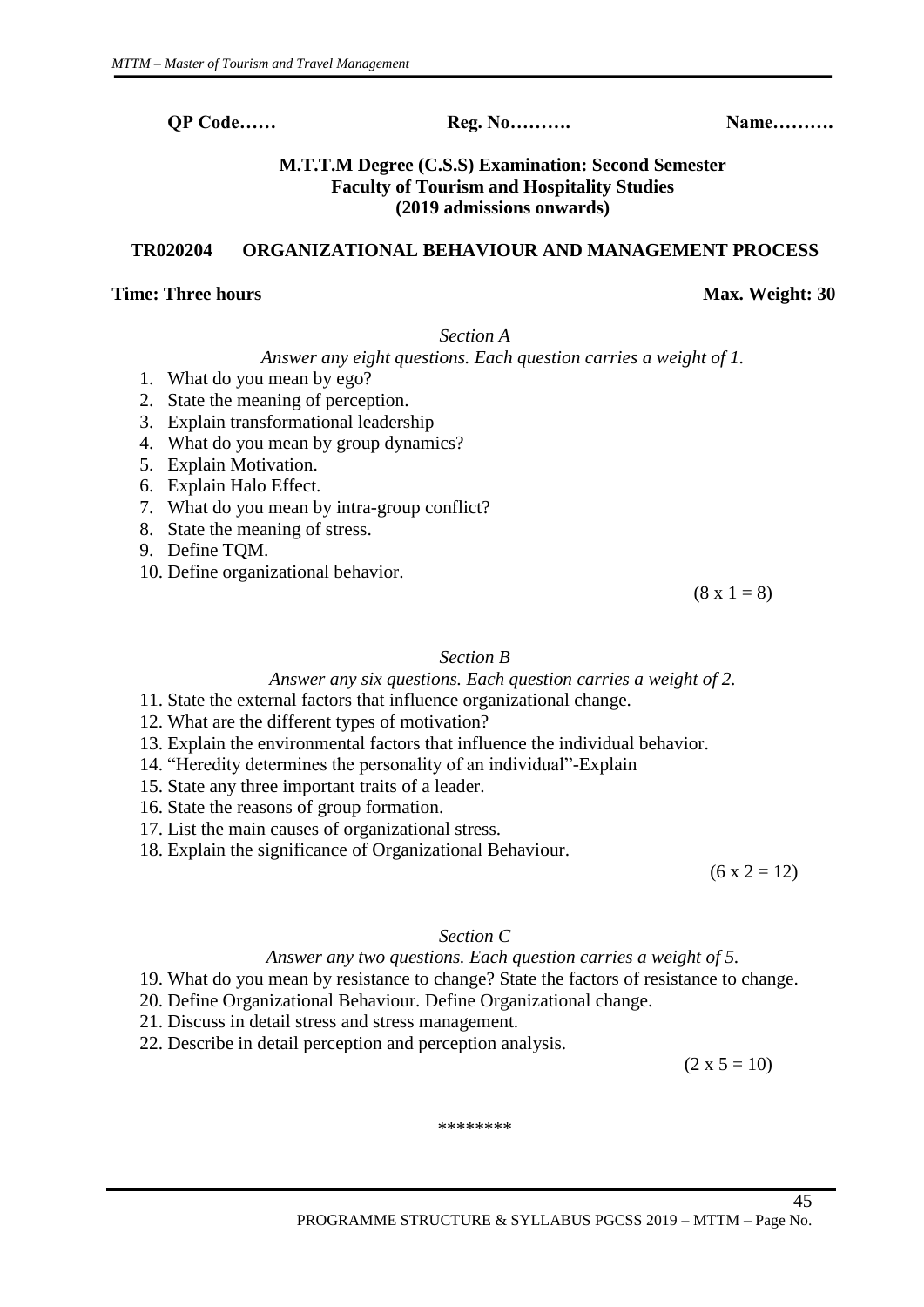# **M.T.T.M Degree (C.S.S) Examination: Second Semester Faculty of Tourism and Hospitality Studies (2019 admissions onwards)**

# **TR020205 INFORMATION TECHNOLOGY AND E – TOURISM**

#### **Time: Three hours** Max. Weight: 30

*Section A*

*Answer any eight questions. Each question carries a weight of 1.* 

- 1. What is meant by Virtual Tourism?
- 2. What is Biometric Passport?
- 3. Expand GDS.
- 4. What is a Modem?
- 5. Write a note on application software?
- 6. What is meant by electronic payment?
- 7. Briefly explain Destination Management System.
- 8. What is E- Commerce?
- 9. Define E-WOM.
- 10. Write a short note on networks.

 $(8 \times 1 = 8)$ 

# *Section B*

# *Answer any six questions. Each question carries a weight of 2.*

- 11. Write down the major different services used in tourism industry through IT.
- 12. Discuss different types of technology used in tourism sector.
- 13. Explain the role of Websites and Internet in promoting tourism.
- 14. Give short note on social networking sites.
- 15. Briefly discuss the modern input-output devices.
- 16. What are the functions of Tourism industry components?
- 17. List out the functions of Operating System.
- 18. Explain different types of software used in tourism industry.

 $(6 x 2 = 12)$ 

46

# *Section C*

# *Answer any two questions. Each question carries a weight of 5.*

- 19. Describe the role of Media as a tool for Tourism Promotion.
- 20. Explain different types of Networking.
- 21. Discuss in detail how Kerala Tourism promotes itself through web technology.
- 22. Explain the major parts of a computer.

 $(2 \times 5 = 10)$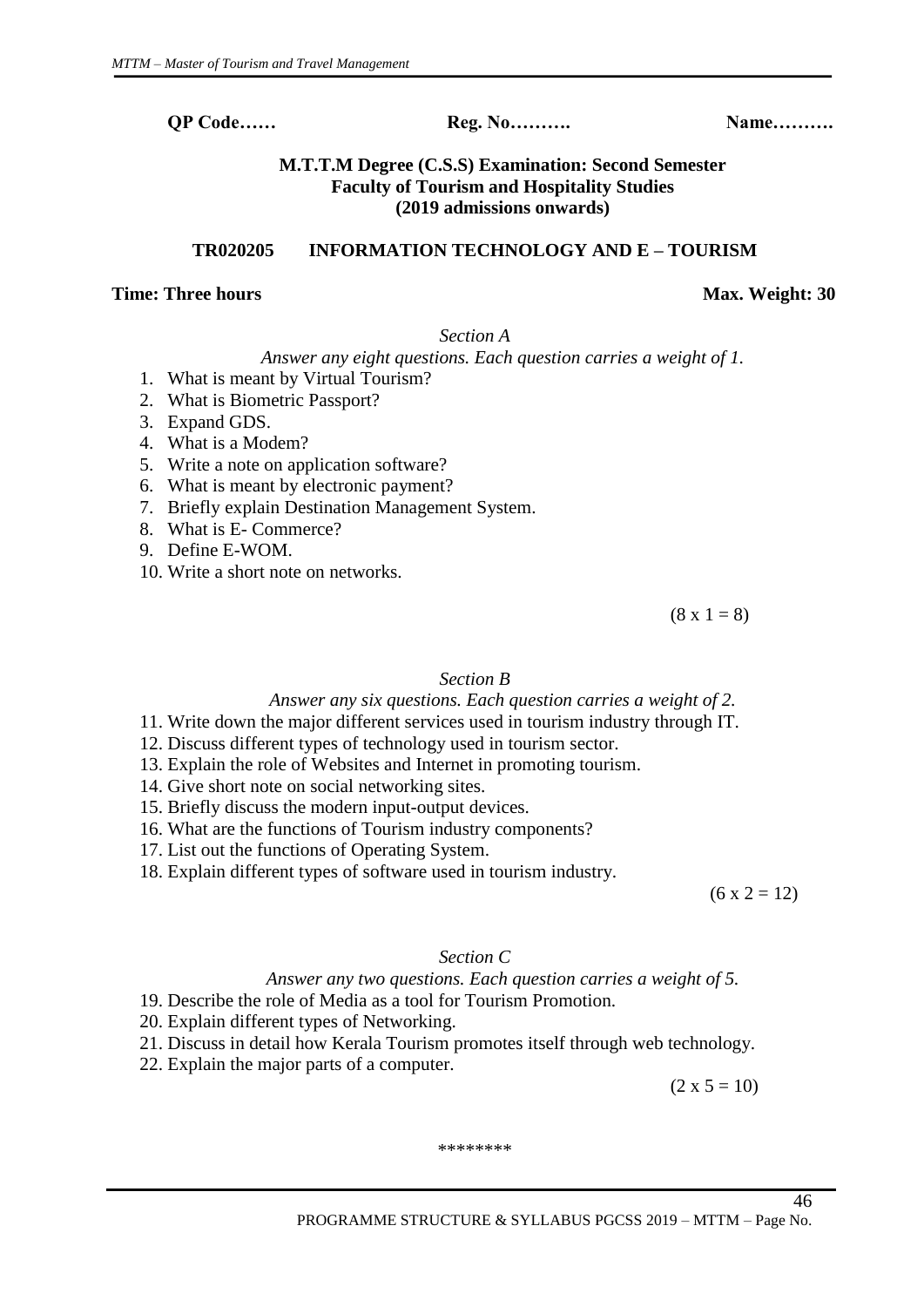# **M.T.T.M Degree (C.S.S) Examination: Third Semester Faculty of Tourism and Hospitality Studies (2019 admissions onwards)**

**TR020301 SUSTAINABLE TOURISM AND ECOTOURISM**

#### **Time: Three hours** Max. Weight: 30

# *Section A*

# *Answer any eight questions. Each question carries a weight of 1.*

- 1. What is Niche Tourism?
- 2. Define Ecotourism. What are the major principles of ecotourism?
- 3. What is Carrying capacity? Which are the major types of carrying capacity?
- 4. Define Special Interest Tourism? Give examples.
- 5. What are the steps of Environmental Impact Assessment?
- 6. Discuss the ethics to be observed in ecotourism.
- 7. What do you mean by ecological footprint?
- 8. Define ecosystem. Which are the major types of ecosystem?
- 9. Define ecology.
- 10. Explain the importance of Agenda 21.

 $(8 \times 1 = 8)$ 

#### *Section B*

#### *Answer any six questions. Each question carries a weight of 2.*

- 11. What is Energy Environment Nexus?
- 12. Define CRZ. Explain its impact on tourism.
- 13. What steps can you taken for energy, water and waste management in an eco resort?
- 14. What do you mean by Limits of Acceptability Change?
- 15. Explain the importance of Environment Management Systems.
- 16. What is the impact of global warming on climate change? Explain giving recent examples from the media.
- 17. List a series of guidelines that you will give to your tourists while on wildlife tour.
- 18. What steps will you take to control the overcrowding of tourists in the fragile and sensitive reserve?

 $(6 x 2 = 12)$ 

# *Section C*

#### *Answer any two questions. Each question carries a weight of 5.*

- 19. Explain in detail the major ecotourism resources of India.
- 20. Discuss in detail the various biomes of the world. Explain the energy flow.
- 21. Explain the various types of pollution faced by today's world.
- 22. Describe the major conservation practices that can be adopted by tourism industry.

 $(2 \times 5 = 10)$ 

\*\*\*\*\*\*\*\*

#### PROGRAMME STRUCTURE & SYLLABUS PGCSS 2019 – MTTM – Page No.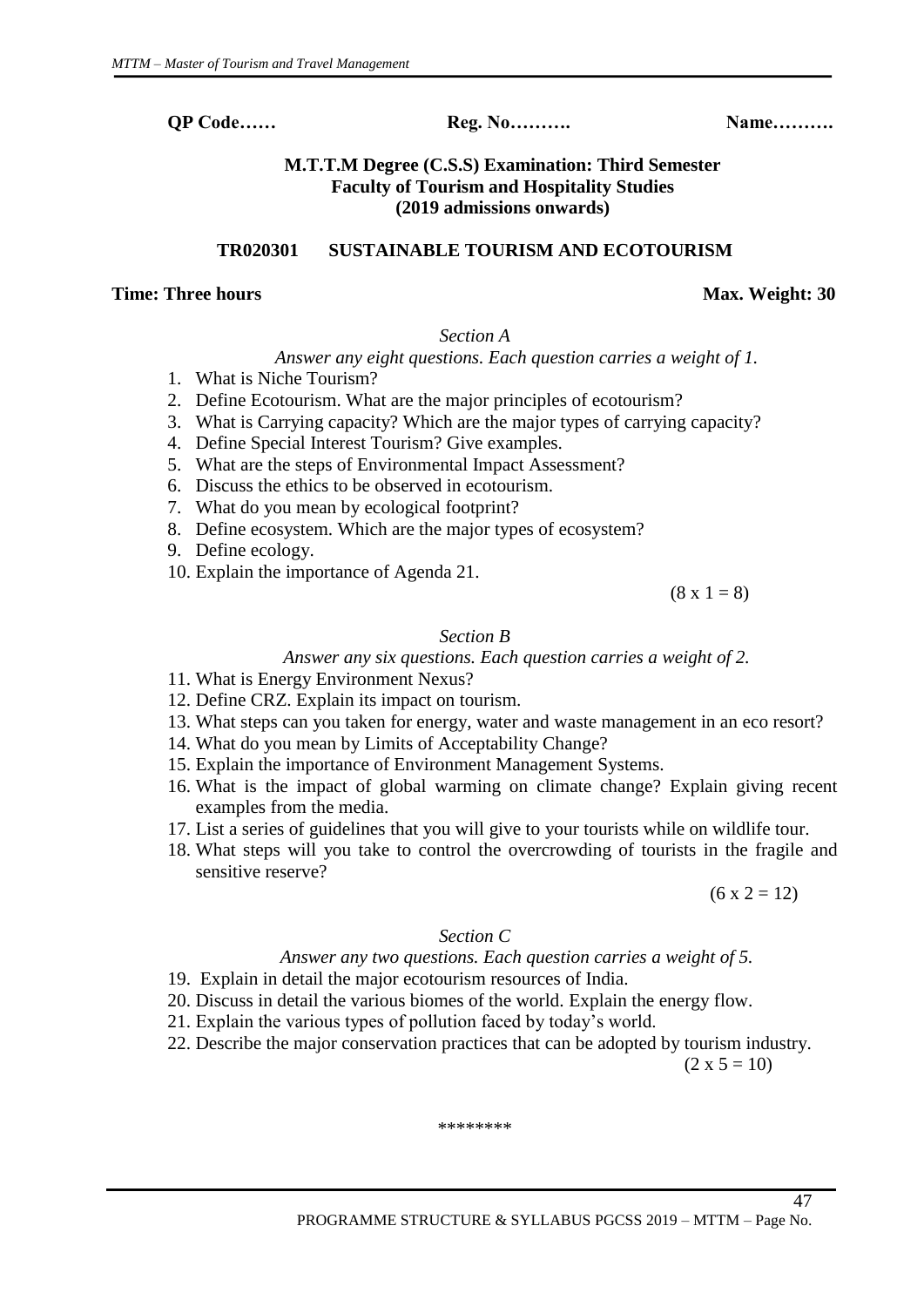# **M.T.T.M Degree (C.S.S) Examination: Third Semester Faculty of Tourism and Hospitality Studies (2019 admissions onwards)**

# **TR020302 MICE & EVENT MANAGEMENT**

# **Time: Three hours** Max. Weight: 30

# *Section A*

*Answer any eight questions. Each question carries a weight of 1.* 

- 1. What do you mean by business tourism?
- 2. Briefly describe the history of MICE.
- 3. Distinguish between corporate and independent meeting planners.
- 4. Write a note on the major onsite activities of a meeting.
- 5. What is a trade show? What is the infrastructure required for a trade show.
- 6. Explain the importance of incentive tours in India.
- 7. Which are the major types of meetings?
- 8. What are the responsibilities of meeting planners?
- 9. Differentiate between business and leisure traveler.
- 10. What is the role of ICPB?

 $(8 \times 1 = 8)$ 

# *Section B*

# *Answer any six questions. Each question carries a weight of 2.*

- 11. What is the relevance of pre and post conference tours?
- 12. What is the importance of negotiation in event management?
- 13. As an event planner what all ideas can be woven for marketing Wedding Tourism?
- 14. Explain the role and objectives of IACC.
- 15. How can events be marketed?
- 16. How can you market sports events helping tourism?
- 17. What are the major types of seating arrangements in a conference room?
- 18. Design a seminar time table and plan on any tourism theme for two days with 6 sessions.

 $(6 x 2 = 12)$ 

# *Section C*

# *Answer any two questions. Each question carries a weight of 5.*

- 19. Explain the various types and categories of trade shows and exhibitions. What planning is required for organizing a trade show?
- 20. Discuss in detail the management process of a professional event.
- 21. Discuss the various staff associated with managing an international conference.
- 22. Explain the use of modern technology in event management.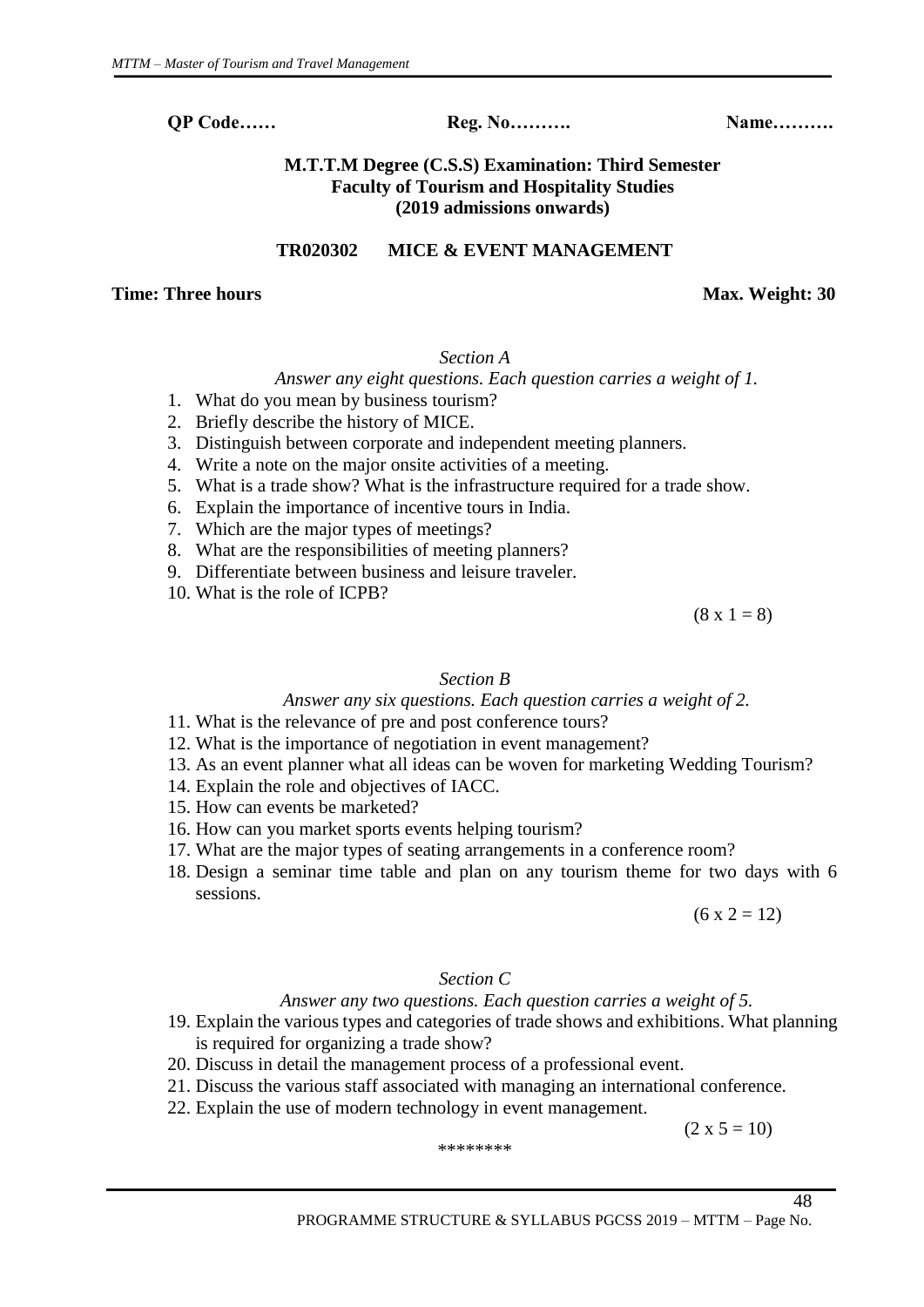# **M.T.T.M Degree (C.S.S) Examination: Third Semester Faculty of Tourism and Hospitality Studies (2019 admissions onwards)**

# **TR020303 TOURISM MARKETING AND PUBLIC RELATIONS**

#### **Time: Three hours** Max. Weight: 30

#### *Section A*

# *Answer any eight questions. Each question carries a weight of 1.*

- 1. Define marketing.
- 2. What are the core concepts marketing?
- 3. Difference between customer and consumer.
- 4. Expand STP process.
- 5. Define price.
- 6. What is a Tourism product?
- 7. What do you mean by public relation?
- 8. What is meant by promotion?
- 9. What do you mean by distribution channel?
- 10. Define new product development.

 $(8 \times 1 = 8)$ 

# *Section B*

# *Answer any six questions. Each question carries a weight of 2.*

- 11. Explain the objective of marketing.
- 12. Briefly explain the steps in new product development.
- 13. Write a note on product positioning.
- 14. List out the different kinds of advertising technology.
- 15. Explain the product line decision.
- 16. Briefly explain the functions of public relation.
- 17. Draw the diagram and explain the PLC process.
- 18. Write down the objectives of Pricing.

 $(6 x 2 = 12)$ 

# *Section c*

# *Answer any two questions. Each question carries a weight of 5.*

- 19. Explain the different types of pricing strategy.
- 20. Describe marketing management concepts.
- 21. Explain the recent trends in public relation.
- 22. What are the methods used for managing brand and product line.

 $(2 \times 5 = 10)$ 

49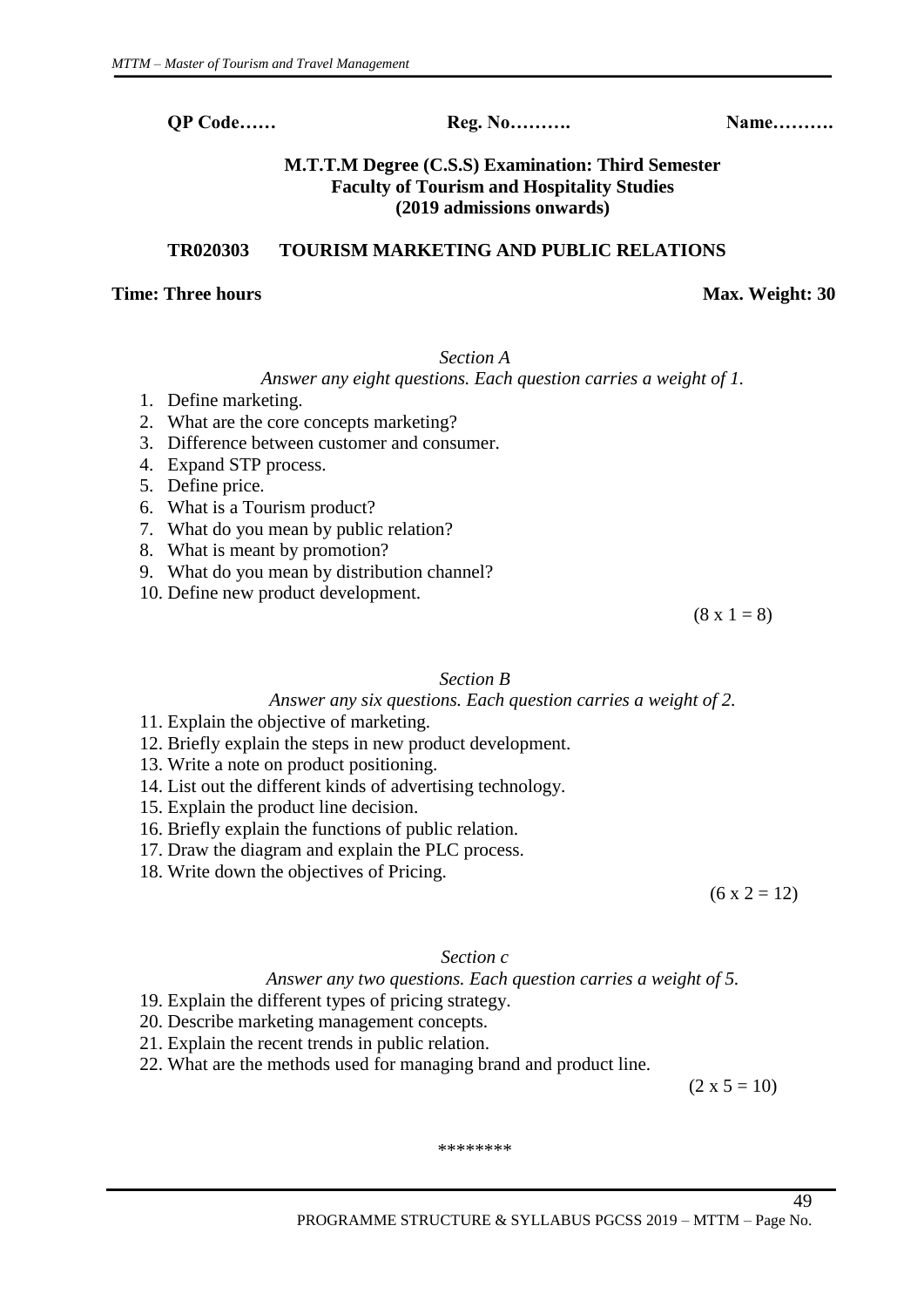# **M.T.T.M Degree (C.S.S) Examination: Third Semester Faculty of Tourism and Hospitality Studies (2019 admissions onwards)**

# **TR020304 MANAGEMENT CONCEPTS AND BASICS OF ACCOUNTING**

#### **Time: Three hours** Max. Weight: 30

# *Section A*

# *Answer any eight questions. Each question carries a weight of 1.*

- 1. What do you know about importance of management?
- 2. What do you mean by training and development?
- 3. What are the various sources of recruitment?
- 4. Discuss the various types of departmentalization in an organization.
- 5. Make a brief note on advantages of tourism planning.
- 6. What do you mean by delegation of authority? Explain the barriers of delegation.
- 7. Write a note about conflict management.
- 8. Examine the various methods of rewards and remuneration in hospitality industry.
- 9. Define accounting.
- 10. What is financial management?

 $(8 \times 1 = 8)$ 

# *Section B*

# *Answer any six questions. Each question carries a weight of 2.*

- 11. Explain cost volume profit analysis.
- 12. Discuss the general principles of costing.
- 13. Work out the objectives, stages of development and scale of operations for a home stay that you are going to start.
- 14. Write a note on importance of financial and revenue management in tourism industry.
- 15. Briefly describe classification and preparation of cost sheet.
- 16. Assume you are a recruiter who has been asked to recruit manpower for the Accounts Department of a hotel. What essential qualities do you prefer in the candidates?
- 17. Problem I
- 18. Problem II

 $(6 x 2 = 12)$ 

# *Section C*

# *Answer any two questions. Each question carries a weight of 5.*

- 19. Write about the leadership theories. State the major points of each.
- 20. What are the purposes of giving training and development programmes to the employees?
- 21. Describe in detail the principles of Henry Fayol.
- 22. Explain the importance of financial concepts.

 $(2 \times 5 = 10)$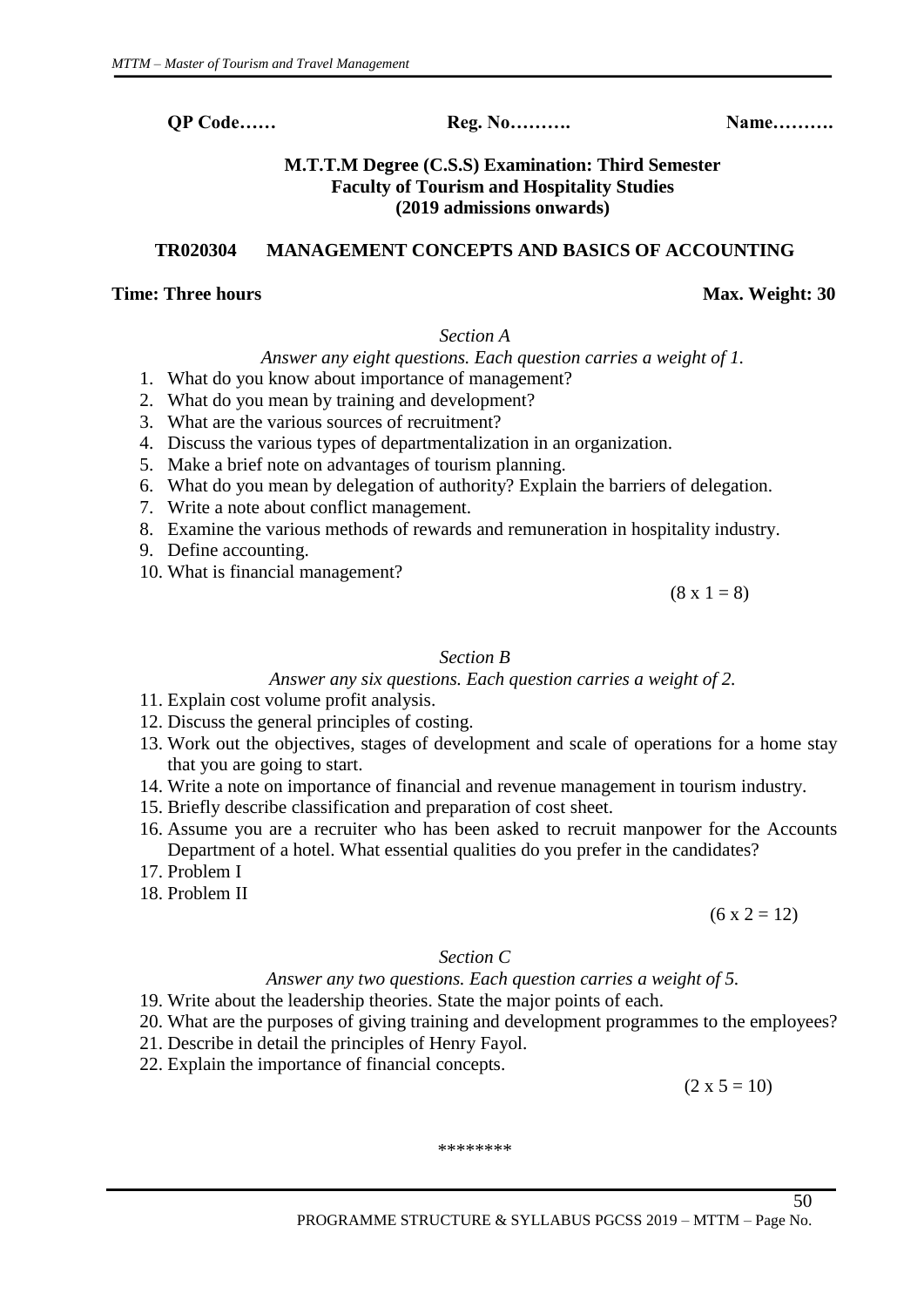**M.T.T.M Degree (C.S.S) Examination: Third Semester Faculty of Tourism and Hospitality Studies (2019 admissions onwards)**

**TR020305 RESEARCH APPLCATIONS IN TOURISM**

# **Time: Three hours** Max. Weight: 30

*Section A*

*Answer any eight questions. Each question carries a weight of 1.* 

- 1. Define Research.
- 2. Define SPSS.
- 3. Explain Delphi Technique.
- 4. Explain Snow ball Sampling.
- 5. Define case study.
- 6. Explain Hypothesis.
- 7. Explain Expost facto research.
- 8. Explain quantitative research.
- 9. Differentiate between schedule and questionnaire.
- 10. Explain the importance of SPSS.

 $(8 \times 1 = 8)$ 

# *Section B*

# *Answer any six questions. Each question carries a weight of 2.*

- 11. Explain the advantages and disadvantages of case study.
- 12. \Explain the need for hypothesis and its characteristics.
- 13. Write a note on contents of a research proposal.
- 14. Write a note on sampling, its merit and need.
- 15. Write a note on the methods for communicating research results.
- 16. What are the qualities required for a good research.
- 17. Write a note on relevance of tourism research.
- 18. Different types of Survey.

 $(6 x 2 = 12)$ 

# *Section C*

# *Answer any two questions. Each question carries a weight of 5.*

- 19. Write an essay on steps in Research.
- 20. Write the steps in Report writing.
- 21. Write an essay on methods of Data collection.
- 22. Write an essay on future of Tourism research.

 $(2 \times 5 = 10)$ 

51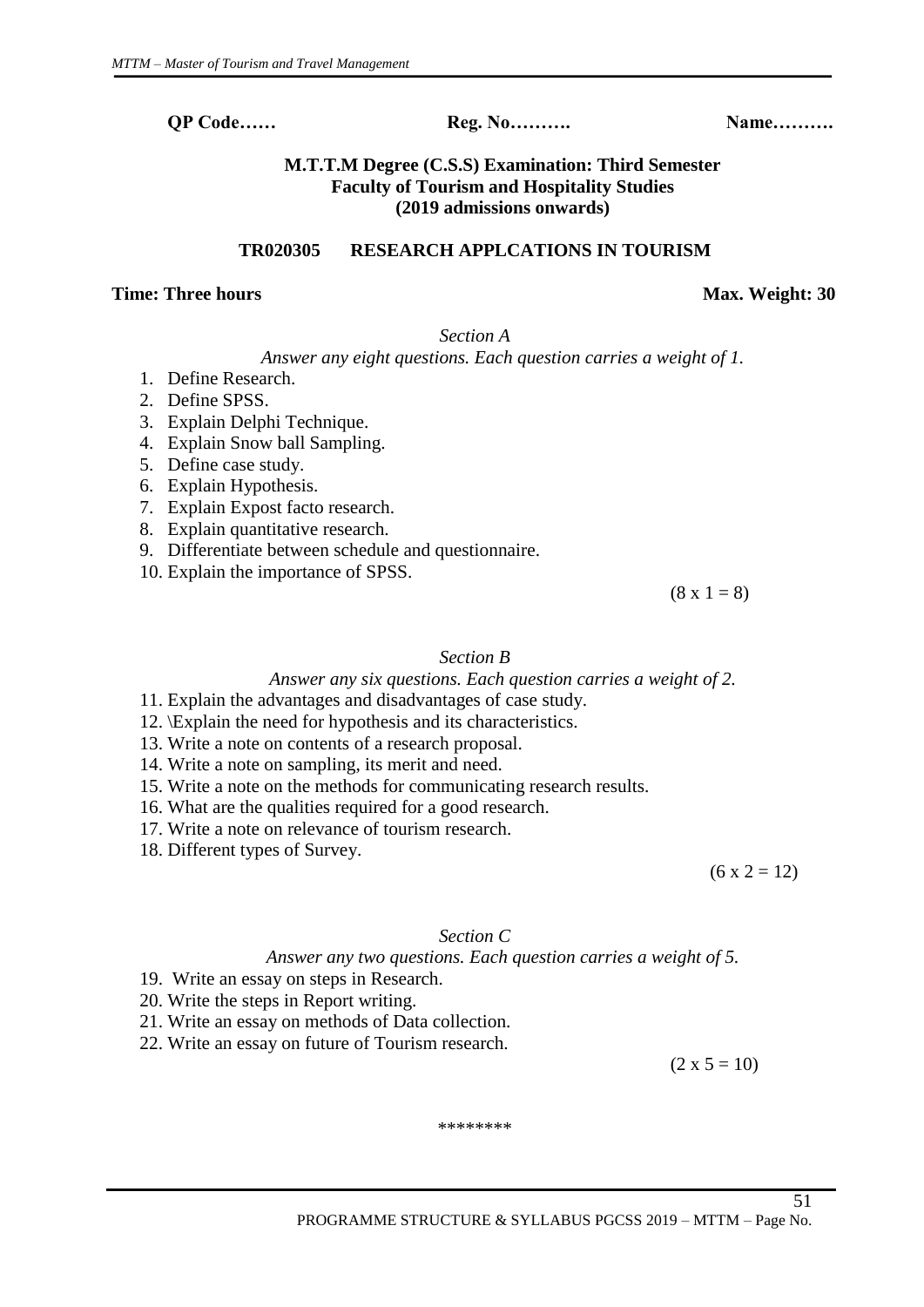**M.T.T.M Degree (C.S.S) Examination: Fourth Semester Faculty of Tourism and Hospitality Studies (2019 admissions onwards)**

#### **TR020401 HUMAN RESOURCE MANAGEMENT FORTOURISM**

#### **Time: Three hours** Max. Weight: 30

*Section A*

*Answer any eight questions. Each question carries a weight of 1.* 

- 1. Define Human resource development.
- 2. Define Collective bargaining.
- 3. What is recruitment?
- 4. What is peer appraisal?
- 5. What is fringe benefit?
- 6. Explain Labor force mobility.
- 7. What is induction?
- 8. What is man power planning?
- 9. Write a short note on grievance handling by HR department.
- 10. Define compensation management.

 $(8 \times 1 = 8)$ 

#### *Section B*

#### *Answer any six questions. Each question carries a weight of 2.*

# 11. Explain the major problems of man power planning.

- 12. Explain recruitment and its sources.
- 13. Write a note on selection and its steps.
- 14. Write a note on objectives of Induction.
- 15. Explain the functions of Trade Union.
- 16. Write a note on performance appraisal, its methods and objectives.
- 17. Explain the need and importance of Training.
- 18. Explain the objectives of Human Resource Development.

 $(6 x 2 = 12)$ 

#### *Section C*

#### *Answer any two questions. Each question carries a weight of 5.*

- 19. Write an essay on steps in Man power planning.
- 20. Major challenges faced by HR Managers of 21<sup>st</sup> century.
- 21. Special skills required for human resource in tourism industry.
- 22. Write an essay on need and scope of human resource management.

 $(2 \times 5 = 10)$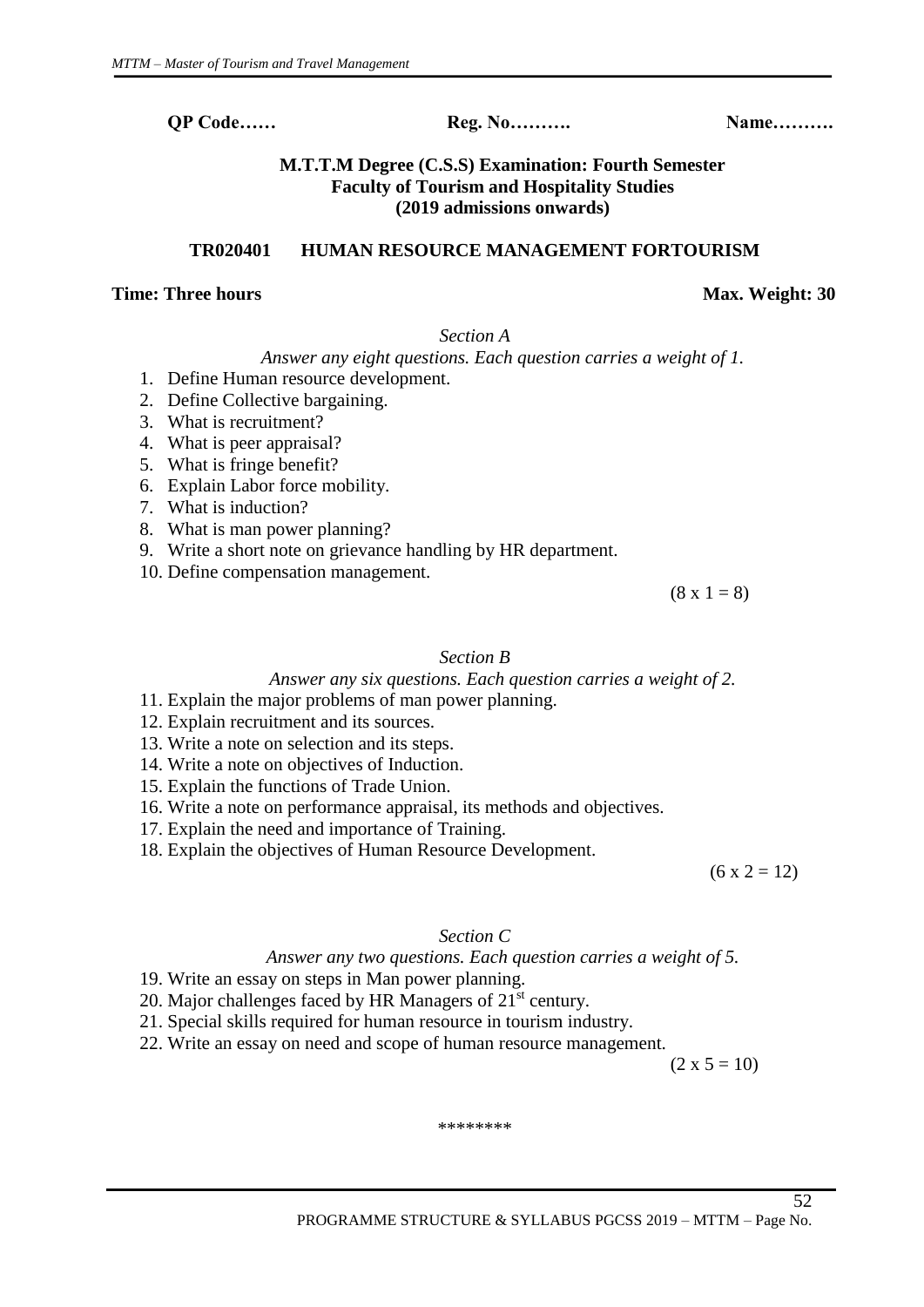# **M.T.T.M Degree (C.S.S) Examination: Fourth Semester Faculty of Tourism and Hospitality Studies (2019 admissions onwards)**

# **TR840401 GROUP A ELECTIVE AVIATION: AVIATION MANAGEMENT**

#### **Time: Three hours** Max. Weight: 30

#### *Section A*

# *Answer any eight questions. Each question carries a weight of 1.*

1. What are the major agreements in modern airline industry?

- 2. Explain the importance of ICAO and IATA.
- 3. What are the special requests by passengers while in flight?
- 4. Explain the baggage rules and its relevance.
- 5. What do you mean by immigration and emigration?
- 6. Explain the major Customs channels in an airport.
- 7. Which are the major Air Traffic Areas?
- 8. Explain in detail the components of an air ticket.
- 9. Define frequent flyer programme.
- 10. What is TIM?

 $(8 \times 1 = 8)$ 

# *Section B*

# *Answer any six questions. Each question carries a weight of 2.*

- 11. Describe the basic flight principles.
- 12. Explain airline branding strategies.
- 13. Predict in your own words the position of World Aviation industry after fifty years.
- 14. What do you understand by air cargo?
- 15. Describe in brief about fare calculation.
- 16. You have undertaken your first flight. Explain the various formalities that you underwent in the airport as well as in flight.
- 17. Airlines today are facing a number of safety and security issues. Make a note on these issues giving recent examples.
- 18. Assess the role played by low cost carrier airlines in Indian domestic aviation. Also, what is the influence of low cost international carriers in Asia?

 $(6 x 2 = 12)$ 

# *Section C*

# *Answer any two questions. Each question carries a weight of 5.*

- 19. Explain the Human Resources required for Airline Industry?
- 20. Mention the role of marketing in Aviation industry.
- 21. Describe in detail the structure of a modern airport.
- 22. What is the importance of modern software systems in Air Ticketing? Explain in detail.

 $(2 \times 5 = 10)$ 

53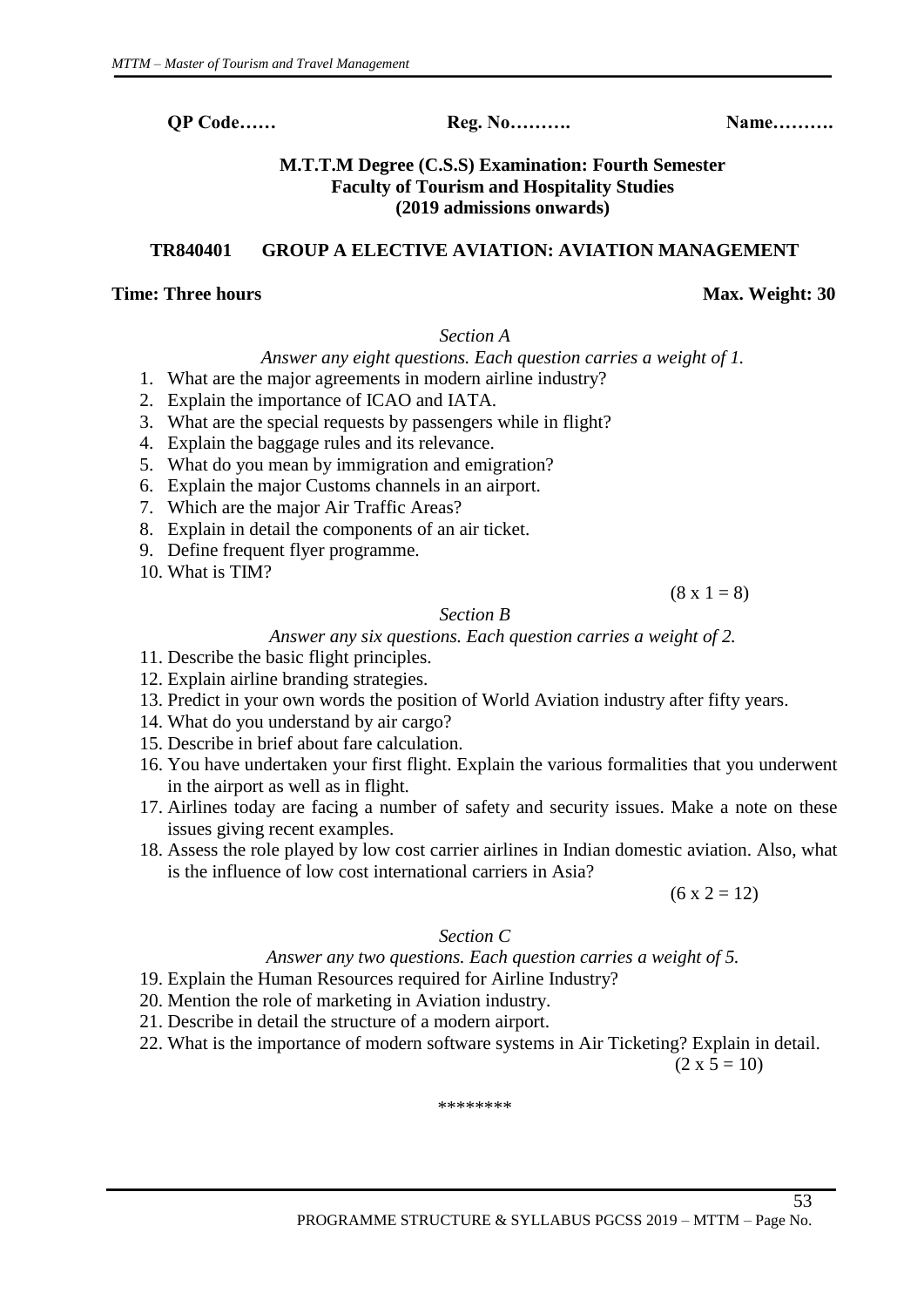# **M.T.T.M Degree (C.S.S) Examination: Fourth Semester Faculty of Tourism and Hospitality Studies (2019 admissions onwards)**

# **TR840402 GROUP A ELECTIVE AVIATION: CARGO MANAGEMENT**

# **Time: Three hours** Max. Weight: 30

*Section A*

# *Answer any eight questions. Each question carries a weight of 1.*

- 1. What do you mean by cargo rating?
- 2. Describe the major bills and papers used in air and ship cargo.
- 3. Explain the functions of EXIM Bank.
- 4. Which are the major types of cargo?
- 5. What is the air craft cargo configuration?
- 6. What are dangerous goods? How are they transferred in cargo?
- 7. Which are the documents and bills used in shipping cargo?
- 8. Briefly mention the various types of cargo shipment.
- 9. Define TACT tariff and rules.
- 10. Explain the method of handling dangerous goods.

 $(8 \times 1 = 8)$ 

# *Section B*

# *Answer any six questions. Each question carries a weight of 2.*

- 11. Define Inland Container Depot.
- 12. Explain the process of multi modal transport.
- 13. As an operator how will you assess manufacturing and operation management in containerization?
- 14. What do you know about third party logistics?
- 15. Explain the importance of material management.
- 16. What is the role of IT in logistics operations?
- 17. Write a note on international set up for air transport for cargo in world today.
- 18. How will you assess the characteristics of shipping industry?

 $(6 x 2 = 12)$ 

# *Section C*

# *Answer any two questions. Each question carries a weight of 5.*

- 19. Discuss the process of air cargo.
- 20. Describe in detail the process of sea cargo.
- 21. Explain the process of containerization.
- 22. Mention the importance of logistics operations today.

 $(2 \times 5 = 10)$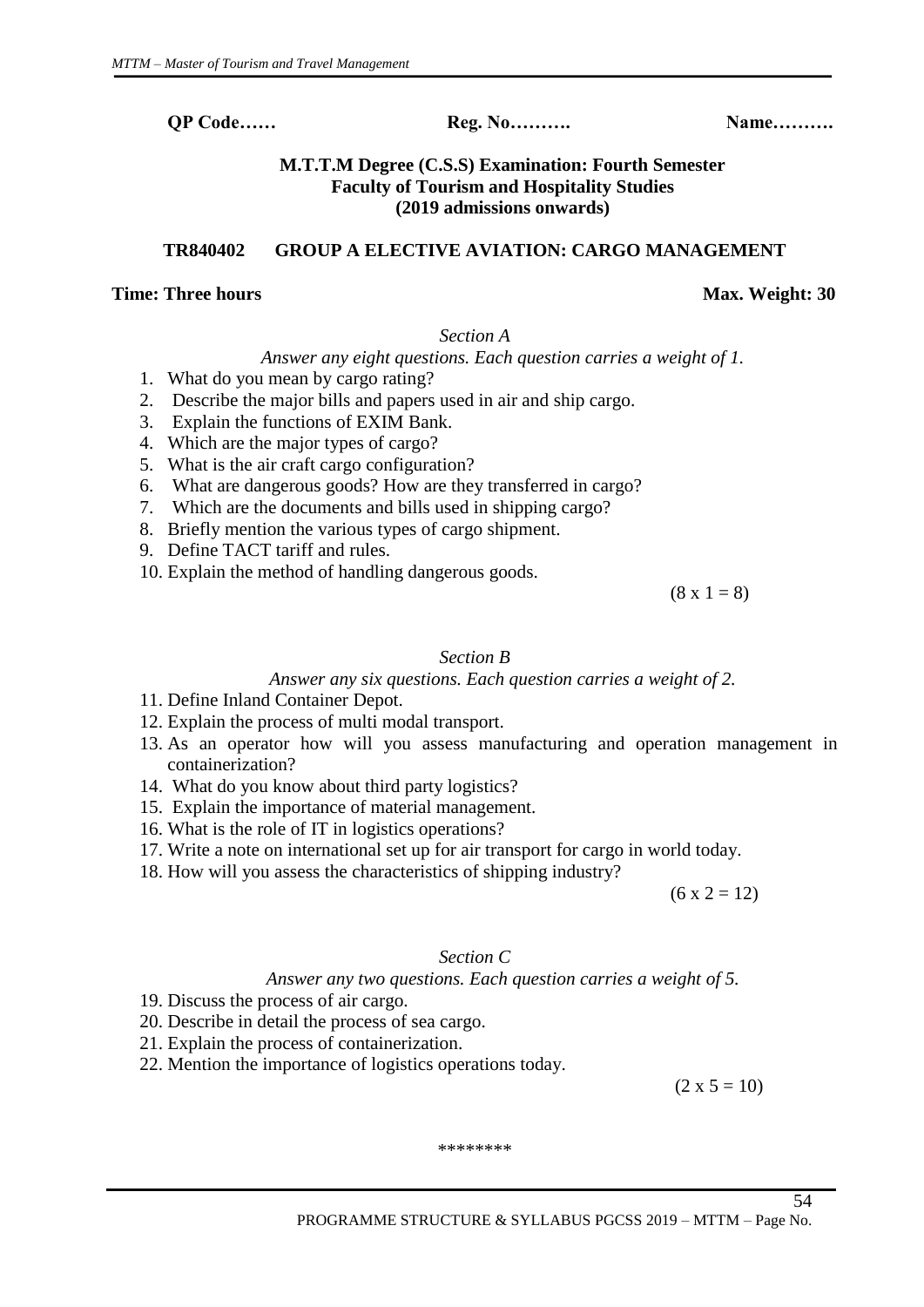# **M.T.T.M Degree (C.S.S) Examination: Fourth Semester Faculty of Tourism and Hospitality Studies (2019 admissions onwards)**

# **TR840403 GROUP A ELECTIVE AVIATION: AIRLINE TICKETING**

#### **Time: Three hours** Max. Weight: 30

#### *Section A*

# *Answer any eight questions. Each question carries a weight of 1.*

- 1. Write the three letter codes for the following Lumbala, Nairobi, Tiruchchirappalli, Rapid City and Zurich.
- 2. Which are the major career options in aviation?
- 3. Which are the coupons issued by airlines?
- 4. Explain the major classes in airlines.
- 5. Define Open Sky Policy.
- 6. What do you mean by baggage concept?
- 7. Explain the International Sales Indicators.
- 8. Describe the Freedoms of Air.
- 9. What is IATA? What is its role?
- 10. Expand ICAO. What are its objectives?

 $(8 \times 1 = 8)$ 

#### *Section B*

# *Answer any six questions. Each question carries a weight of 2.*

- 11. What is the future of Low Cost Carriers in India?
- 12. Air travel needs more safety and security. Comment with respect to the recent incidents.
- 13. How have airlines tapped intermediaries for their efficient marketing?
- 14. Comment on your own words, the future of air transport after 50 years.
- 15. Describe in brief about fare calculation.
- 16. Explain in detail the components of an air ticket.
- 17. If the time in ATL is 7 PM on 9<sup>th</sup> September, what is the local time in SHA?
- 18. Flight AF leaves PAR at 12.30 on 12th December and arrives YMQ at 13.55 on the same day. Calculate the total flight time.

 $(6 x 2 = 12)$ 

# *Section C*

# *Answer any two questions. Each question carries a weight of 5.*

- 19. Describe the history of aviation.
- 20. Write a note on the various types and categories of airlines.
- 21. Discuss the organizational set up and functioning of an airline taking Air India as example.
- 22. Describe in detail the major airline conventions.

 $(2 \times 5 = 10)$ 

\*\*\*\*\*\*\*\*

#### PROGRAMME STRUCTURE & SYLLABUS PGCSS 2019 – MTTM – Page No.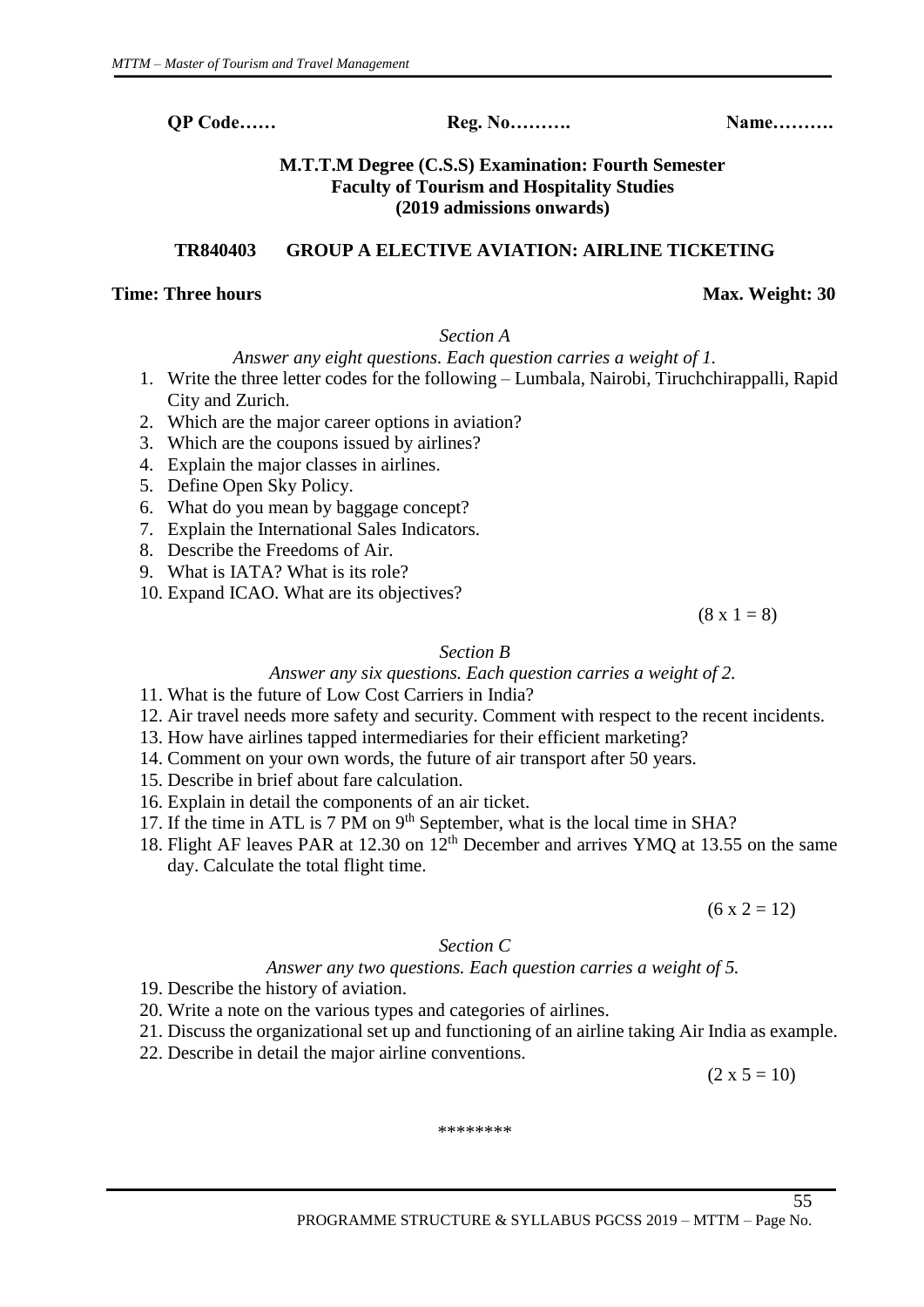# **M.T.T.M Degree (C.S.S) Examination: Fourth Semester Faculty of Tourism and Hospitality Studies (2019 admissions onwards)**

# **TR850401 GROUP B ELECTIVE SPECIAL INTEREST TOURISM: HERITAGE TOURISM**

# **Time: Three hours** Max. Weight: 30

#### *Section A*

*Answer any eight questions. Each question carries a weight of 1.* 

- 1. Define Cultural Tourism.
- 2. List the features of a heritage tourist.
- 3. Mention three functions of UNESCO.
- 4. State the features of a heritage tourism destination.
- 5. List the features of Archaeological Tourism.
- 6. List the functions of ASI.
- 7. Define heritage monument.
- 8. What do you mean by PRASAD Scheme?
- 9. What is the importance of World Heritage Day?
- 10. Differentiate between tangible and intangible heritage.

 $(8 \times 1 = 8)$ 

# *Section B*

# *Answer any six questions. Each question carries a weight of 2.*

- 11. Explain briefly the features of heritage tourism?
- 12. State the major heritage festivals of India?
- 13. State the role of heritage monuments in the development of tourism in North India?
- 14. Explain on the prominent UNESCO heritage sites of South India?
- 15. Explain the challenges faced by heritage monuments in India?
- 16. Explain the incredible heritage tourism attractions of Golden Triangle circuit?
- 17. Heritage Tourism v/s Heritage Conservation. Comment.
- 18. List the do's and don'ts to be followed by a tourist while visiting heritage monuments?

 $(6 \times 2 = 12)$ 

56

# *Section B*

# *Answer any two questions. Each question carries a weight of 5.*

- 19. Explain briefly the concept of heritage tourism and its classifications?
- 20. Explain the emerging trends in India's heritage tourism?
- 21. Explain briefly the seven UNESCO natural heritage sites of India?
- 22. Tourism in heritage monuments and archaeological sites issues and problems.

 $(2 \times 5 = 10)$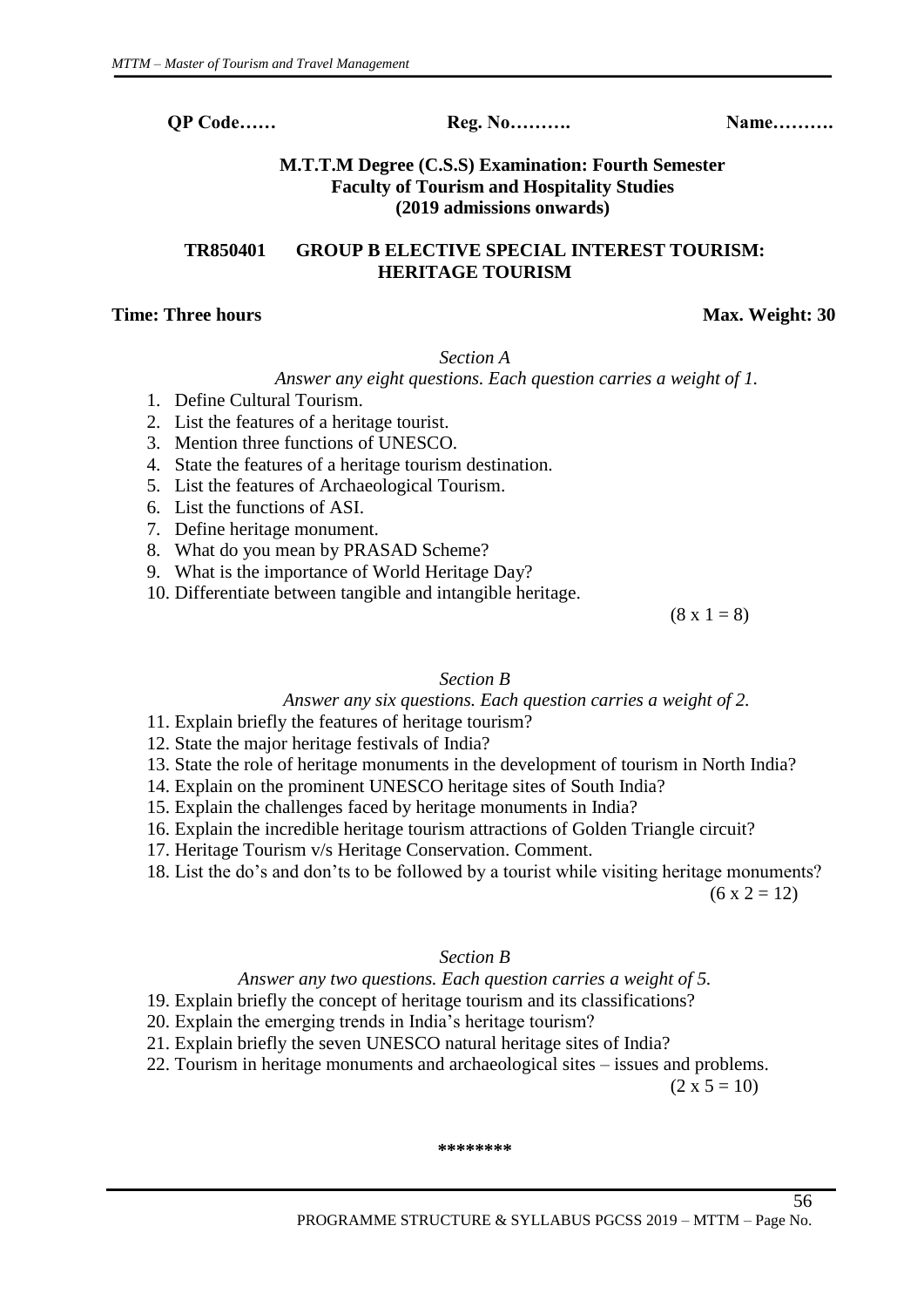# **M.T.T.M Degree (C.S.S) Examination: Fourth Semester Faculty of Tourism and Hospitality Studies (2019 admissions onwards)**

# **TR850402 GROUP B ELECTIVE SPECIAL INTEREST TOURISM: HEALTH TOURISM**

# **Time: Three hours** Max. Weight: 30

# *Section A*

# *Answer any eight questions. Each question carries a weight of 1.*

- 1. What is diet therapy?
- 2. Explain the concepts and dimensions of holistic healthcare.
- 3. Explain QOL.
- 4. What are the benefits of practising yoga?
- 5. List out some of the winter and summer health resorts of India.
- 6. Explain the concept of spiritual tourism.
- 7. What do you understand by reiki and reflexology?
- 8. Discuss the role of mineral and thermal springs.
- 9. Write a short note on accreditation for medical tourism.
- 10. What is the importance of martial arts in healthcare?

 $(8 \times 1 = 8)$ 

# *Section B*

# *Answer any six questions. Each question carries a weight of 2.*

- 11. Give a brief overview of treatments practiced in Naturopathy, their principles and features.
- 12. "Yoga and Meditation can be developed as India's USP in the global health tourism market" Comment.
- 13. Write the unique practices and features of tribal medicine.
- 14. Write a note on the major CAM systems of the world.
- 15. Discuss in brief the activities of Department of AYUSH.
- 16. Discuss the interrelationship between health, wellbeing, environment and tourism.
- 17. Write a note on "Tools for wellness".
- 18. Enumerate and explain the features of at least six different forms of Health tourism.

 $(6 x 2 = 12)$ 

# *Section B*

# *Answer any two questions. Each question carries a weight of 5.*

- 19. Prepare a wellness/Health package of 7D/6N for a group of 10 German tourists.
- 20. Explain the major factors influencing growth of health tourism worldwide. Compare and contrast conventional medicine vs. alternative medicine.
- 21. Write an essay on the impacts of health tourism on the economic and socio-cultural aspects of India.
- 22. Discuss the prospects of "Health" as a tourism Product. Also trace out the origin and development of Health tourism over ages.

 $(2 \times 5 = 10)$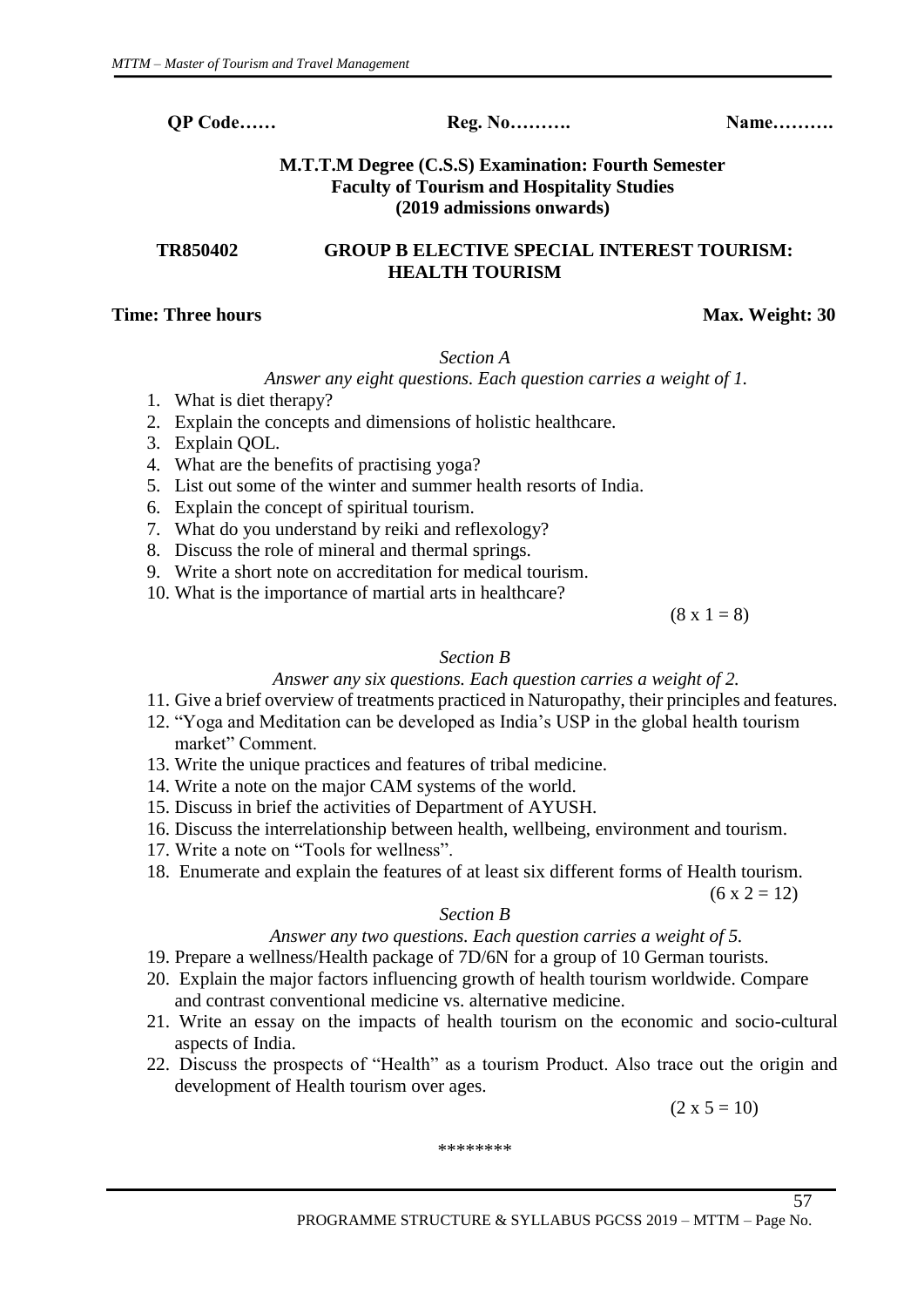# **M.T.T.M Degree (C.S.S) Examination: Fourth Semester Faculty of Tourism and Hospitality Studies (2019 admissions onwards)**

# **TR850403 GROUP B ELECTIVE SPECIAL INTEREST TOURISM: LEISURE AND RECREATION MANAGEMENT**

# **Time: Three hours** Max. Weight: 30

#### *Section A*

*Answer any eight questions. Each question carries a weight of 1.* 

- 1. What do you mean by ski tourism?
- 2. Explain the seasonality of tourism resorts.
- 3. How are theme parks classified globally?
- 4. Explain the challenges faced by theme parks.
- 5. Write a note on malls as a destination.
- 6. Discuss what you mean by logistics operations.
- 7. Which are the major cruise routes of the world?
- 8. Explain in detail the prospects of water transport in India.
- 9. Write a short note on role of malls in promoting shopping tourism.
- 10. Define sports tourism.

 $(8 \times 1 = 8)$ 

# *Section B*

#### *Answer any six questions. Each question carries a weight of 2.*

- 11. Which are the major sports events of the world?
- 12. What do you mean by Golf Tourism and Golf Resorts?
- 13. Write a case study on theme parks.
- 14. What do you understand by a marina?
- 15. Briefly mention the importance of cruise marketing.
- 16. Which are the major casino destinations of the world? Do you think India needs it?
- 17. Comment how the entry of retail giants has affected local retailers in our country.
- 18. Explain the role of celebrity marketing in sports.

 $(6 x 2 = 12)$ 

#### *Section C*

# *Answer any two questions. Each question carries a weight of 5.*

- 19. Explain the various types of resorts.
- 20. Discuss in detail the importance of theme parks and malls in entertainment industry.
- 21. What do you mean by cruise tourism? Describe the major components of a cruise.
- 22. Explain the importance of sports and games in international tourism promotion.

 $(2 \times 5 = 10)$ 

58